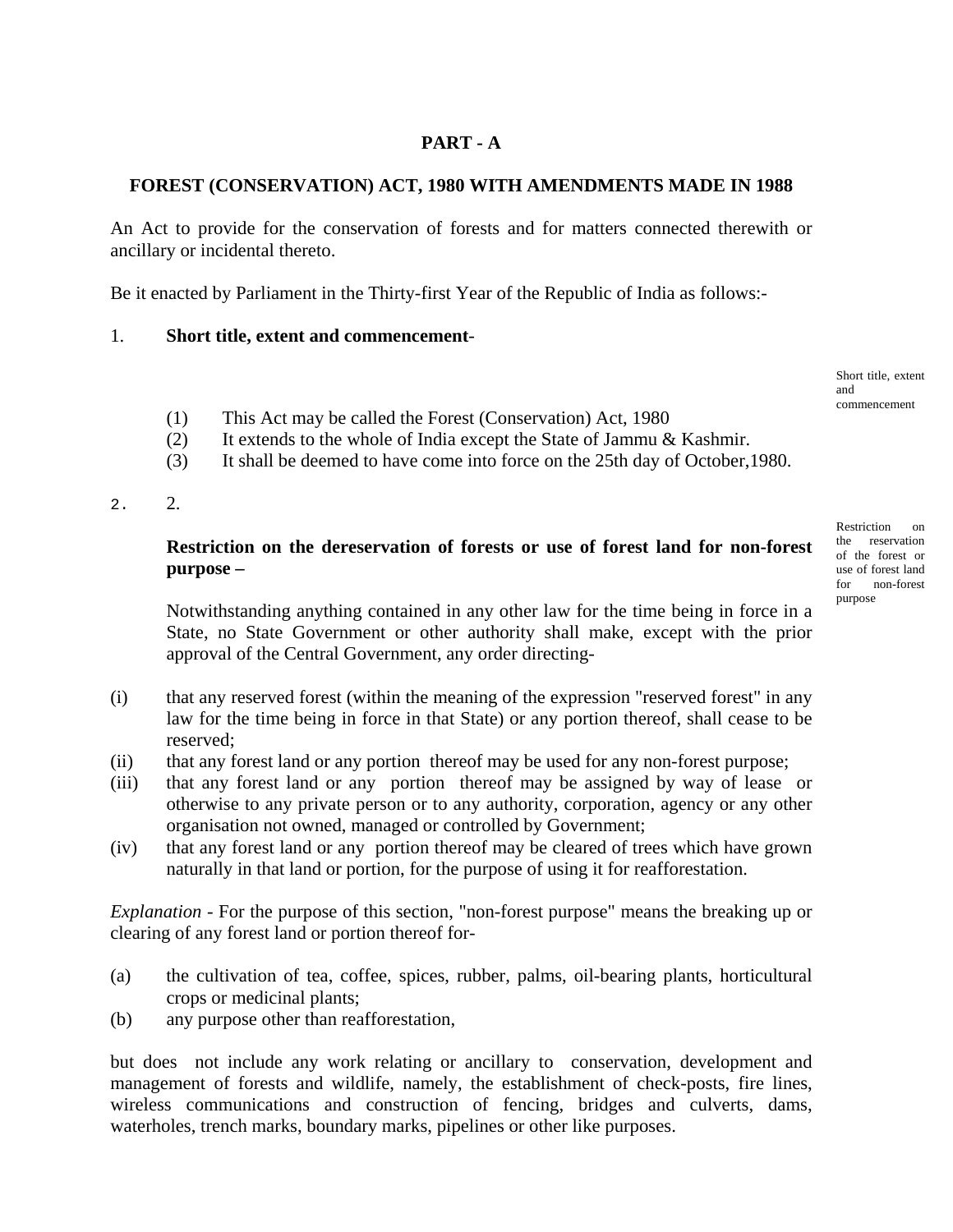### 3. **Constitution of Advisory Committee -**

The Central Government may constitute a Committee consisting of such number of persons as it may deem fit to advise that Government with regard to-

- (i) the grant of approval under Section 2 ; and
- (ii) any other matter connected with the conservation of forests which may be referred to it by the Central Government.

### 3A. **Penalty for contravention of the provisions of the Act –**

Whoever contravenes or abets the contravention of any of the provisions of Section 2, shall be punishable with simple imprisonment for a period which may extend to fifteen days.

## 3B. **Offences by authorities and Government Departments –**

- (1) Where any offence under this Act has been committed -
- (a) by any department of Government, the head of the department; or
- (b) by any authority, every person who, at the time the offence was committed, was directly in charge of, and was responsible to, the authority for the conduct of the business of the authority as well as the authority;

shall be deemed to be guilty of the offence and shall be liable to be proceeded against and punished accordingly :

Provided that nothing contained in this sub-section shall render the head of the department or any person referred to in clause (b), liable to any punishment if he proves that the offence was committed without his knowledge or that he exercised all due diligence to prevent the commission of such offence.

(2) Notwithstanding anything contained in sub-section (1), where an offence punishable under the Act has been committed by a department of Government or any authority referred to in clause (b) of sub-section (1) and it is proved that the offence has been committed with the consent or connivance of; or is attributable to any neglect on the part of any officer, other than the head of the department, or in the case of authority, any person other than the persons referred to in clause(b) of sub-section (1), such officer or persons shall also be deemed to be guilty of that offence and shall be liable to be proceeded against and punished accordingly.

Constitution of Advisory **Committee** 

Penalty for contravention of the provisions of the Act

Offences by authorities and Government Departments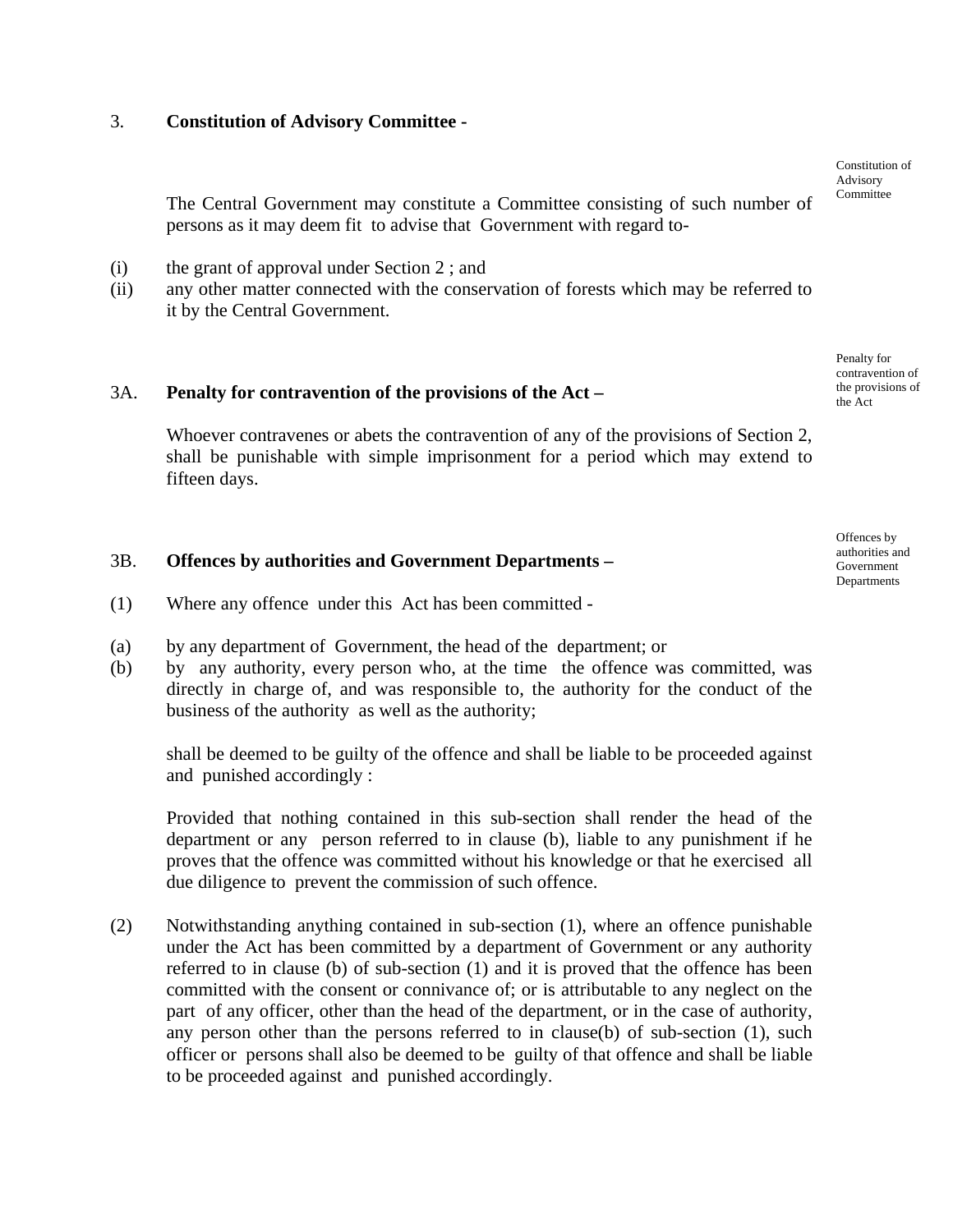### 4 **Power to make rules –**

- (1) The Central Government may, by notification in the Official Gazette, make rules for carrying out the provisions of this Act.
- (2) Every rule made under this Act shall be laid, as soon as may be after it is made, before each House of Parliament, while it is in session, for a total period of thirty days which may be comprised in one session or in two or more successive sessions, and if, before the expiry of the session immediately following the session or the successive sessions aforesaid, both Houses agree in making any modification in the rule or both Houses agree that the rule should not be made, the rule shall thereafter have effect only in such modified form or be of no effect, as the case may be; so, however, that any such modification or annulment shall be without prejudice to the validity of anything previously done under that rule.

# 5. 5. **Repeal and saving –**

Repeal and saving

- (1) (1) The Forest (Conservation) Ordinance, 1980 is hereby repealed.
- (2) Notwithstanding such repeal, anything done or any action taken under the provisions of the said Ordinance shall be deemed to have been done or taken under the corresponding provisions of this Act.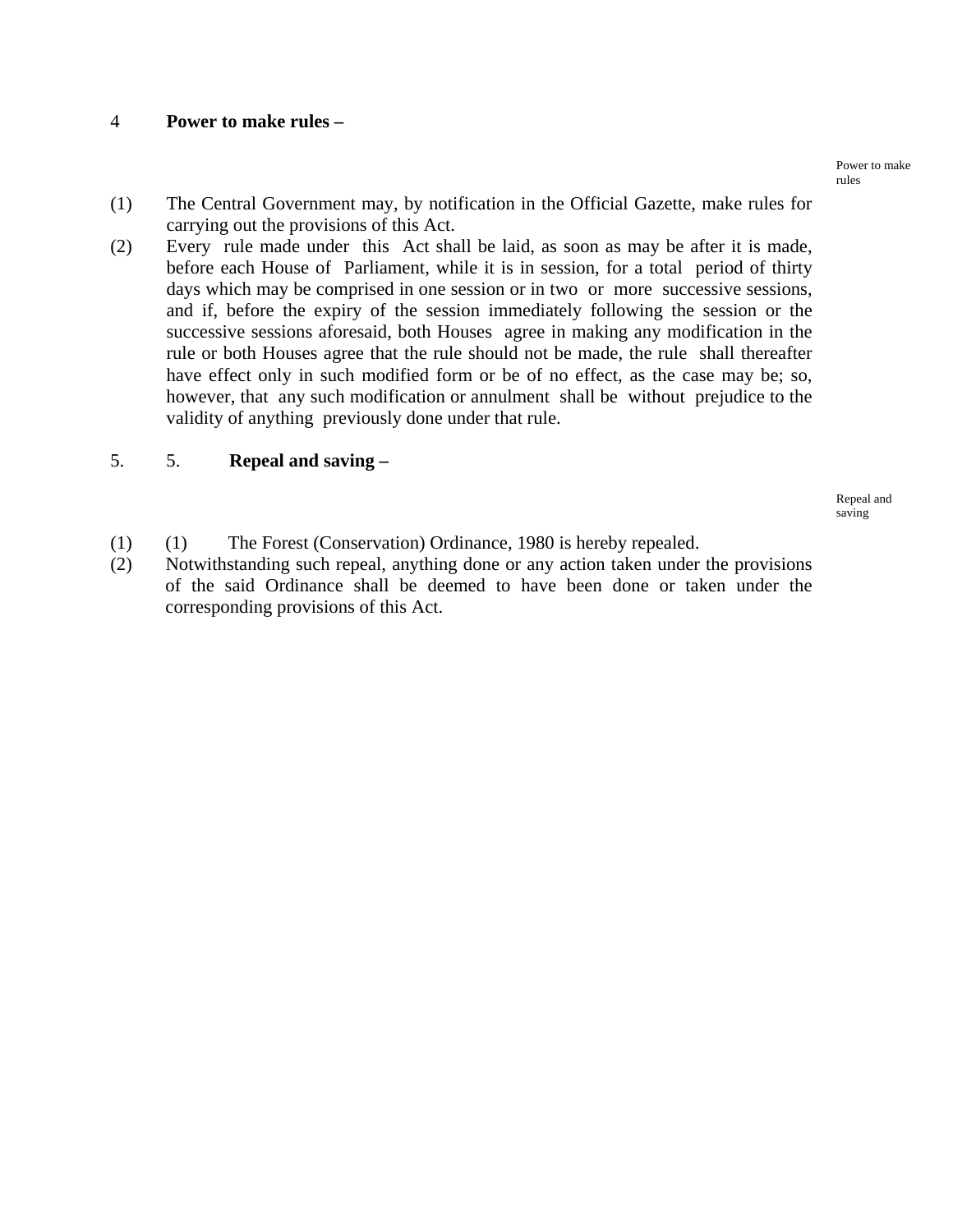### **PART - B**

### **FOREST CONSERVATION RULES, 2003**  (published in Gazette of India: Extraordinary on the 10<sup>th</sup> January, 2003)

G.S.R. 23(E) - In exercise of the powers conferred by sub-section (1) of section 4 of the Forest (Conservation) Act, 1980 (69 of 1980), and in supersession of the Forest (Conservation) Rules, 1981, except as respects things done or omitted to be done before such supersession, the Central Government hereby makes the following rules, namely:-

### **1. Short title, extent and commencement.-**

- (1) (1) These rules may be called the Forest (Conservation) Rules, 2003.
- (2) (2) They shall extend to the whole of India except the State of Jammu and Kashmir.
- (3) (3) They shall come into force on the date of their publication in the Official Gazette.

**2. Definitions.-** In these rules, unless the context otherwise requires:-

- (a) (a) "Act" means the Forest (Conservation) Act,  $1980(69 \text{ of } 1980)$ ;
- (b) (b) "Committee" means the Advisory Committee constituted under section 3 of the Act;
- (c) (c) "Chairperson" means the Chairperson of the Committee;
- (d) (d) "Member" means a member of the Committee;
- (e) (e) "Nodal Officer" means any officer not below the rank of Conservator of Forests, authorised by the State Government to deal with the forest conservation matters under the Act;
- (f) (f) "Regional Office" means a Regional Office of the Central Government in the Ministry of Environment and Forests established as part of the Ministry to deal with the forest conservation matters under the Act;
- (g) (g) "Section" means a section of the Act;
- (h) (h) "User Agency" means any person, organisation or Company or Department of the Central or State Government making a request for diversion or de-notification of forest land for non-forest purpose or using forest land for non-forest purpose in accordance with the permission granted by the Central Government under the Act or the rules.

#### **3. 3. Composition of the Committee.**-

- (1) The Committee shall be composed of the following members:-
- (i) (i) Director General of Forests, Ministry of Environment and Forests Chairperson.
- (ii) (ii) Additional Director General of Forests, Ministry of Environment and Forests- Member.
- (iii) (iii) Additional Commissioner (Soil Conservation), Ministry of Agriculture- Member.
- (iv) (iv) Three eminent experts in forestry and allied disciplines (nonofficials)- Members.
- (v) (v) Inspector General of Forests (Forest Conservation), Ministry of Environment and Forests - Member Secretary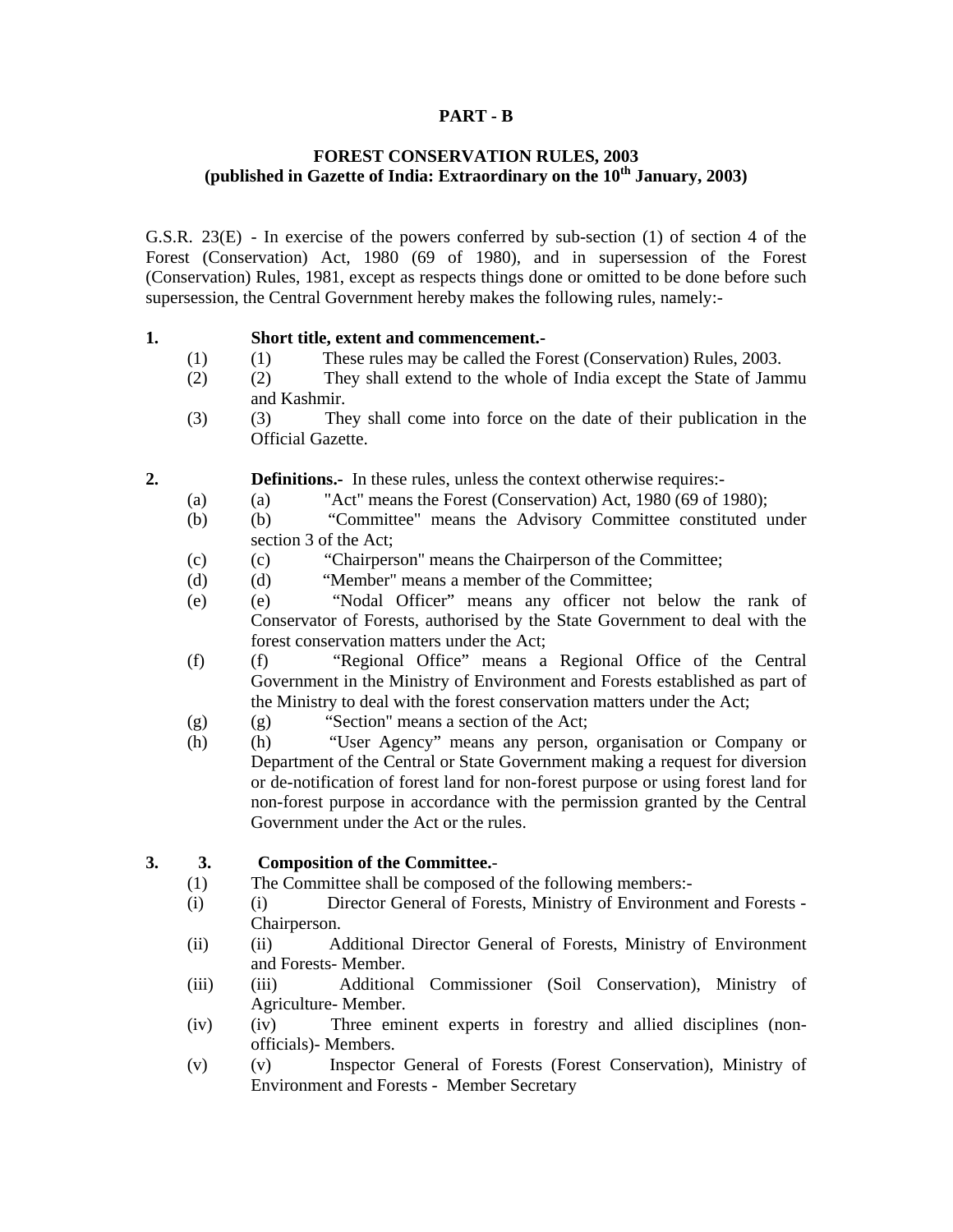(2) Additional Director General of Forests shall act as the Chairperson in the absence of Director General of Forests.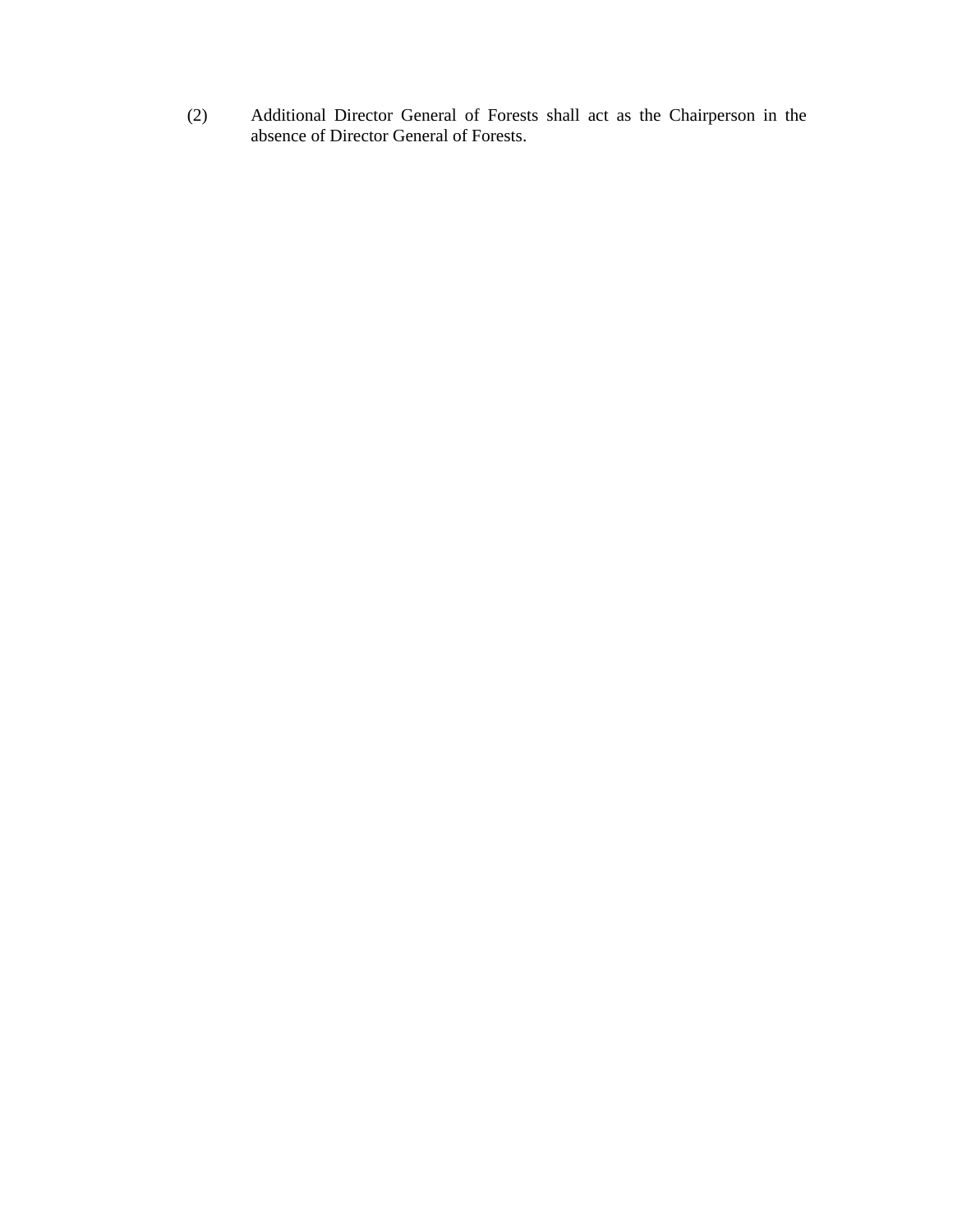### **4. Terms of appointment of non-official members shall be as follows.-**

- (i) (i) a non-official member shall hold his office for a period of two years;
- (ii) (ii) a non-official member shall cease to hold office if he becomes of unsound mind, becomes insolvent or is convicted by court of law on a criminal offence involving moral turpitude;
- (iii) (iii) a non-official member may be removed from his office if he fails to attend three consecutive meetings of the Committee without any sufficient cause or reasons;
- (iv) (iv) any vacancy in the membership caused by any reason mentioned in clauses (ii) and (iii) shall be filled by the Government for the unexpired portion of two years term.
- (v) (v) travelling and daily allowance shall be payable to the non-official members of the Committee at the highest rate admissible to the Government servants of Group 'A' under the rules and orders made by the Central Government and for the time being in force.

Provided that the payment of travelling allowance and daily allowance to a member who is a Member of the Parliament or a Member of a State Legislature shall be regulated in accordance with the Salary, Allowances and Pension of Members of Parliament Act, 1954 (30 of 1954) or the respective provisions of law pertaining to the member of the concerned State Legislature.

### **5. Conduct of business of the Committee.-**

- (i) (i) The Chairperson shall call the meeting of the Committee whenever considered necessary, but not less than once in a month.
- (ii) (ii) The meeting of the Committee shall be held at New Delhi.
- (iii) (iii) In a case where the Chairperson is satisfied that inspection of site or sites of forest land proposed to be used for non-forest purposes shall be necessary or expedient in connection with the consideration of the proposal or proposals received under sub-rule (3) of rule 6, he may direct that the meetings of the Committee to be held at a place other than New Delhi from where such inspection of site or sites is necessary.
- (iv) (iv) The Chairperson shall preside over every meeting of the Committee at which he is present.
- (v) (v) Every question upon which the Central Government is required to be advised shall be considered in the meeting of the Committee provided that in urgent cases if the meeting cannot be convened within a month, the Chairperson may direct that papers may be circulated and sent to the members for their opinion within the stipulated time.
- (vi) (vi) The quorum of the meeting of the Committee shall be three.

#### **6. Submission of the proposals seeking approval of the Central Government under section 2 of the Act.-**

 (1) Every user agency, who wants to use any forest land for non-forest purposes shall make his proposal in the appropriate Form appended to these rules, i.e. Form 'A' for proposals seeking first time approval under the Act and Form 'B' for proposals seeking renewal of leases where approval of the Central Government under the Act had already been obtained earlier, to the concerned nodal officer authorized in this behalf by the State Government, alongwith requisite information and documents, complete in all respects, well in advance of taking up any non-forest activity on the forest land.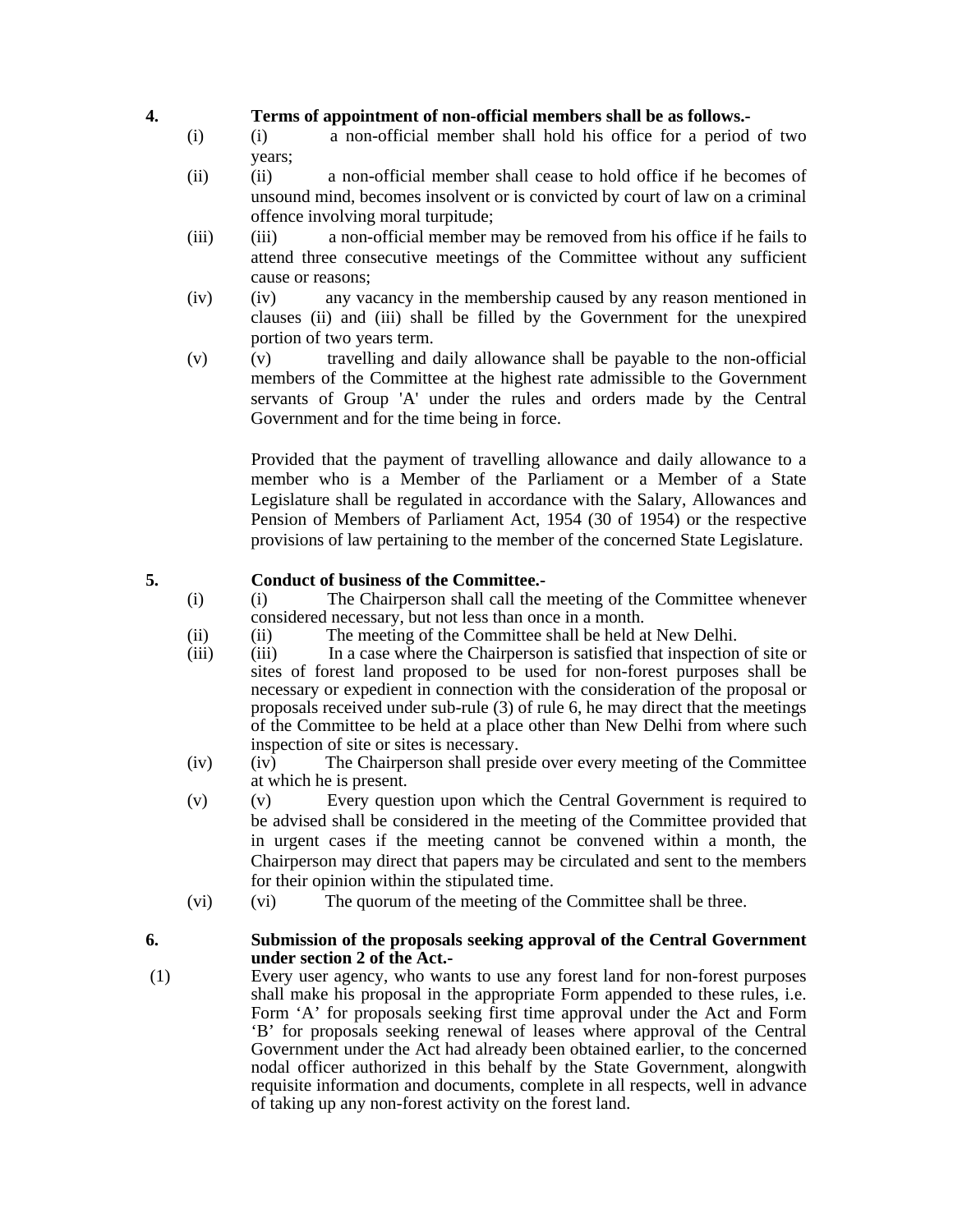(2) Every State Government or other authority, after having received the proposal under sub-rule (1) and after being satisfied that the proposal requires prior approval under section 2 of the Act, shall send the proposal to the Central Government in the appropriate forms, within ninety days of the receipt of the proposal from the user agency for proposals seeking first time approval under the Act and within sixty days for proposals seeking renewal of leases where approval of the Central Government under the Act had already been obtained earlier:

> Provided that all proposals involving clearing naturally grown trees in forest land or portion thereof for the purpose of using it for reafforestation shall be sent in the form of Working Plan or Management Plan.

- (3) The proposal referred to in sub-rule (2) above, involving forest land of more than forty hectare shall be sent by the State Government to the Secretary to the Government of India, Ministry of Environment and Forests, Paryavaran Bhavan, CGO Complex, Lodhi Road, New Delhi-110 003, with a copy of the proposal (with complete enclosures) to the concerned Regional Office.
- (4) The proposal referred to in sub-rule (2) above, involving forest land up to forty hectare shall be sent to the Chief Conservator of Forests or Conservator of Forests of the concerned Regional Office of the Ministry of Environment and Forests.
- (5) The proposal referred to in sub-rule (2) above, involving clearing of naturally grown trees in forest land or portion thereof for the purpose of using it for reafforestation shall be sent to the Chief Conservator of Forests or Conservator of Forests of the concerned Regional Office of the Ministry of Environment and Forests.

#### **7. Committee to advise on proposals received by the Central Government.-**

- (1) The Central Government shall refer every proposal, complete in all respects, received by it under sub-rule (3) of rule 6 including site inspection report, wherever required, to the Committee for its advice thereon.
- (2) The Committee shall have due regard to all or any of the following matters while tendering its advice on the proposals referred to it under sub-rule (1), namely:-
	- (a) (a) Whether the forests land proposed to be used for non-forest purpose forms part of a nature reserve, national park wildlife sanctuary, biosphere reserve or forms part of the habitat or any endangered or threatened species of flora and fauna or of an area lying in severely eroded catchment;
	- (b) (b) Whether the use of any forest land is for agricultural purposes or for the rehabilitation of persons displaced from their residences by reason of any river valley or hydro-electric project ;
	- (c) (c) Whether the State Government or the other authority has certified that it has considered all other alternatives and that no other alternatives in the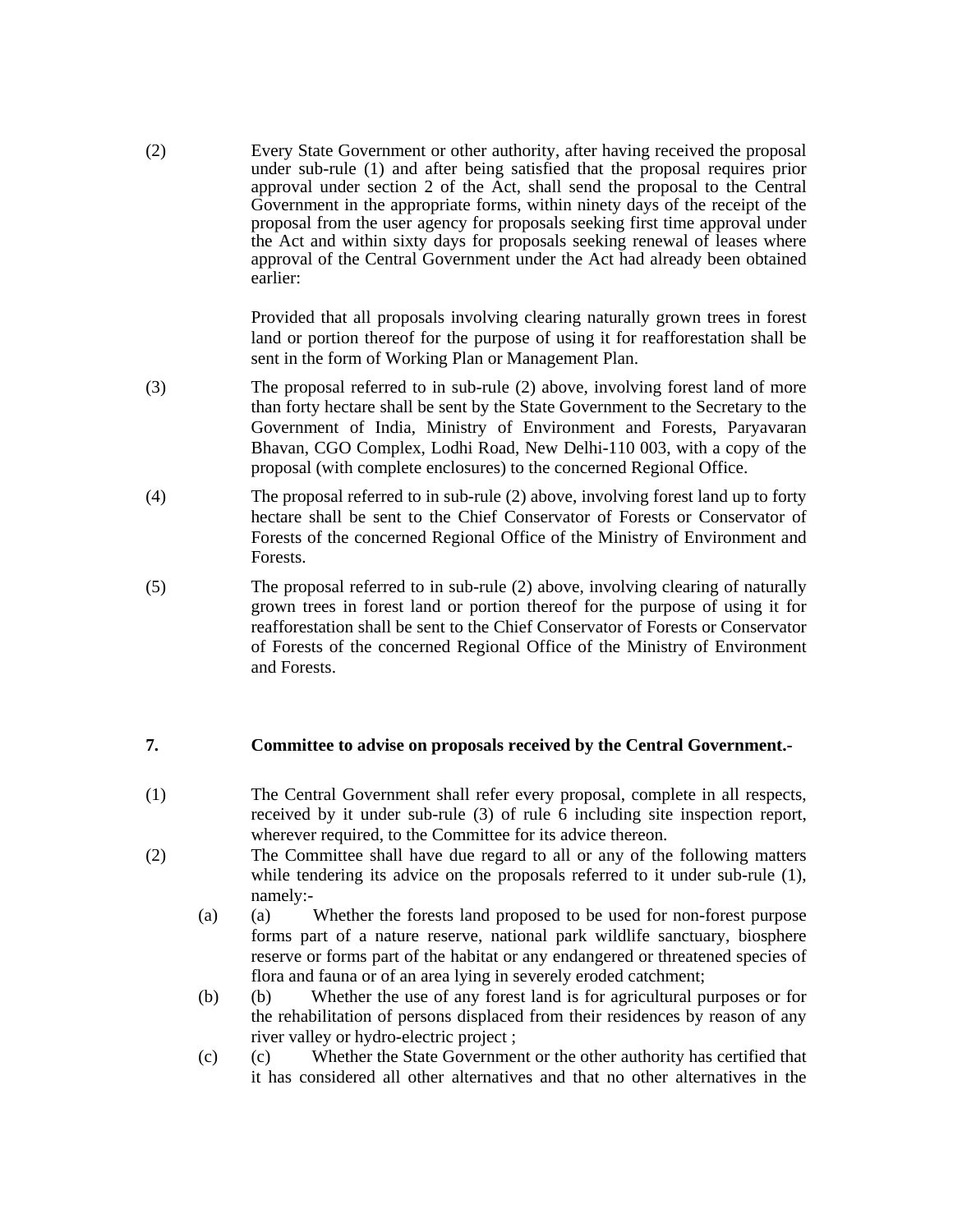circumstances are feasible and that the required area is the minimum needed for the purpose; and

- (d) (d) Whether the State Government or the other authority undertakes to provide at its cost for the acquisition of land of an equivalent area and afforestation thereof.
- (3) While tendering the advice, the Committee may also suggest any conditions or restrictions on the use of any forest land for any non-forest purpose, which in its opinion, would minimise adverse environmental impact.

### **8. Action of the Central Government on the advice of the Committee.**–

The Central Government shall, after considering the advice of the Committee tendered under rule 7 and after such further enquiry as it may consider necessary, grant approval to the proposal with or without conditions or reject the same within sixty days of its receipt.

### **9. Proceedings against persons guilty of offences under the Act.-**

(1) The Central Government may, by notification, authorize any officer not below the rank of Conservator of Forests or the concerned forest officer having territorial jurisdiction over the forest land in respect of which the said offence is said to have been committed, to file complaints against the person (s) primafacie found guilty of offence under the Act or the violation of the rules made thereunder, in the court having jurisdiction in the matter.

> Provided that no complaint shall be filed in the court, without giving the person (s) or officer (s) or authority (s) against whom the allegations of offence exist, an opportunity to explain his or their conduct and to show cause, by issuing a notice in writing of not less than sixty days, as to why a complaint should not be filed in the court against him or them for alleged offences.

(2) The officer authorised by the Central Government in sub-rule (1) may require any State Government or its officer or any person or any other authority to furnish to it within a specified period any reports, documents, statistics and any other information related to contravention of the Act or the rules made thereunder, considered necessary for making a complaint in any court of jurisdiction and every such State Government or officer or person or authority shall be bound to do so.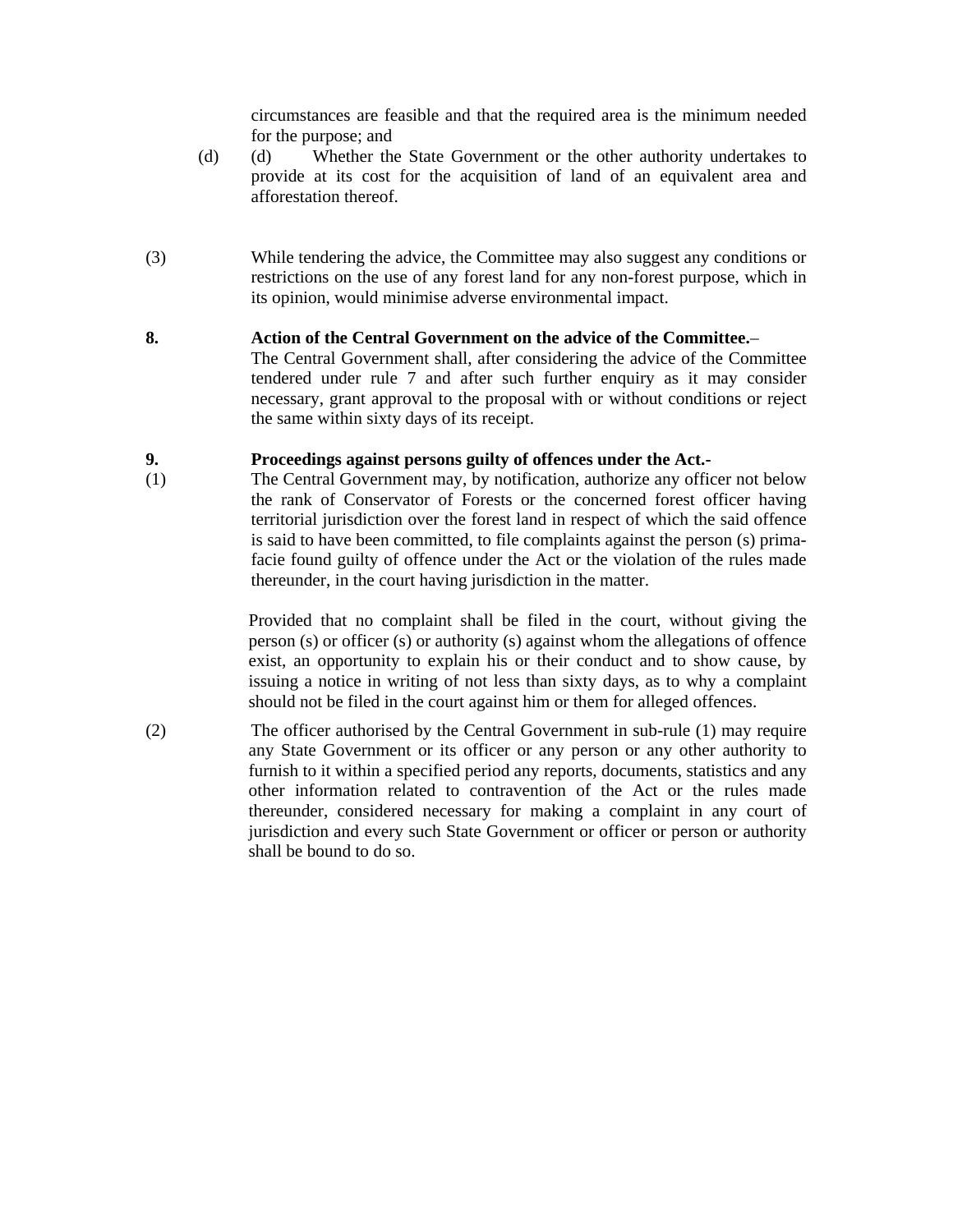# **APPENDIX**

# **(See Rule 6)**

### **FORM – 'A'**

### **Form for seeking prior approval under section 2 of the proposals by the State Governments and other authorities**

### **PART-I**

#### **(to be filled up by user agency)**

- 1. Project details:
	- (i) Short narrative of the proposal and project/scheme for which the forest land is required.
	- (ii) Map showing the required forest land, boundary of adjoining forest on a 1:50,000 scale map.
	- (iii) Cost of the project:
	- (iv) Justification for locating the project in forest area.
	- (v) Cost-benefit analysis (to be enclosed).
	- (vi) Employment likely to be generated.
- 2. Purpose-wise break-up of the total land required:
- 3. Details of displacement of people due to the project, if any:
	- (i) (i) Number of families.
	- (ii) (ii) Number of Scheduled Castes/Scheduled Tribe families
	- (iii) (iii) Rehabilitation plan. (to be enclosed)
- 4. Whether clearance under Environment (Protection) Act, 1986 required? (Yes/No).
- 5. Undertaking to bear the cost of raising and maintenance of compensatory afforestation and/or penal compensatory afforestation as well as cost for protection and regeneration of Safety Zone, etc. as per the scheme prepared by the State Government (undertaking to be enclosed).
- 6. 6. Details of Certificates/documents enclosed as required under the instructions.

Signature (Name in Block letters) Designation Address (of User Agency)

Date:-\_\_\_\_\_\_\_\_\_\_\_\_\_ Place:-

> State serial No. of proposal\_ (To be filled up by the Nodal Officer with date of

receipt)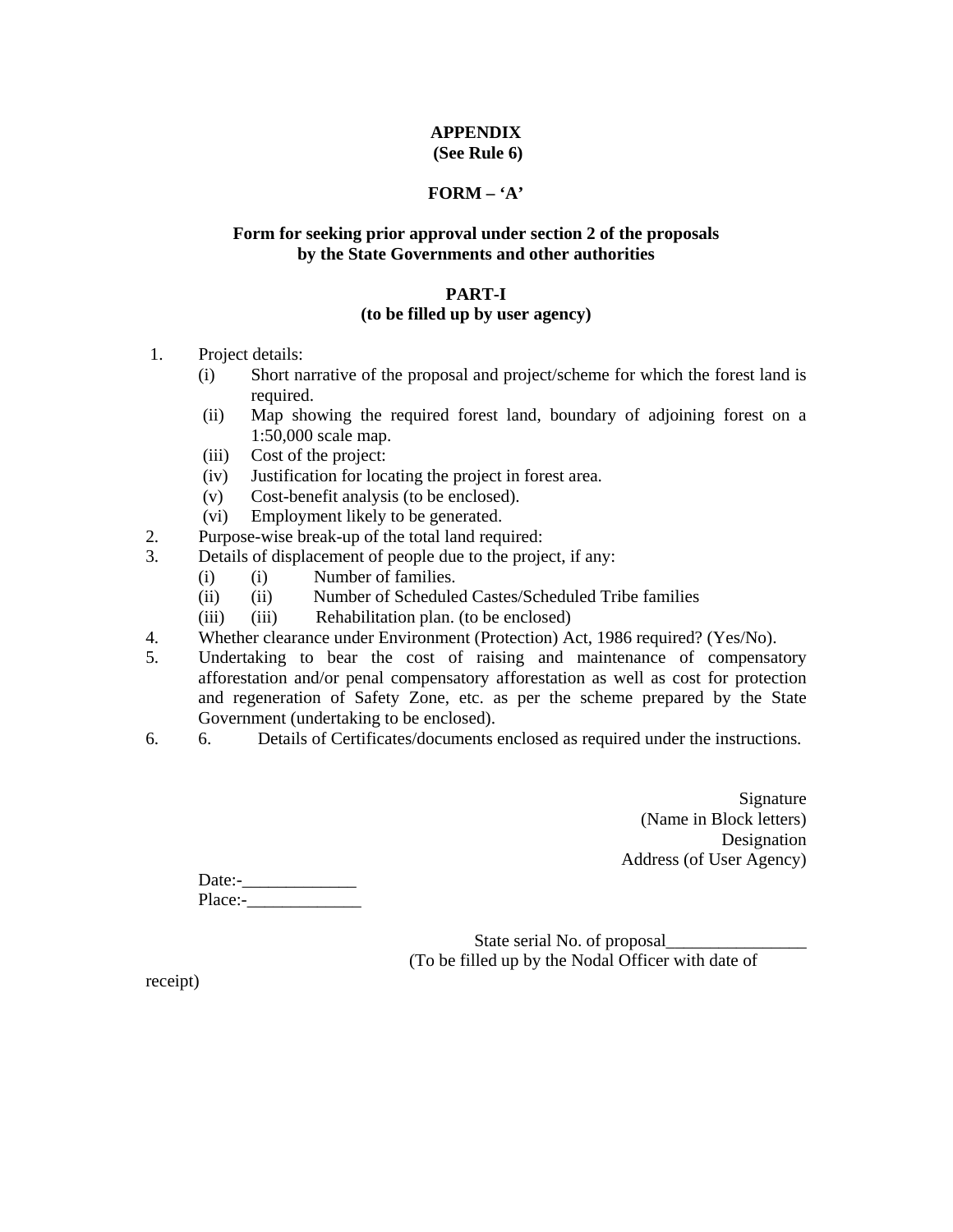### **PART-II (To be filled by the concerned Deputy Conservator of Forests)**

State serial No. of proposal\_\_\_\_\_\_\_\_\_\_\_\_\_\_\_\_

- 7. Location of the project/Scheme:
	- (i) (i) State/Union Territory
	- (ii) (ii) District.
	- (iii) (iii) Forest Division
	- (iv) (iv) Area of forest land proposed for diversion (in ha.)
	- (v) (v) Legal status of forest
	- (vi) (vi) Density of vegetation.
	- (vii) (vii) Species-wise (scientific names) and diameter class-wise enumeration of trees (to be enclosed. In case of irrigation/hydel projects enumeration at FRL, FRL-2 meter & FRL-4 meter also to be enclosed.)
	- (viii) (viii) Brief note on vulnerability of the forest area to erosion.
	- (ix) (ix) Approximate distance of proposed site for diversion from boundary of forest.
	- (x) (x) Whether forms part of National Park, wildlife sanctuary, biosphere reserve, tiger reserve, elephant corridor, etc. (If so, the details of the area and comments of the Chief Wildlife Warden to be annexed).
	- (xi) (xi) Whether any rare/endangered/unique species of flora and fauna found in the area- if so details thereof.
	- (xii) (xii) Whether any protected archaeological/heritage site/defence establishment or any other important monument is located in the area. If so, the details thereof with NOC from competent authority, if required.
- 8. Whether the requirement of forest land as proposed by the user agency in col. 2 of Part-I is unavoidable and barest minimum for the project. If no, recommended area item-wise with details of alternatives examined.
- 9. Whether any work in violation of the Act has been carried out (Yes/No). If yes, details of the same including period of work done, action taken on erring officials. Whether work in violation is still in progress.
- 10. Details of compensatory afforestation scheme:
	- (i) (i) Details of non forest area/degraded forest area identified for compensatory afforestation, its distance from adjoining forest, number of patches, size of each patch.
	- (ii) (ii) Map showing non-forest/degraded forest area identified for compensatory afforestation and adjoining forest boundaries.
	- (iii) (iii) Detailed compensatory afforestation scheme including species to be planted, implementing agency, time schedule, cost structure, etc.
	- (iv) (iv) Total financial outlay for compensatory afforestation scheme.
	- (v) (v) Certificates from competent authority regarding suitability of area identified for compensatory afforestation and from management point of view. (To be signed by the concerned Deputy Conservator of Forests).
- 11. 11. Site inspection report of the DCF (to be enclosed) especially highlighting facts asked in col. 7 (xi, xii), 8 and 9 above.
- 12. Division/District profile:
	- (i) (i) Geographical area of the district.
	- (ii) (ii) Forest area of the district.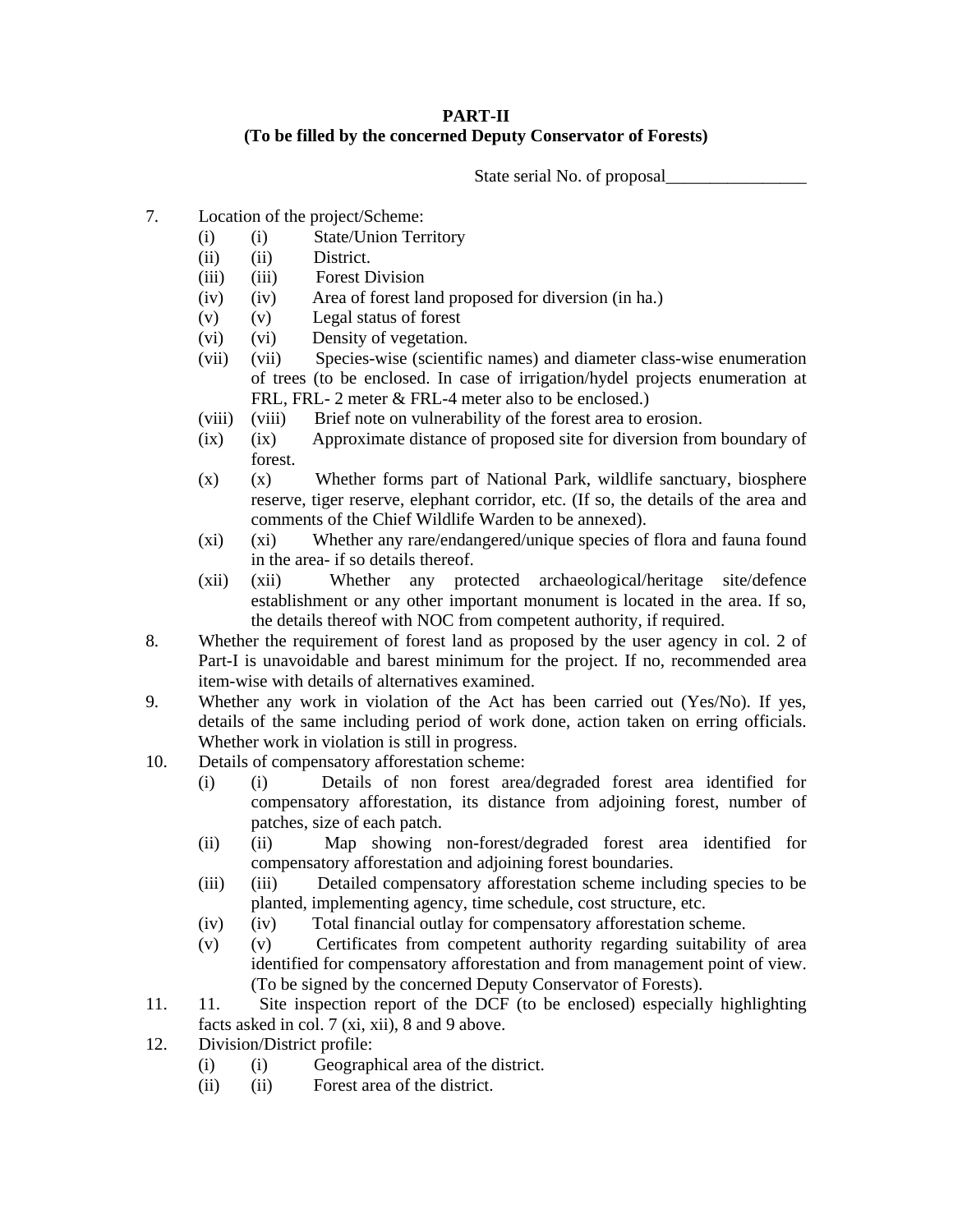- (iii) (iii) Total forest area diverted since 1980 with number of cases.
- (iv) (iv) Total compensatory afforestation stipulated in the district/division since 1980 on (a) forest land including penal compensatory afforestation, (b) non-forest land.
- (v) (v) Progress of compensatory afforestation as on (date) \_\_\_\_\_\_\_\_\_\_\_\_\_\_\_\_ on

(a) forest land

(b) non-forest land.

13. Specific recommendations of the DCF for acceptance or otherwise of the proposal with reasons.

> Signature Name Official Seal

Date:-\_\_\_\_\_\_\_\_\_\_\_\_\_ Place:-\_\_\_\_\_\_\_\_\_\_\_\_\_

#### **PART-III**

#### **(To be filled by the concerned Conservator of Forests)**

- 14. Whether site, where the forest land involved is located has been inspected by concerned Conservator of Forests (Yes/No). If yes, the date of inspection & observations made in form of inspection note to be enclosed.
- 15. Whether the concerned Conservator of Forests agree with the information given in Part-B and the recommendations of Deputy Conservator of Forests.
- 16. Specific recommendation of concerned Conservator of Forests for acceptance or otherwise of the proposal with detailed reasons.

 Signature Name Name

Official Seal Date:-Place:-

#### **PART-IV**

### **(To be filled in by the Nodal Officer or Principal Chief Conservator of Forests or Head of Forest department)**

17. Detailed opinion and specific recommendation of the State Forest Department for acceptance of otherwise of the proposal with remarks.

> (While giving opinion, the adverse comments made by concerned Conservator of Forests or Deputy Conservator of Forests should be categorically reviewed and critically commented upon).

> > Signature Name & Designation (Official Seal)

Date:-\_\_\_\_\_\_\_\_\_\_\_\_\_ Place:-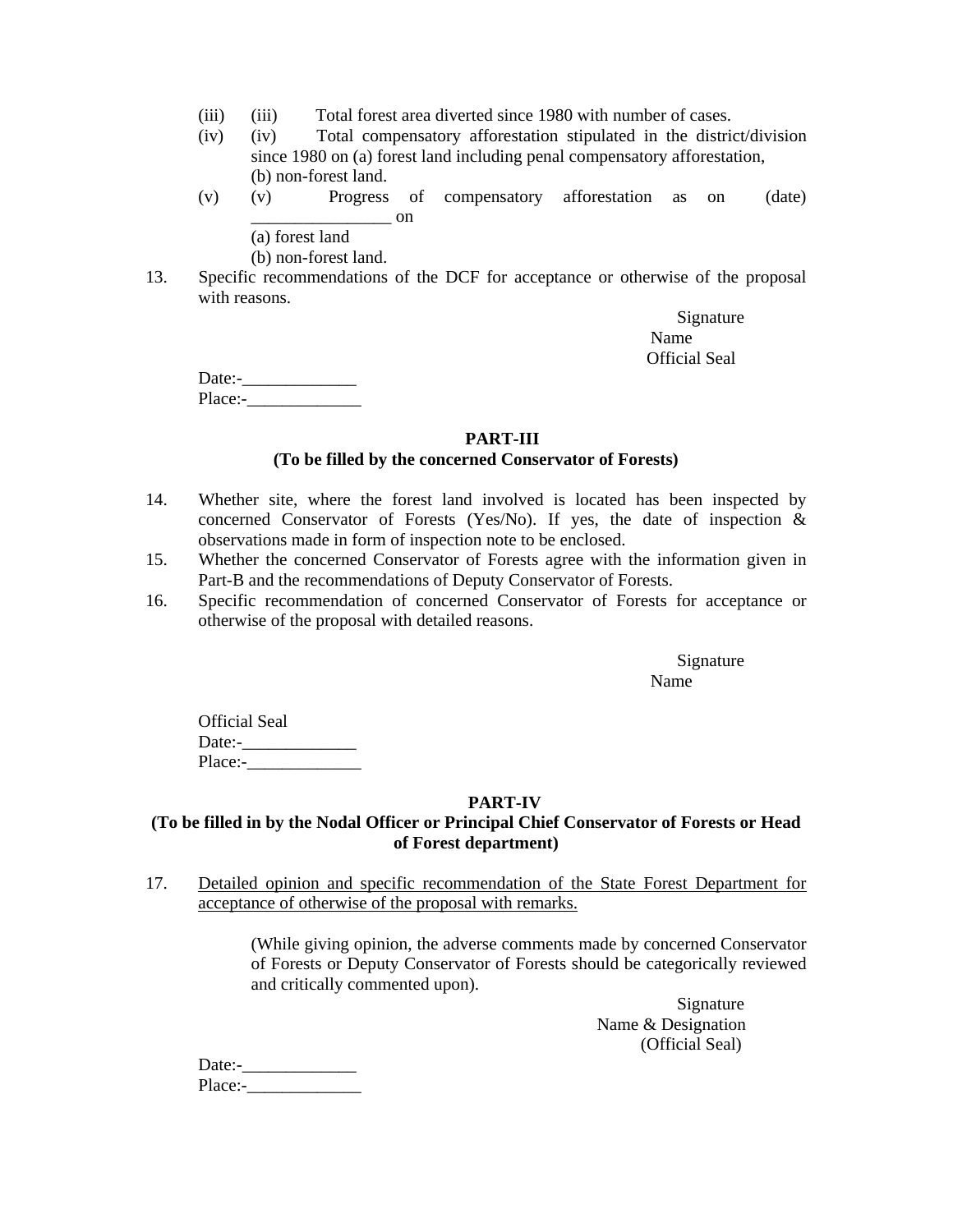### **PART- V**

### **(To be filled in by the Secretary in charge of Forest Department or by any other authorised officer of the State Government not below the rank of an Under Secretary)**

#### 18. Recommendation of the State Government:

(Adverse comments made by any officer or authority in Part-B or Part-C or Part-D above should be specifically commented upon)

> Signature Name & Designation (Official Seal)

Date:-\_\_\_\_\_\_\_\_\_\_\_\_\_ Place:-

### **INSTRUCTIONS (for Part-I)**:-

- 1. The project authorities may annex a copy of the approved project/plan in addition to filling Col. 1 (i) e.g. IBM approved mining plan for major minerals/CMPDI plan with subsidence analysis reports, etc.
- 2. 2. Map has to be in original duly authenticated jointly by project authorities and concerned DCF – Col. 1 (ii).
- 3. 3. Complete details of alternative alignments examined especially in case of project like roads, transmission lines, railway lines, canals, etc. to be shown on map with details of area of forest land involved in each alternative to be given - Col. 1 (iii).
- 4. 4. For proposals relating to mining, certificate from competent authority like District Mining Officer about non-availability of the same mineral in surrounding/nearby non-forest areas.
- 5. 5. In case the same company/individual has taken forest land for similar project in the State, a brief detail of all such approvals/leases be given as an enclosure along with current status of the projects.
- 6. 6. The latest clarifications issued by the Ministry under Forest (Conservation) Act, 1980 may be kept in mind. In case such information do not fit in the given columns, the same shall be annexed separately.

### **GENERAL INSTRUCTIONS**:-

- 1. 1. On receipt of proposal, Nodal Officer shall issue a receipt to the user agency indicating therein the name of the proposal, user agency, area in hectare, serial number and date of receipt.
- 2. 2. If the space provided above is not sufficient to specify any information, please attach separate details/documents.
- 3. 3. While forwarding the proposal to the Central Government, complete details on all aspects of the case as per Form prescribed above read with the clarifications issued by the Ministry of Environment and Forests, Government of India, New Delhi should be given. Incomplete or deficient proposals shall not be considered and shall be returned to the State Government in original.
- 4. 4. The State Government shall submit the proposal to the Central Government within stipulated time limits. In case of delay while forwarding, the reasons for the same to be given in the forwarding/covering letter.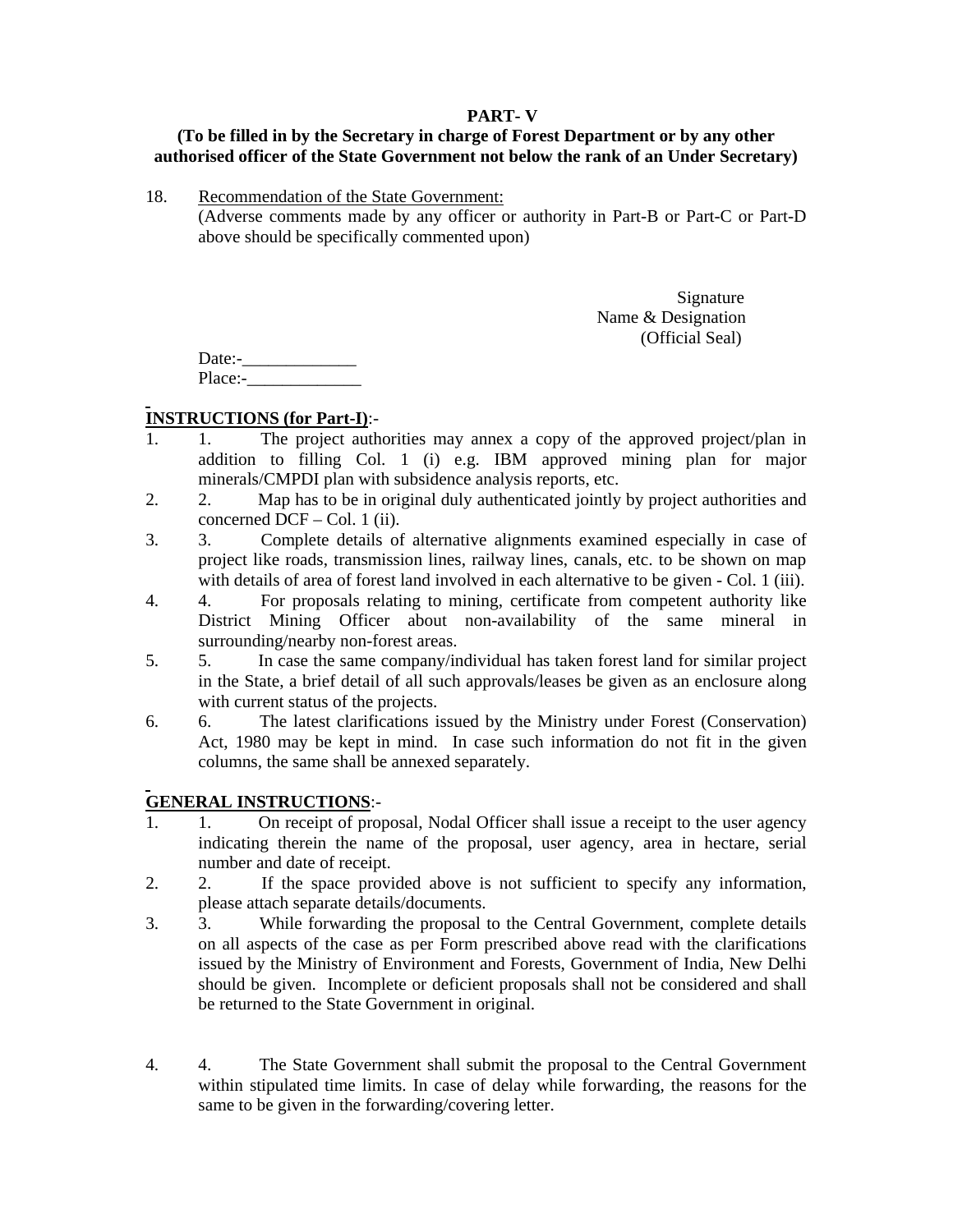# $FORM - 'B'$

### **(See Rule 6)**

### **Form for seeking prior approval under section 2 of the proposals by the State Governments and other authorities in respect of renewal of leases, which have been earlier granted clearance under Forest (Conservation) Act, 1980**

### **PART-I**

# **(to be filled up by user agency)**

- 1. 1. Letter No. & date vide which clearance under Forest (Conservation) Act, 1980 accorded by the Central Government (copy to be enclosed):
- 2. 2. Project details:
	- (i) Short narrative of the proposal and project/scheme for which the forest land is required.
	- (ii) Map showing the required forest land, boundary of adjoining forest on a 1:50,000 scale map.
	- (iii) Cost of the project:
- 3. Purpose-wise break-up of the total land required (already broken & to be broken):
- 4. Details of Certificates/documents enclosed as required under the instructions.

Signature (Name in Block letters) Designation Address (of User Agency)

Date:-\_\_\_\_\_\_\_\_\_\_\_\_\_ Place:-

> State serial No. of proposal\_ (To be filled up by the Nodal Officer with date of

receipt)

### **PART-II**

### **(To be filled by the concerned Deputy Conservator of Forests)**

State serial No. of proposal\_\_\_\_\_\_\_\_\_\_\_\_\_\_\_\_

- 5. Location of the project/Scheme:
	- (i) (i) State/Union Territory
	- (ii) (ii) District.
	- (iii) (iii) Forest Division
	- (iv) (iv) Area of forest land proposed for diversion (in ha.)
	- (v) (v) Legal status of forest
	- (vi) (vi) Density of vegetation.
	- (vii) (vii) Species-wise (scientific names) and diameter class-wise enumeration of trees in unbroken area.
	- (viii) (viii) Whether forms part of National Park, wildlife sanctuary, biosphere reserve, tiger reserve, elephant corridor, etc. (If so, the details of the area and comments of the Chief Wildlife Warden to be annexed).
- 6. Whether any work in violation of the Act has been carried out (Yes/No). If yes, details of the same including period of work done, action taken on erring officials. Whether work in violation is still in progress.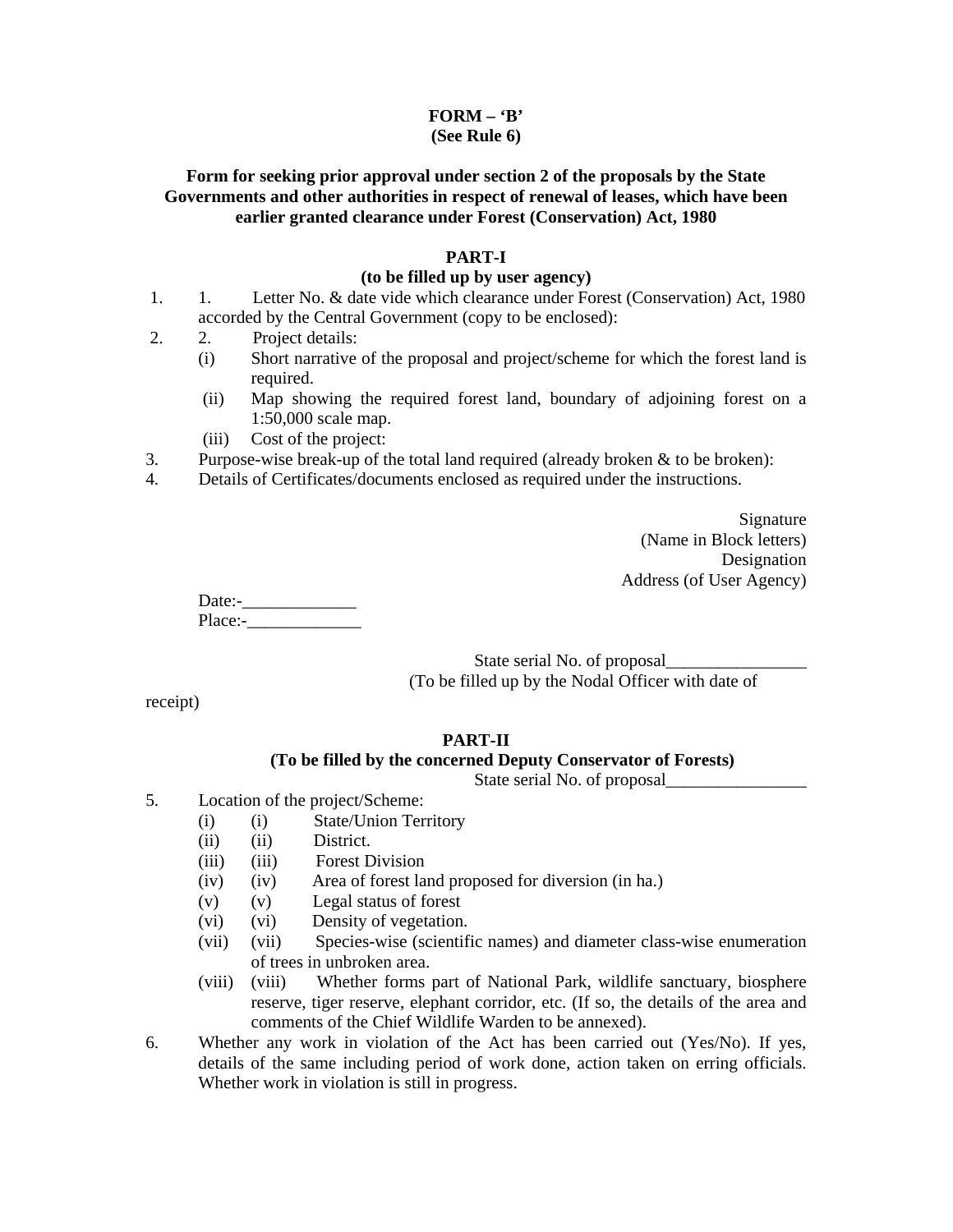- 7. Site inspection report of the DCF (to be enclosed) in respect to status of compliance of conditions stipulated during earlier approval.
- 8. Division/District profile:
	- (i) (i) Geographical area of the district.
	- (ii) (ii) Forest area of the district.
	- (iii) (iii) Total forest area diverted since 1980 with number of cases.
	- (iv) (iv) Total compensatory afforestation stipulated in the district/division since 1980 on (a) forest land including penal compensatory afforestation, (b) non-forest land.
	- (v) (v) Progress of compensatory afforestation as on (date) \_\_\_\_\_\_\_\_\_\_\_\_\_\_\_\_ on
		- (a) forest land

(b) non-forest land.

9. Specific recommendations of the DCF for acceptance or otherwise of the proposal with reasons.

> Signature Name Official Seal

Date:-Place:-\_\_\_\_\_\_\_\_\_\_\_\_\_

### **PART-III**

### **(To be filled by the concerned Conservator of Forests)**

- 10. Whether site, where the forest land involved is located has been inspected by concerned Conservator of Forests (Yes/No). If yes, the date of inspection  $\&$ observations made in form of inspection note to be enclosed.
- 11. Whether the concerned Conservator of Forests agree with the information given in Part-B and the recommendations of Deputy Conservator of Forests.
- 12. Specific recommendation of concerned Conservator of Forests for acceptance or otherwise of the proposal with detailed reasons.

 Signature Name Official Seal

Date:-Place:-\_\_\_\_\_\_\_\_\_\_\_\_\_

#### **PART-IV**

## **(To be filled in by the Nodal Officer or Principal Chief Conservator of Forests or Head of Forest department)**

13. Detailed opinion and specific recommendation of the State Forest Department for acceptance of otherwise of the proposal with remarks.

(While giving opinion, the adverse comments made by concerned Conservator of Forests or Deputy Conservator of Forests should be categorically reviewed and critically commented upon).

> Signature Name & Designation (Official Seal)

Date:-\_\_\_\_\_\_\_\_\_\_\_\_\_ Place:-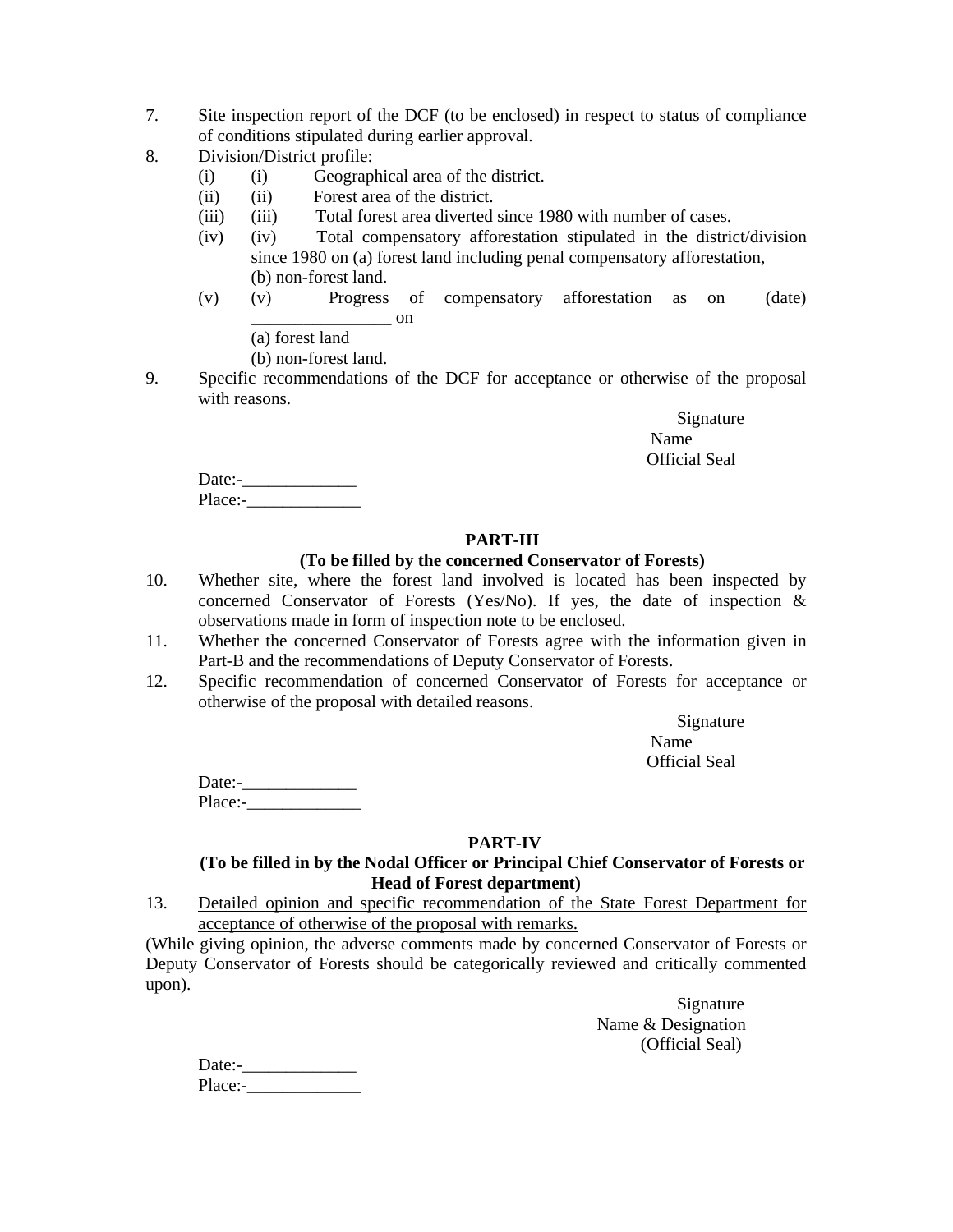### **PART- V**

# **(To be filled in by the Secretary in charge of Forest Department or by any other authorised officer of the State Government not below the rank of an Under Secretary)**

14. Recommendation of the State Government: (Adverse comments made by any officer or authority in Part-B or Part-C or Part-D above should be specifically commented upon)

 Signature Name & Designation (Official Seal)

Date:-\_\_\_\_\_\_\_\_\_\_\_\_\_ Place:-

# **INSTRUCTIONS (for Part-I)**:-

- 1. 1. The project authorities may annex a copy of the approved project/plan in addition to filling Col. 2 (i) e.g. IBM approved mining plan for major minerals/CMPDI plan with subsidence analysis reports, etc.
- 2. 2. Map has to be in original duly authenticated jointly by project authorities and concerned DCF – Col. 2 (ii).
- 3. 3. In case the same company/individual has taken forest land for similar project in the State, a brief detail of all such approvals/leases be given as an enclosure along with current status of the projects.
- 4. 4. Item-wise requirement (Col. 3) should be separately shown for broken up and fresh areas.
- 5. 5. The latest clarifications issued by the Ministry under Forest (Conservation) Act, 1980 may be kept in mind. In case such information do not fit in the given columns, the same shall be annexed separately.

# **GENERAL INSTRUCTIONS**:-

- 1. 1. On receipt of proposal, Nodal Officer shall issue a receipt to the user agency indicating therein the name of the proposal, user agency, area in hectare, serial number and date of receipt.
- 2. 2. If the space provided above is not sufficient to specify any information, please attach separate details/documents.
- 3. 3. While forwarding the proposal to the Central Government, complete details on all aspects of the case as per Form prescribed above read with the clarifications issued by the Ministry of Environment and Forests, Government of India, New Delhi should be given. Incomplete or deficient proposals shall not be considered and shall be returned to the State Government in original.
- 4. 4. The State Government shall submit the proposal to the Central Government within stipulated time limits. In case of delay while forwarding, the reasons for the same to be given in the forwarding/covering letter.

(File No. 5-5/98-FC)

DR. V.K. BAHUGUNA, Inspector General of Forests (Forest Conservation)

Note:- The principal rules were published vide G.S.R. No. 719 dated the 1<sup>st</sup> August, 1981 in part II, Section 3, sub-section (i) of the Gazette of India and subsequently amended vide

- (1) (1) G.S.R. 14, dated the  $28<sup>th</sup>$  December, 1987
- (2) (2) G.S.R. 640(E), dated the  $26^{th}$  June, 1989
- (3) G.S.R. 563 (E), dated the  $21<sup>st</sup>$  May, 1992.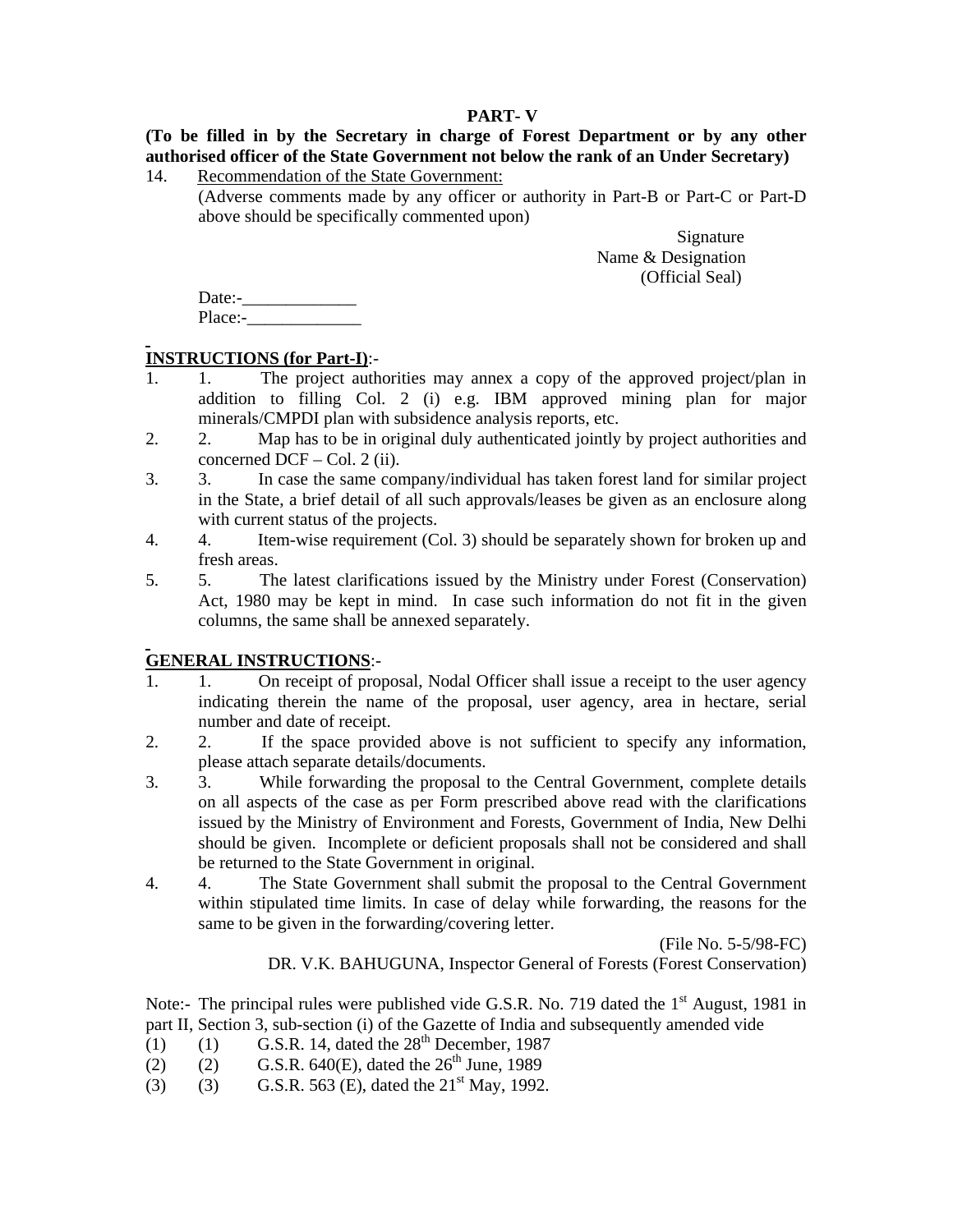### **PART - C**

#### **CHAPTER 1:- Application of Forest (Conservation) Act, 1980**

#### **1.1. Definition**

(i) The term 'Forest land' mentioned in Section 2 of the Act refers to reserved forest, protected forest or any area recorded as forest in the government records. Lands which are notified under Section 4 of the Indian Forest Act would also come within the purview of the Act. (Supreme Court's Judgement in NTPC's case). It would also include "forest" as understood in the dictionary sense (Supreme Court orders dated 12.12.1996 in WP No. 202/1995- Annexure-I). All proposals for diversions of such areas to any non-forest purpose, irrespective of its ownership, would require the prior approval of the Central Government.

**Clarification:-** The term "forest" shall not be applicable to the plantations raised on private lands, except notified private forests. However, felling of trees in these private plantations shall be governed by various State Acts and Rules. Felling of trees in notified private forests will be as per the working plan / management plan duly approved by Government of India.

(ii) The term "tree" for the purpose of this Act will have the same meaning as defined in Section 2 of the Indian Forest Act, 1927 or any other Forest Act which may be in force in the forest area under question.

#### **1.2 Clarifications**

- (i) The cases in which specific orders for de-reservation or diversion of forest areas in connection with any project were issued by the State Government prior to 25.10.1980, need not be referred to the Central Government. However, in cases where only administrative approval for the project was issued without specific orders regarding dereservation and/or diversion of forest lands, a prior approval of the Central Government would be necessary.
- (ii) Harvesting of fodder grasses, legumes etc. which grow naturally in forest areas, without removal of the tree growth, will not require prior approval of the Central Government. However, lease of such areas to any organisation or individual would necessarily require approval under the Act.
- (iii) The forest policy, as well as provisions of the Forest (Conservation) Act, 1980, do not interfere in any manner or restrict the Nistar, recorded rights, concessions and privileges of the local people for bonafide domestic use as granted by the State Governments under Indian Forest Act, 1927 or State Forest Acts/Regulations. However, it has to be ensured that while allowing such rights, concessions and privileges to be exercised, the right holders do not resort to felling of trees or break up the forest floor so as to procure stones, minerals, or take up constructions, etc. The forest produce so obtained shall not be utilised for any commercial purposes.

The collection of such forest produce should be manual and should be transported through local modes or transport like bullock carts, camel carts, etc. and no mechanised vehicles shall be allowed to be used in transporting such forest produce and only in exceptional cases with the approval of concerned Divisional Forest Officers, tractors mounted with trolley may be used. (No. 11-12/98-FC(Pt.II) dated 3.5.1999 –96/c and dated 22.11.2000)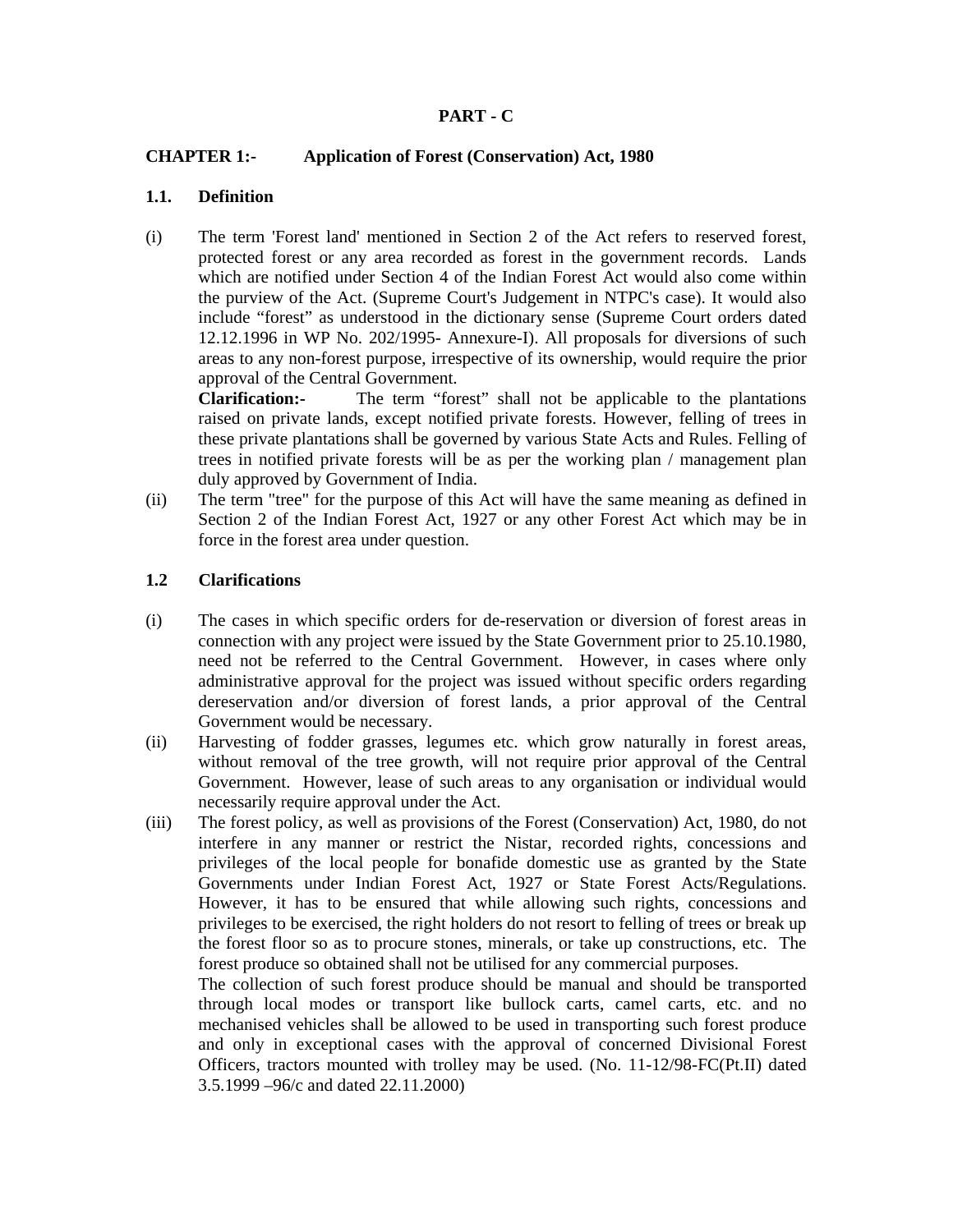Clarification:- The Supreme Court has passed an order on 14.02.2000 restraining removal of dead, diseased, dying or wind-fallen trees, drift wood and grasses etc. from any National Park or Game Sanctuary……" Annexure-II A may be referred to. In view of this, rights and concessions cannot be enjoyed in the Protected Areas (PAs).

### **1.3 Investigation and Survey**

- (i) Investigations and surveys carried out in connection with development projects such as transmission lines, hydro-electric projects, seismic surveys, exploration for oil drilling, mining etc. will not attract the provisions of the Act as long as these surveys do not involve any clearing of forest or cutting of trees, and operations are restricted to clearing of bushes and lopping of tree branches for purpose of sighting.
- (ii) If, however, investigations and surveys involve clearing of forest area or felling of trees, prior permission of the Central Government is mandatory.
- (iii) Notwithstanding the above, survey, investigation and exploration shall not be carried out in wildlife sanctuaries, national parks and sample plots demarcated by the Forest Department without obtaining the prior approval of the Central Government, whether or not felling of trees is involved.

**Clarification:-** The Supreme Court has passed several orders regarding taking up of non-forestry activities in the National Parks/Sanctuaries. Annexure-II A may be referred to. In view of this, the State Governments should not submit any proposal for diversion of forest land in National Parks and Sanctuaries without seeking prior permission of the Indian Board for Wildlife (Now National Board of Wildlife) and Supreme Court. (No. 11-9/98-FC dated 04.12.1998 and 04.05.2001).

- (iv) The work of actual construction would however, fully attract the provisions of the Act and prior clearance of the Central Government must be obtained even if such work does not require felling of trees.
- (v) Prospecting of any mineral, done under prospecting license granted under MMRD Act, which requires collection/ removal of samples from the forest land, would be a stage between survey & investigation and grant of mining lease and as such permission under Forest (Conservation) Act 1980 would be required. (No. 11- 56/2000–FC dated 12.06.2001). However, test drilling upto 10 bore holes of maximum 4'' diameter per 100 sq. km. for prospecting, exploration or reconnaissance operations, without felling of trees, shall not attract the provisions of the Act. In all other cases involving more number of drilling of bore holes, prior permission of the Central Government under the Act would be required.
- (vi) It is clarified that the permission to survey, exploration or prospection would not ipso facto imply any commitment on the part of the Central Government for diversion of forest land.

### **1.4 Explanation Regarding Non-Forest Purpose**

- (i) Cultivation of tea, coffee, spices, rubber and palm is a non-forestry activity, attracting the provisions of the Act.
- (ii) Cultivation of fruit-bearing trees or oil-bearing plants or medicinal plants would also require prior approval of the Central Government except when: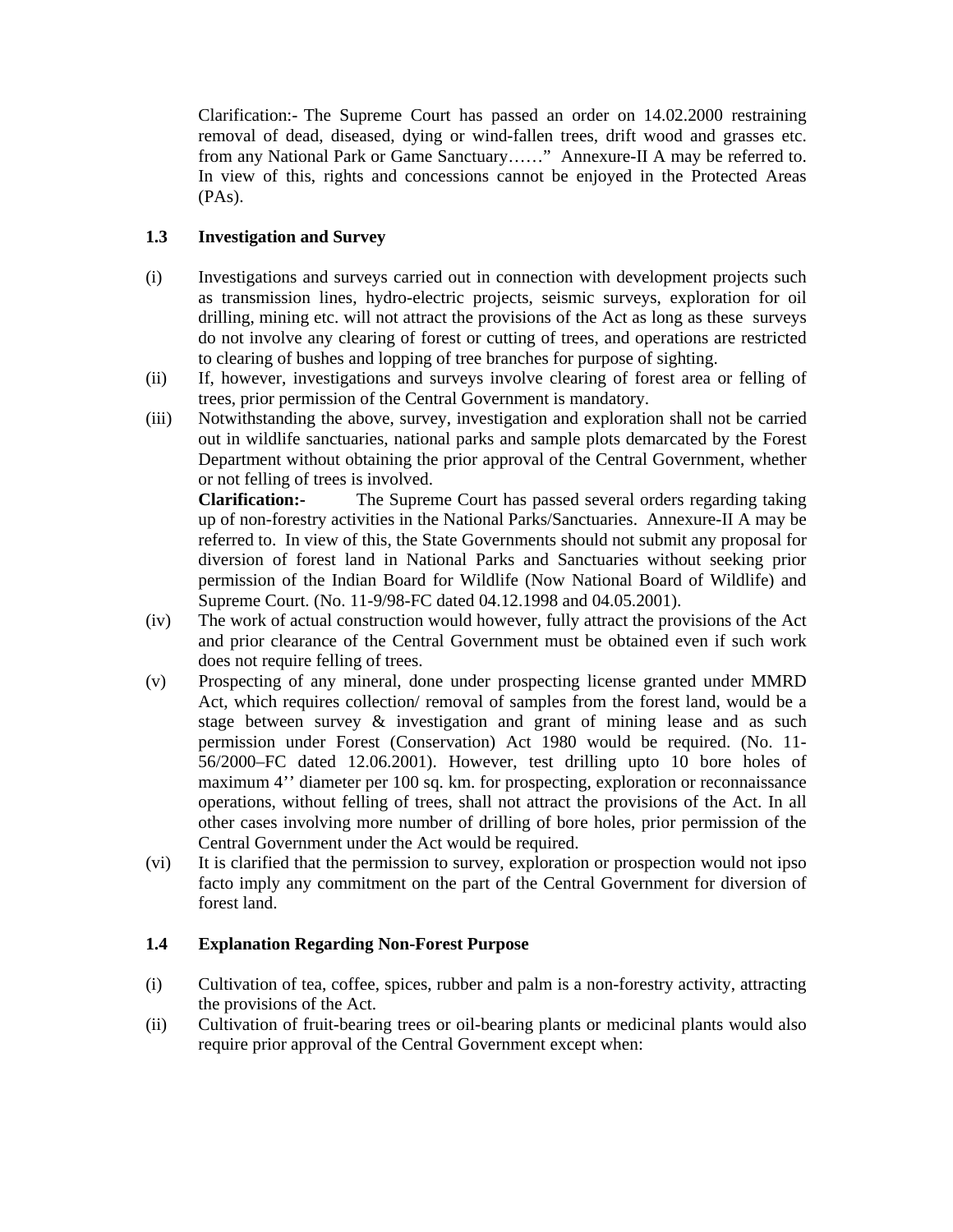- (a) The species to be planted are indigenous to the area in question; and
- (b) Such planting activity is part of an overall afforestation programme for the forest area in question.

### **1.5 Tusser Cultivation**

- (i) Tusser cultivation in forest areas by the tribals as a means of their livelihood without undertaking monocultural Asan or Arjun plantations shall be treated as a forestry activity. Therefore, no prior approval of the Central Government under the Act is necessary.
- (ii) Tusser cultivation in forest areas for which specific plantation of Asan or Arjun trees are undertaken for providing host trees to the silk cocoons shall be treated as forestry activity not requiring prior approval of the Central Government provided such plantation activity does not involve any felling of existing trees; provided further that while undertaking such plantations, at least three species are planted, of which no single species shall cover more than 50% of the planted area.
- (iii) Plantation of mulberry for silkworm rearing is a non-forestry activity attracting the provisions of the Act.

### **1.6 Mining**

- (i) Mining including underground mining is a non-forestry activity. Therefore, prior approval of the Central Government is essential before a mining lease is granted in respect of any forest area. The Act would apply not only to the surface area which is used in the mining but also to the entire underground mining area beneath the forest. A renewal of an existing mining lease in a forest area also requires the prior approval of the Central Government. Continuation or resumption of mining operation on the expiry of a mining lease without prior approval would amount to contravention of the Act.
- (ii) The advice of the Ministry of Law, Government of India in regard to the Supreme Court Order in Civil Appeal No.2349 of 1984 dated 7.5.1985 is at Annexure-III.
- (iii) Boulders, bajri, stone, etc., in the riverbeds located within forest areas would constitute a part of the forest land and their removal would require prior approval of the Central Government.

### **1.7 Clarification on Sub-clause 2(iii) of the Act**

- (i) The Sub-clause shall not be attracted when any forest land or any portion thereof is assigned to any authority, corporation, agency or any other organisation wholly owned, managed or controlled by the concerned State/Union Territory Government and/or the Central Government. Such Government owned, managed or controlled authority/corporation/ agency, which has been assigned such forest land shall not reassign it or any part thereof to any other organisation or individual.
- (ii) Any scheme or project which involves assignment of any forest land by way of lease or similar arrangement, for any purpose whatsoever, including afforestation, to any private person or to any authority/agency/organisation not wholly owned, managed or controlled by the Government (such as private or joint sector ventures) shall attract the provisions of this sub-clause.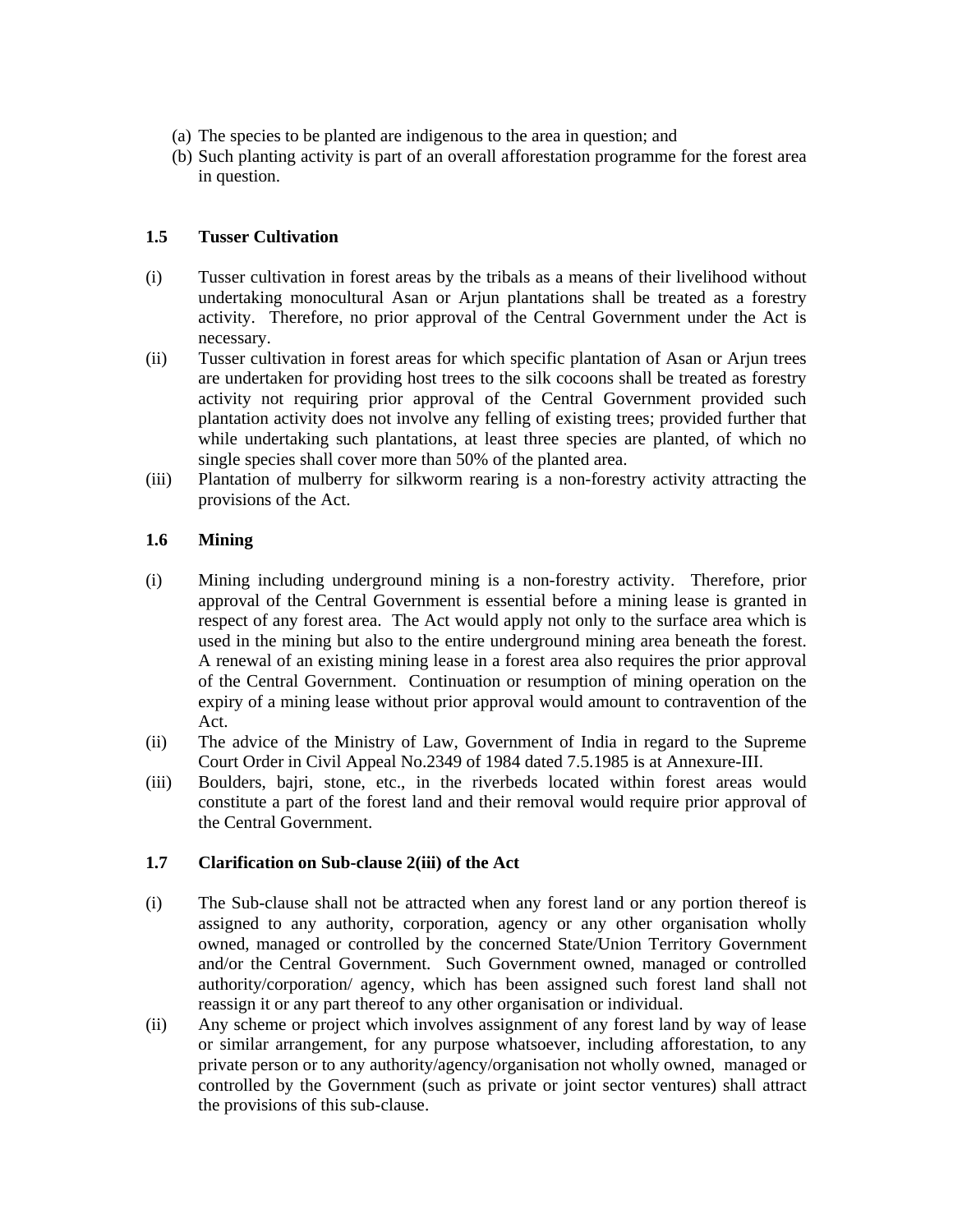### **1.8 Clarification on Sub-clause 2(iv) of the Act**

- (i) Sub-clause 2(iv) of the Act prohibits clearing of naturally grown trees in forest land for the purpose of using it for reforestation. The provisions of this sub-clause will be attracted if the forest area in question bears naturally grown trees and are required to be clear-felled, irrespective of their size, for harnessing existing crop and/or raising plantation through artificial regeneration techniques, which may include coppicing, pollarding or any other mode of vegetative propagation.
- (ii) All proposals involving clearing of naturally grown trees in any forest area, including for the purpose of reforestation, shall be sent by the concerned State/UT Government in the form of Management Plans/Working Plans to the Regional Chief Conservator of Forests of the concerned Regional Office of the Ministry of Environment and Forests.
- (iii) All proposals in respect of sanction of Working Plans/Management Plans shall be finally disposed of by the Regional Office, under Section 2 of the Act. While examining the proposal, the Regional Office would ensure that the final decision is in conformity with the National Forest Policy, Working Plan guidelines and other relevant rules and guidelines issued by the Central Government from time to time. The Regional Office will however, invariably seek prior clearance of the Ministry whenever the proposal involves clear-felling of forest area having density above 0.4 irrespective of the area involved. Also, prior clearance would be required when the proposal is for clear felling of an area of size more than 20 ha. in the plains and 10 ha. in the hilly region, irrespective of density.
- (iv) In National parks and Sanctuaries where fellings are carried for improvement of wildlife and its habitat only, forests would be managed according to a scientifically prepared management plan approved by the Chief Wildlife Warden, provided that the removed forest produce shall be used for meeting bona fide needs of the people living in and around the National Park/Sanctuary and shall not be used for any commercial purposes. But in cases where large scale felling/removal of timber and non-timber products is required in a national park/sanctuary, which need disposal through sales, approval of the Central Government would be necessary. However, this shall be subject to the orders of the Supreme Court, which may be referred to at Annexure-II A. (No. 5-5/86-FC(Pt) dated 10.08.1999).

### **1.9 Clarification of Section 3 B of the Act**

- (i) Each case of the violation of the Act shall be reported by the concerned State/Union Territory Government to the Central Government.
- (ii) The report of violation shall be described in a self-contained note and supported by requisite documents, including particularly the names and designations of the officials/persons who are prima-facie responsible for the contravention of the Act.
- (iii) In case it is not possible to fix the responsibility for commission/omission of any action leading to the violation of the Act, a full explanation with relevant supporting documents shall be appended to the report.
- (iv) Any person and/or authority nominated by the Central Government may be required to discharge any of the duties, including prosecution under the Act in any Court as may be deemed appropriate for this purpose. In such an eventuality, the Government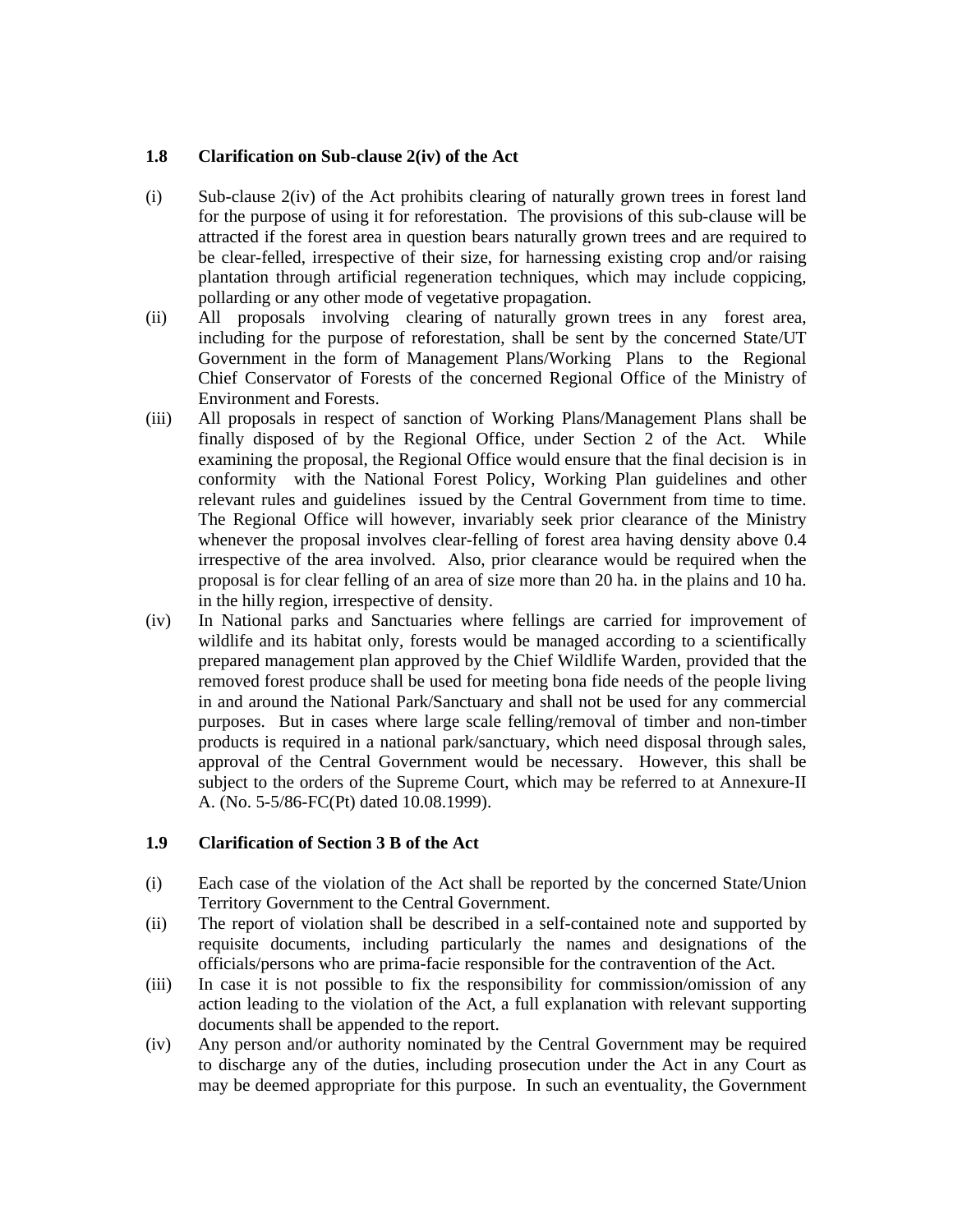of the concerned State/Union Territory shall make available all such records or documents as may be called upon by the investigation officer.

**Clarification:** The provisions of this Section are applicable to the cases where the State Government or any authority passes any order for permitting activities covered by Section 2 of the Forest (Conservation) Act, 1980 without prior approval of the Central Government. Cases of illicit felling/encroachment/illegal mining, etc. have to be dealt under the provisions of the Indian Forest Act, 1927, State Forest Acts, Environment (Protection) Act, 1986, etc. (No. 5-5/86-FC dated 07.12.1999)

### **1.10 Diversion of Forest Land for Regularisation of Encroachments**

- (i) Detailed guidelines issued in this regard vide this Ministry's No.13.1/90-F.P.(1) dated 18.9.90 shall be strictly followed. These are included in Annexure IV.
- (ii) The State Governments/UT Administrations may send the proposals as follows:-
	- (a) A consolidated proposal for the whole State in the prescribed application form.
	- (b) Detailed information as per the enclosed Table/format Annexure-IV-A. Division wise proposals, maps, names of encroachers, etc. should be kept ready at Division level, which may be made available whensoever required for inspection and need not be appended with the consolidated proposal.
	- (c) Detailed compensatory afforestation scheme with areas proposed for raising compensatory afforestation Division-wise, phased planning, fund requirement, commitment of the State Government to provide funds for the purpose, etc. Maps of proposed areas for compensatory afforestation should be kept ready at Division level, which may be made available whensoever required for inspection.
	- (d) A time plan for eviction of ineligible encroachers.

(No. 8-67/2000-FC dated 04.12.2000)

#### **1.11 Review of Disputed Claims over Forest Land, arising out of Forest Settlement**

 Detailed guidelines issued in this regard vide this Ministry's No.13.1/90-F.P.(2) dated 18.9.90 shall be strictly followed. These are included in Annexure IV-B.

#### **1.12 Disputes Regarding Pattas/Leases/Grants involving Forest Land – Settlement thereof**

 Detailed guidelines issued in this regard vide this Ministry's No.13.1/90-F.P.(3) dated 18.9.90 shall be strictly followed. These are included in Annexure IV-C.

#### **1.13 Conversion of Forest Villages into Revenue Villages**

 Detailed guidelines issued in this regard vide this Ministry's No.13.1/90-F.P.(5) dated 18.9.90 shall be strictly followed. These are included in Annexure IV-D.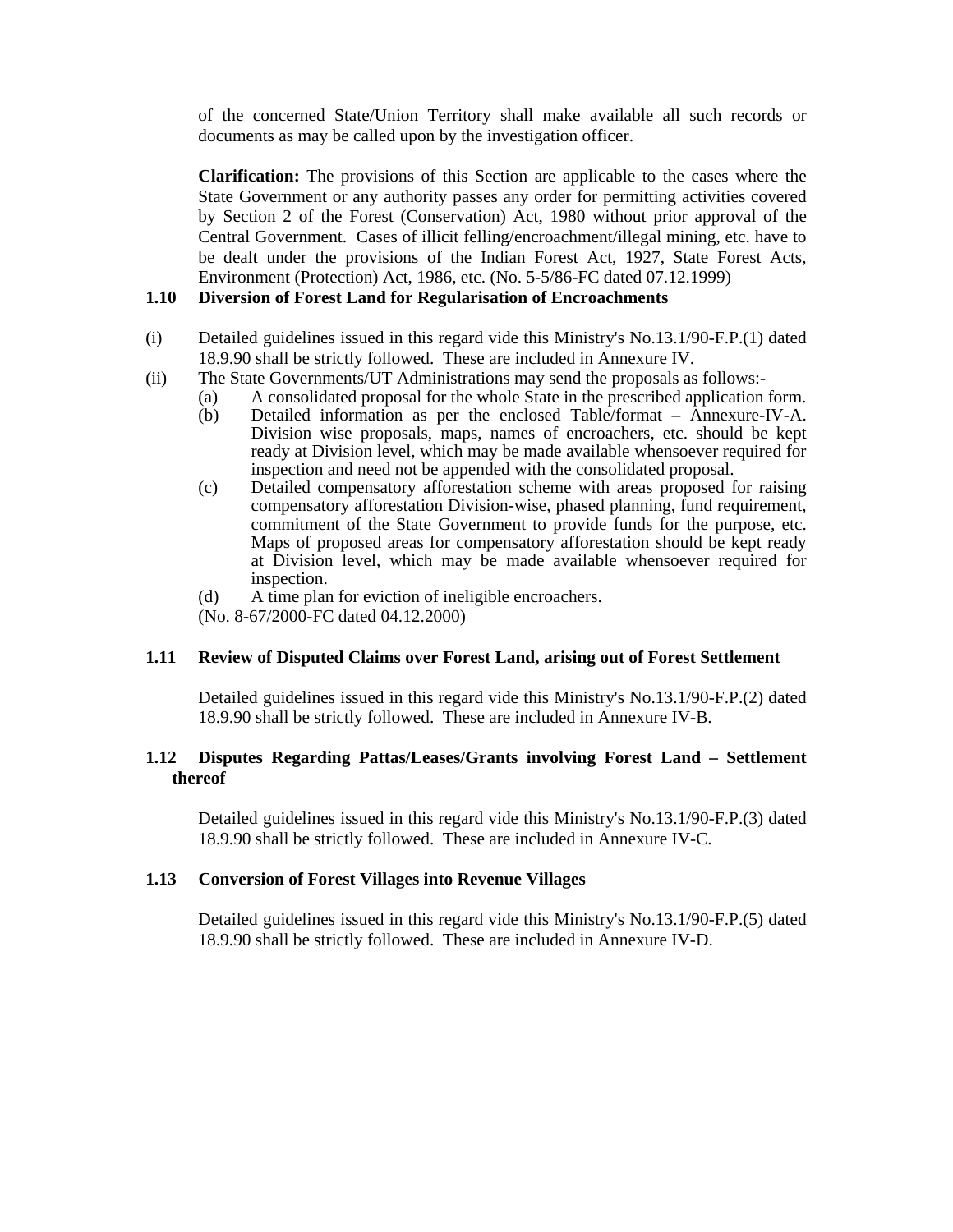### **CHAPTER 2:- Submission of Proposals**

#### **2.1 General**

- (i) Rule 6 of the Forest (Conservation) Rules, 2003 prescribes the procedure for submission of proposals for seeking prior approval of the Central Government under Section 2 of the Act. The form appended to the Rules, specifies the particulars to be furnished with the proposal. Only proposal in the prescribed format, and complete in all respects, will be considered. The user agency, if they so desire, for monitoring purpose only, may submit the proposal along with a copy of the receipt from Nodal Officer of having received complete application to the Assistant Inspector General of Forests (FC)/Director in-charge of the Monitoring cell.
- (ii) All proposals relating to diversion of forest land up to 40 hectares and proposals for clearing of naturally grown trees for reforestation shall be sent directly to the concerned Regional Office of the MoEF by the State/UT Government or other authority. All other proposals shall be sent by the State/UT Government or other authority to the Secretary to the Government of India, MoEF mentioning "Attention - FC Division" on covering letter as well as on envelope. Moreover, a copy of all these proposals irrespective of area should also be sent to concerned Regional Office of the MoEF. (No. 5-5/86-FC(Pt) dated 30.10.1998).

 For small development and public utility projects involving diversion of forest land upto 5 hectare, the State Government may authorize the Nodal Officer or any other Officer to submit the proposals directly to the Regional Offices.

- (iii) Adverse recommendations of subordinate officers in prescribed form or in the documents attached with the form should invariably be commented upon by the Principal Chief Conservator of Forests/Chief Conservator of Forests. Similarly, adverse recommendation by the PCCF/CCF should be commented upon by the State Government to emphasis that a conscious decision has been taken in the matter.
- (iv) Wherever re-diversion of forest land becomes essential, State Government should seek the prior permission of the Central Government giving details of the earlier approval and the proposed activity details in letter form rather than initiating a fresh proposal. (No. 11-29/2000 - FC dated 24.3.2000)
- (v) In cases of irrigation projects or projects involving linear diversion of forest land, when during execution, some realignment is needed due to technical reasons and where the re-alignment is of a minor nature, i.e. deviation from the original alignment is at a few points and the number of trees to be cut does not exceed the number given in the original proposal, the State government need not submit a fresh proposal. Rather, they may send this information through a covering letter giving maps of the original alignment and fresh alignment with details of the additional forest land required and the variation in the number of trees which will be affected due to the realignment. (No. 11-16/98-FC dated 29.10.1998)
- (vi) The State Governments are advised not to consider/process cases, which are pending in various Courts or are sub-judice, to avoid all sorts of administrative and legal complications. (No. 10-236/-FCE dated 06.10.1998)
- (vii) In order to ensure that the forest lands are diverted only for site specific projects, that too where it is inescapable, so that the ecological balance of the country is well protected, the respective State/UT Administration, should give due consideration to the following and should submit proposal accordingly after detailed scrutiny.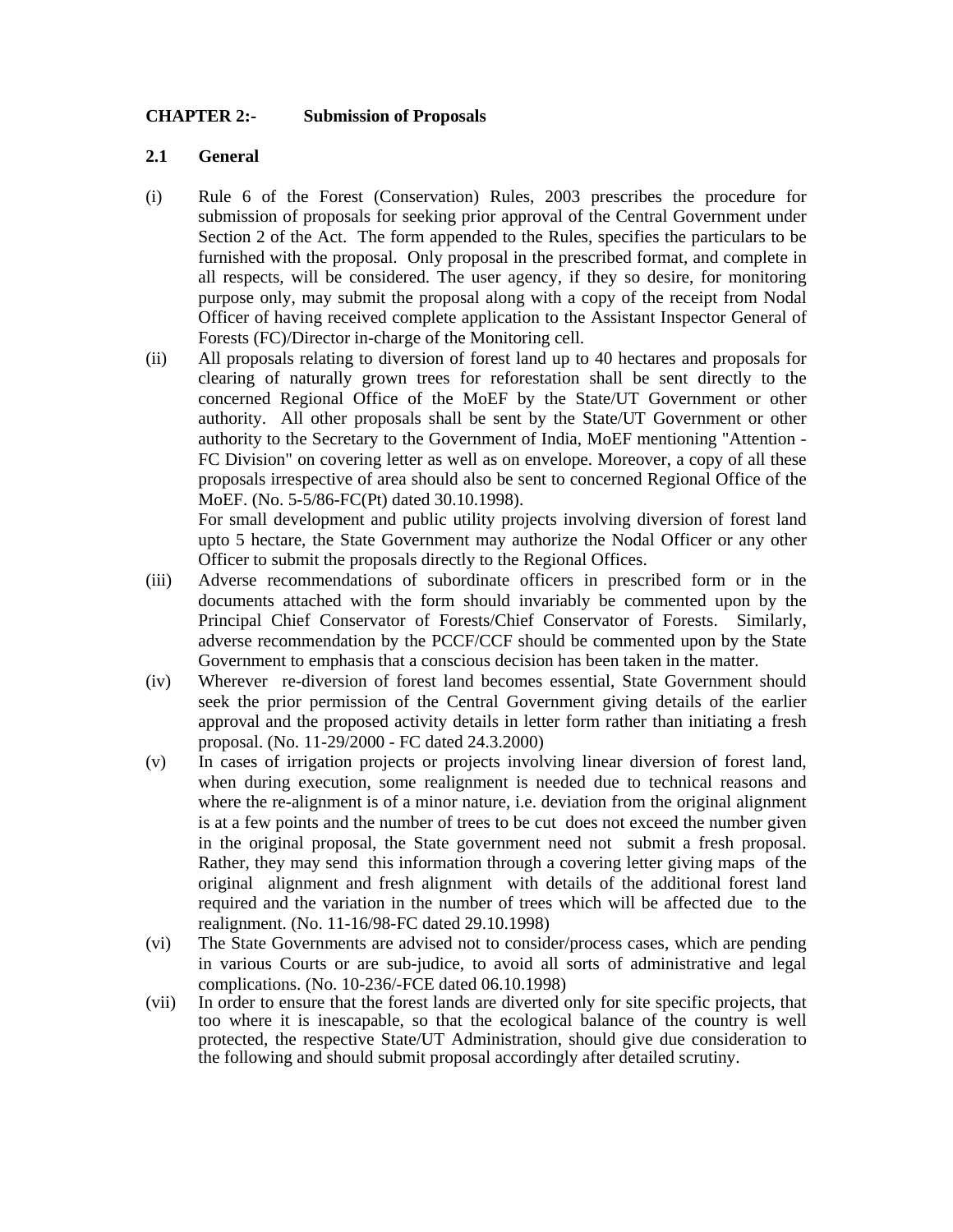1. Diversion of forest land within Reserve Forest:- As per the Status of Forest Report, 1997 published by Forest Survey of India, out of 76.25 million ha. of total forest area, roughly 54.4% is Reserve Forest area. These forests are considered as good forests with plenty of bio diversity and it is necessary to keep these forests intact. As such, any proposal for diversion in Reserve Forest should be very carefully examined and detailed justification after exhausting all alternatives for locating the project in this forest area should be given while forwarding the proposal.

2. Regarding Mining proposals:- It has been observed by the Central Government that a large number of proposals relating to mining are submitted which are located deep inside the forest areas. Locating such proposals inside makes entire forest area vulnerable due to ancillary activities like construction of approach road, movement of vehicles and coming up of colonies for the workers. It has also been observed that whatever area has already been opened up for mining of different minerals, have not been worked and reclaimed systematically and scientifically. There is a tendency to open up new pits without exhausting the existing ones to its full depth/potential. Therefore, Ministry has decided that whenever a proposal for fresh mining is submitted a brief profile of the lessee/company should be submitted giving details of their existing mining leases in the State with their capacity of production, the present level of average annual production, location of these pits and the status of reclamation of forest land that are exhausted of minerals. Alongwith this, the State Government should also submit details of all other mining leases for that particular mineral with their capacity and average annual production and projected future requirements. They should fully justify the necessity of opening new mining leases for that particular mineral. Mining plan should be approved by the competent authority for concerned minerals e.g. for coal it should be approved by Controller of Coal and for major minerals by IBM and so on.

Even in the case of renewals, it has been observed that the State Governments are not giving complete picture of mining activity in the particular block or compartment of the forest block. Whenever such proposal is sent, complete details of existing or proposed leases in that particular forest area with their present status should be indicated on Survey of India topo-sheet on 1:50,000 scale.

3. Diversion for non-site specific projects:- A large number of proposals for diversion of forest land for non-site specific projects like industries, construction of residential colonies, institutes, disposal of fly ash, rehabilitation of displaced persons, etc. are received by the Central Government. Attention is drawn to items  $1(iv)$  and 8 of the Form 'A' in which the proposal is to be submitted by the State Government. In these columns, justification for locating the project in the forest area giving details of the alternatives examined and reasons for their rejection has to be furnished. Normally, there should not be any justification for locating non sitespecific projects on forest land. Therefore, the State Government should scrutinize the alternatives in more details and must give complete justification establishing its in-escapability for locating the project in forest area.

4. It has been observed that in respect of many proposals, the Central Government receives representation from NGOs/local public bodies against the diversion of forest land on loss of forest land, environment and ecological grounds. It is felt that it is essential to have the opinion of the local people, whenever a project is coming up in that area. Therefore, whenever any proposal for diversion of forest land is submitted, it should be accompanied by a resolution of the 'Aam Sabha' of Gram Panchayat/Local Body of the area endorsing the proposal that the project is in the interest of people living in and around the proposed forest land except in cases wherever consent of the local people in one form or another has been obtained by the State or the project proponents and the same is indicated in the proposal explicitly.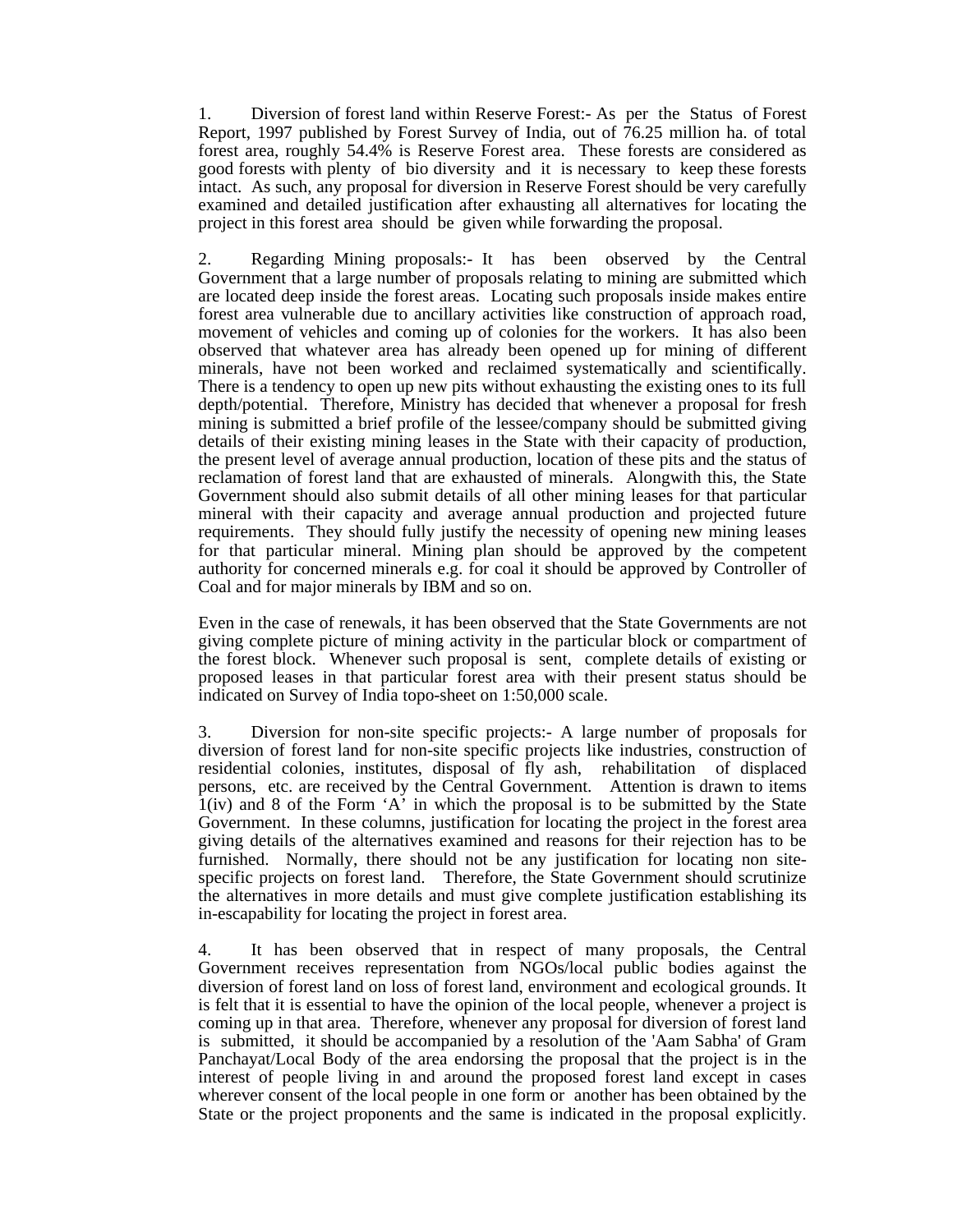However, it would be required where the project activity on forest land is affecting quality of life of the people residing in nearby areas of the site of diversion; like mining projects, displacement of people in submergence area, etc. It is further clarified that such resolution would not be required in following cases:

- a. a. Project requires public hearing in order to get environment clearance. However, a copy of public hearing may be furnished along with the proposal in such cases.
- b. For projects like construction of roads, canals, laying of pipelines/optical fibers and transmission lines etc., where linear diversion of forest land in several villages are involved.
- c. Proposals involving diversion of private forest lands.
- d. In case of small public utility projects like drinking water, schools, hospitals which are for the welfare of local people.

(No. 11-30/96-FC(Pt) dated 26.02.1999 and dated 17.08.2000, No.5-5/86-FC dated 09.03.2000)

#### **2.2 Particulars to be Furnished along with the Proposal**

- (i) Map of the forest area required showing boundary of the adjoining forests, etc., is to be furnished along with the prescribed form. This should normally be on 1:50,000 scale original Survey of India toposheet. However, if maps on 1:50,000 scale are not available, map on  $1"=1$  mile or  $1"=4$  miles or any other suitable scale would be acceptable. If the area is very small, an index map may be submitted showing forest boundaries and a location map on a larger scale with a land use of the area required.
- (ii) Species-wise and diameter class-wise abstract of trees to be felled should be furnished in the prescribed form. Total enumeration is necessary only up to 10 hectares. For larger areas, species-wise and diameter class-wise abstract of trees may be computed either from the working plans or by standard sampling methods.
- (iii) The projects for roads and railway line construction will be processed in their entirety. Therefore, proposals in piecemeal should not be submitted. A note on the present and future requirement of forest land is required to be submitted along with the proposal.
- (iv) The user agency shall submit the proposal for renewal of mining lease to the Forest Department one year prior to date of expiry of existing lease, failing which the proposal may be liable for rejection. The State Government shall send the complete proposal to the MOEF at least 6 months prior to the expiry of the existing lease. In case of any delay, a detailed report elaborating the cause of delay shall be sent alongwith the proposal. (substituted vide No. 5-5/86-FC dated 25.11.1994)
- (v) Special guidelines in regard to laying of transmission lines in forest area are at Annexure V.
- (vi) All proposals seeking prior approval of the Central Government should invariably contain the following information:
	- (a) (a) Extent of forest cover in the concerned district/State.
	- (b) (b) Extent of forest land diverted so far under Forest (Conservation) Act 1980 in the concerned district/State.
	- (c) (c) Extent of forest land diverted for same/similar purpose/project so far in the concerned district/State.
	- (d) (d) Progress of compensatory afforestation in the concerned district/State under earlier forest clearances.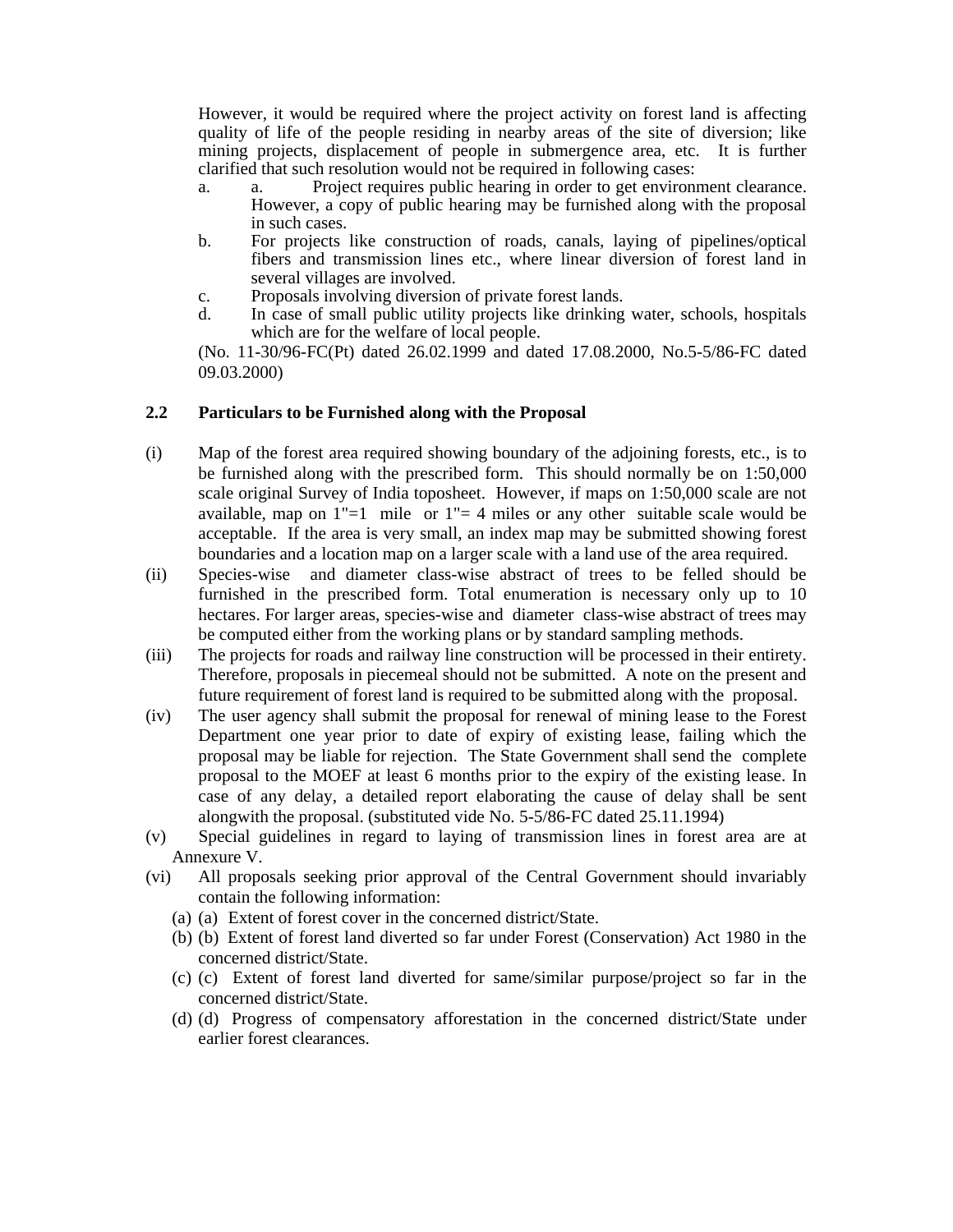However, the States/UTs may submit the above information on a consolidated, calendar year basis every year as per the proforma at Annexure-VII so as to avoid duplication/re-iteration in each proposal. (No. 11-30/96-FC (Pt) dated 28.06.2001)

(vii) Mining proposals in forest areas in respect of coal and other major minerals should be accompanied with the following documents:-

#### 1. In respect of Underground mining in stratified deposits in forest areas

The mining plan in stratified deposits in forest areas should include the predicted subsidence, slope and strain values and their impact on forests and surface and their mitigation. The maximum tensile strain of 20 mm per meter and thereby the surface cracks of width of about 200 - 300 mm is to be permitted in forest areas. Accordingly, the mine plans should be made to restrict the subsidence movement within these limits with the provision of mitigation measures. All mining plans in respect of coal and other major minerals should be accompanied with numerical modelling in 3- Dimension for subsidence prediction through an expert mining engineer/organisation to assess long term damage on surface vegetation due to underground mining preferably from Banaras Hindu University; ISM, Dhanbad; any of the IITs located at Delhi, Kanpur, Mumbai, Kharagpur, Madras, Roorkee & Guwahati; or M/s CMRI alongwith the mitigation measures suggested by them should be submitted along with the proposal. The surface layout of mining area should be designed so as to use minimum possible land, and wherever feasible, the surface facilities should be planned over non-forest areas.

#### 2. Open cast mining in forest areas.

In respect of open cast mining in forest areas, a comprehensive study of solid waste management and land reclamation with post mining land use plan and decommissioning should be made and the plan should envisage the minimum possible overburden dumping outside the mine. In place where the non-forest land is available, the external dumping of the overburden should be planned on non-forest land. Special attention should be given to top-soil and sub-soil handling and management.

#### 3. Use of Fly ash in reclamation of open cast mines

Wherever feasible, depending upon the characteristic of fly ash and its availability nearby, use of fly ash in reclamation of open pits should be looked into and planned. Fly ash for this purpose should be characterized from the point of view of leaching potential with special reference to heavy metals.

While forwarding the proposals, the State Government may also bear in mind the para 7.13 of The National Mineral Policy, 1993 (For non-fuel & non-atomic mineral) wherein it states that " --- Mining operation shall not ordinarily be taken up in identified ecologically fragile and biologically rich areas.....". (No. 2-2/2000-FC dated 27.03.2000)

#### 4. 4. Mining Plan

Ministry is receiving a large number of proposals for grant of/renewal of mining leases. In order to take a holistic view, it is essential that a copy of the mining plan duly approved by the IBM, Nagpur should be enclosed with the proposal alongwith map of forest area on printed original copy of Survey of India topo sheet 1:50,000 scale showing boundaries of forest area and other mining leases of forest block within that sheet. (No. 5-5/86-FC (Pt) dated 26.02.1999)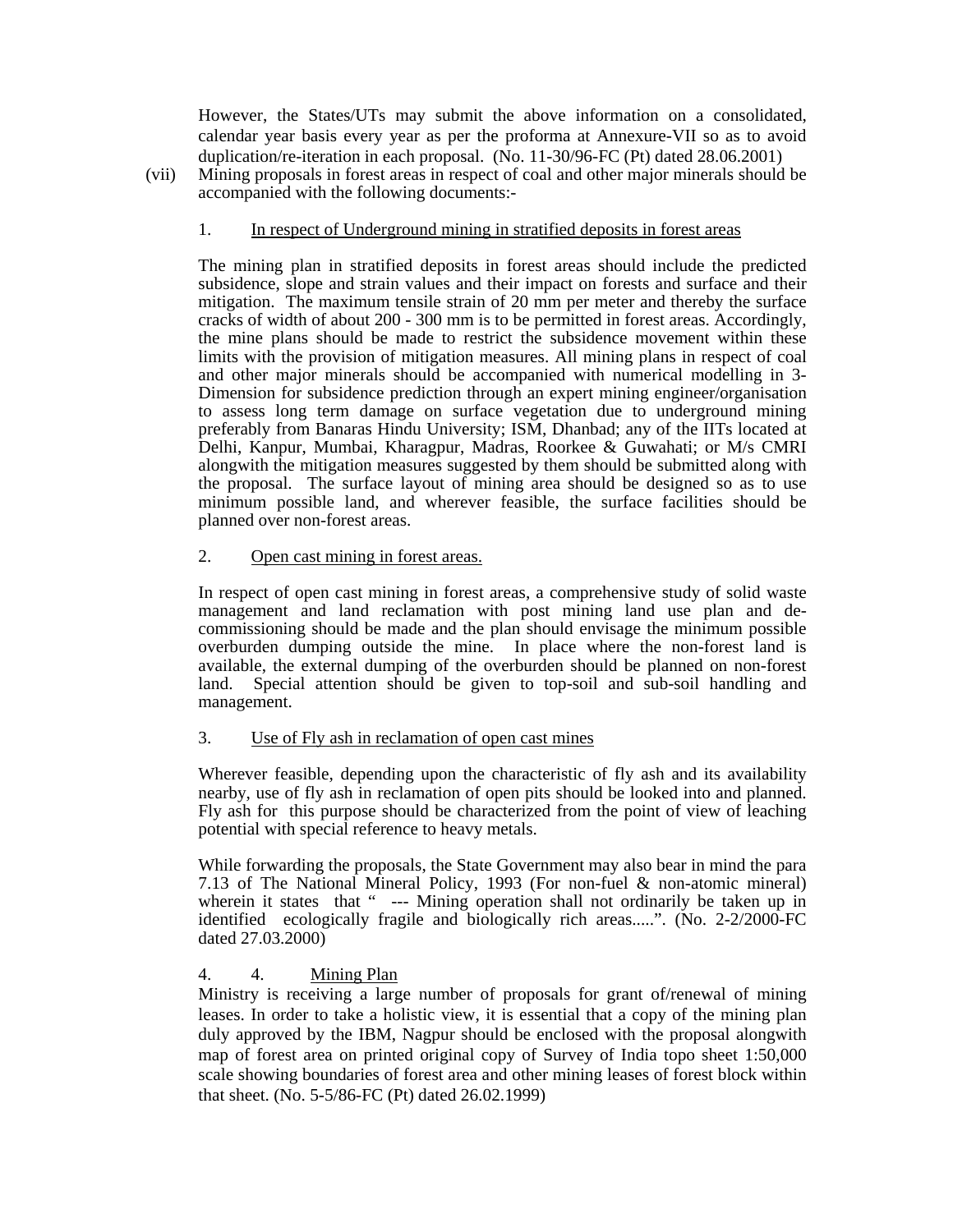### **2.3 Proposals Requiring Clearance from Environmental Angle**

- (i) The projects covered under notifications issued from time to time under Environment (Protection) Act, 1986, shall require clearance separately from environmental angle, as per procedure laid down by the Environment Wing of the MOEF. Environmental clearance where required should be applied for separately and simultaneously.
- (ii) Notwithstanding the above, if in the opinion of the Ministry or the Advisory Committee, any proposal should be examined from the environmental angle, it may be required that the project proponent refer the case to the Environment Wing of the MOEF.
- (iii) For projects requiring clearance from forest as well as environment angles, separate communications of sanction will be issued, and the project would be deemed to be cleared only after clearance from both angles. (paras (i) & (iii) substituted No. 5-5/86-FC dated 25.11.1994)

## **2.4 Simplified Procedure for Certain Categories of Proposals**

- (i) In respect of proposals for laying of transmission lines, pipelines for drinking water supply, laying of telephone/optical fibre lines and exploratory drilling for prospecting of oil which do not involve any felling or cutting of tree, only the following particulars may be furnished in the prescribed form:
- (a) (a) Map of the area required along with geographical location of the project.
- (b) (b) Purpose for which forest land is required to be used.
- (c) (c) Extent of forest area to be diverted.
- (d) (d) Legal status of forest land.
- (e) (e) Whether forest land forms part of national park, wildlife sanctuary, biosphere reserve or forms part of the habitat of any endangered or threatened species of flora and fauna.
- (f) (f) Whether no alternative alignment is possible to avoid or minimise use of forest land and, whether, the required forest area is the minimum needed for the purpose. A certificate in this regard is to be furnished by the concerned Divisional Forest Officer after personal inspection of the spot.
- (g) (g) Compensatory afforestation scheme.
- (h) (h) A certificate stating specifically that no cutting or felling of trees is involved.
- (ii) Other cases involving forest area up to 2 ha. which are devoid of tree cover, may also be dealt with as per above simplified procedure except for proposals for mining and regularisation of encroachments.

(paras (d) & (e) interchanged vide No. 11-9/98-FC dated 23.07.01998)

### **2.5 Diversion of Forest Land for Widening or Expansion or Realignment of Road/Rail/Canal**

(i) (i) Such lands which had been acquired by Government Departments like Railway, Irrigation, PWD, etc. for specific purposes like laying of roads, railway lines and canals and the vacant area was planted up with trees and these lands are not yet notified as protected forests will not attract the provisions of Forest (Conservation) Act, 1980 for the purposes of widening or expansion or re-alignment. However, the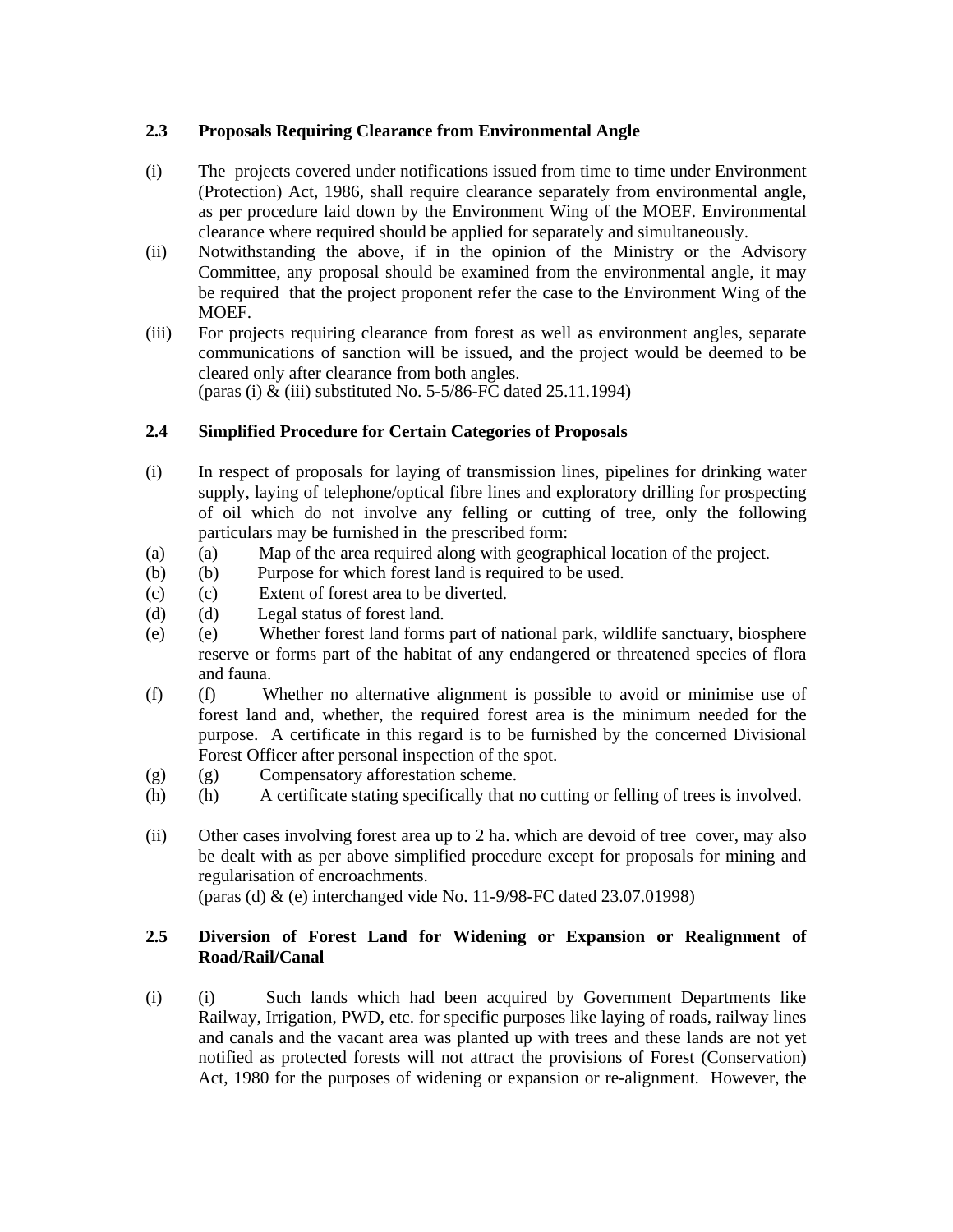concerned agency will seek permission under local laws, if any, from appropriate authority.

- (ii) (ii) Such lands which were acquired by the above departments and the vacant areas were subsequently planted and notified as protected forests for management purposes will need approval from the Central Government under Forest (Conservation) Act, 1980. The user agency will submit the proposal in the prescribed format through the State Forest Department to the concerned Regional Office of the Ministry. The Regional Offices shall be competent to finally dispose of all such proposals irrespective of the area, preferably within 30 days from the date of receipt of the proposal. While issuing the approval, in place of normal provision for compensatory afforestation, the Regional Offices will stipulate a condition that for every tree cut at least two trees should be planted.
- (iii) (iii) However, if the decision is not ordered by the concerned Regional Office within 30 days of the receipt of fully completed application, the Central Government/State may proceed with the widening/modernisation under intimation to the local State Forest Department and Central Government. (Substituted vide No. 4-1/97-FC dated 18.02.1998)

**Clarification:-** This guideline is applicable to only such projects, where plantations have been raised on the lands acquired by the user agency and subsequently notified as Protected Forest. This guideline will not be applicable if the forest land involved is reserved/protected forests belonging to the Forest Department. (No. Nil dated 16.07.1999)

### **2.6 Cost-benefit Analysis**

- (i) While considering proposals for dereservation or diversion of forest land for nonforest use, it is essential that ecological and environmental losses and socio-economic distress caused to the people who are displaced are weighed against economic and social gains.
- (ii) Annexure VI (a) details the types of projects for which cost-benefit analysis will be required. Annexure VI (b) lists the parameters according to which the cost aspect will be determined, while Annexure VI (c) gives the parameters for assessing the benefits accruing.
- (iii) A cost-benefit analysis as above should accompany the proposals sent to the Central Government for clearance under the Act.

### **2.7 Plan for Rehabilitation of Oustees**

- (i) If the project involves displacement of people, a detailed Rehabilitation Plan shall be submitted along with the proposal for diversion of forest land. The Scheduled Tribe and Scheduled Caste population should be separately considered, and a plan for their rehabilitation should be in consonance with their socio-economic, cultural and emotional lifestyle.
- (ii) The Government of India do not allow diversion of forest land for rehabilitation of people. However, such diversion may be considered as a special case, if diversion of forest land is essentially required for the rehabilitation of persons belonging to Scheduled Tribes, Scheduled Castes and other people who may have to be shifted from the core zone of a national park or reserve.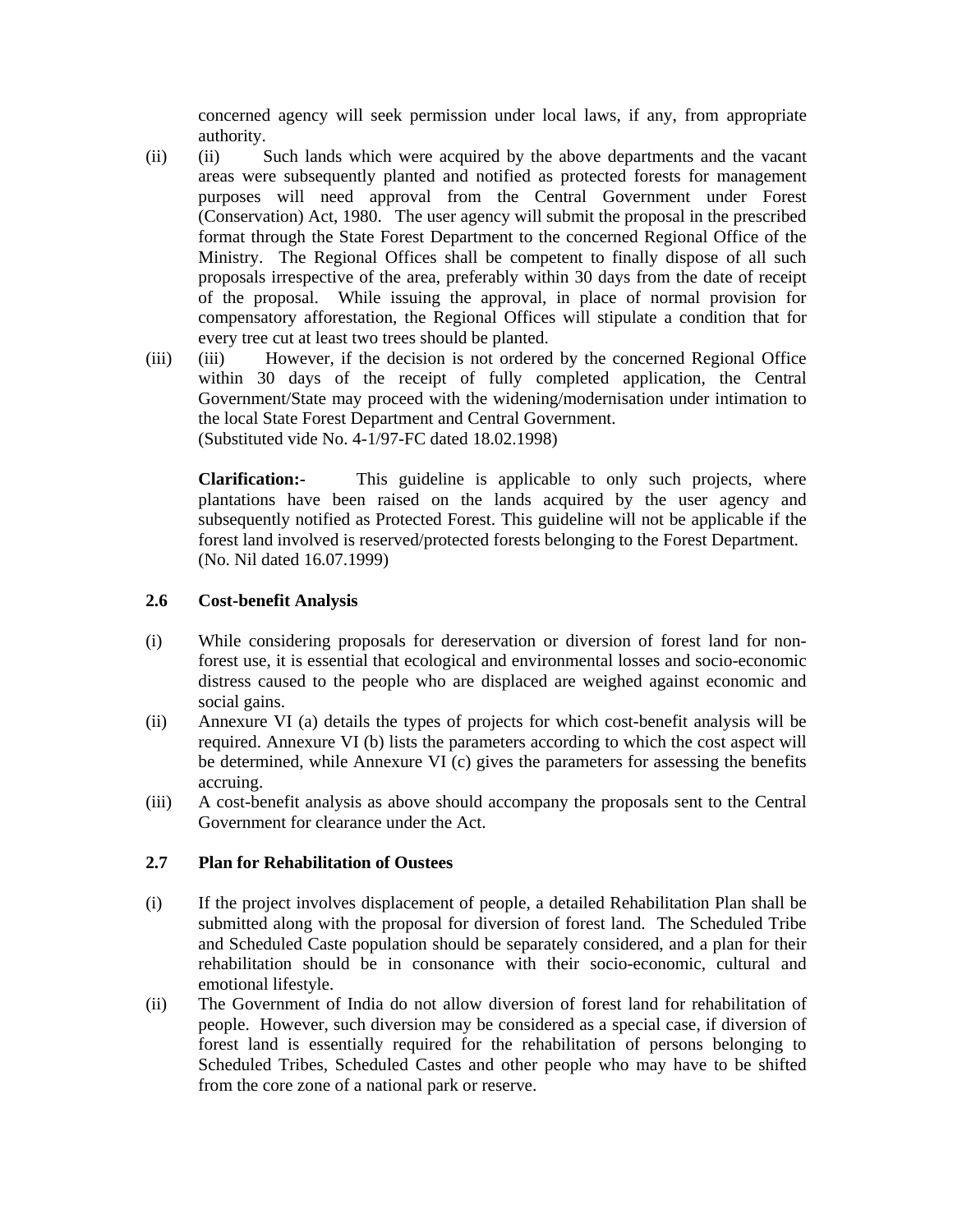#### **2.8 Transfer of Lease**

 Where transfer of lease on forest land, from one user agency to another for the same purpose for which the forest land was diverted, becomes necessary, prior permission of the Central Government would be required. For this purpose, the State Government and the original user agency is required to submit no-objection certificate for such transfer and; the new user agency has to submit an undertaking that they shall abide by all the conditions on which the forest land was leased to the original user agency and any other condition which may be stipulated by the Central Government/ State Government in future.

#### **2.9 Participation of private sector through involvement of NGOs & Forest Department in afforestation/rehabilitation of degraded forests.**

 Detailed guidelines issued in this regard vide this Ministry's No. 8-21/96-FC dated 07.06.1999 shall be strictly followed. These are included in Annexure VIII. (No. 8-21/96-FC dated 07.06.1999)

#### **2.10 Cluster mining**

Detailed guidelines issued in this regard vide this Ministry's No. 11-8/2001-FC dated 15.11.2001 shall be strictly followed. These are included in Annexure IX. (No. 11-8/2001-FC dated 15.11.2001)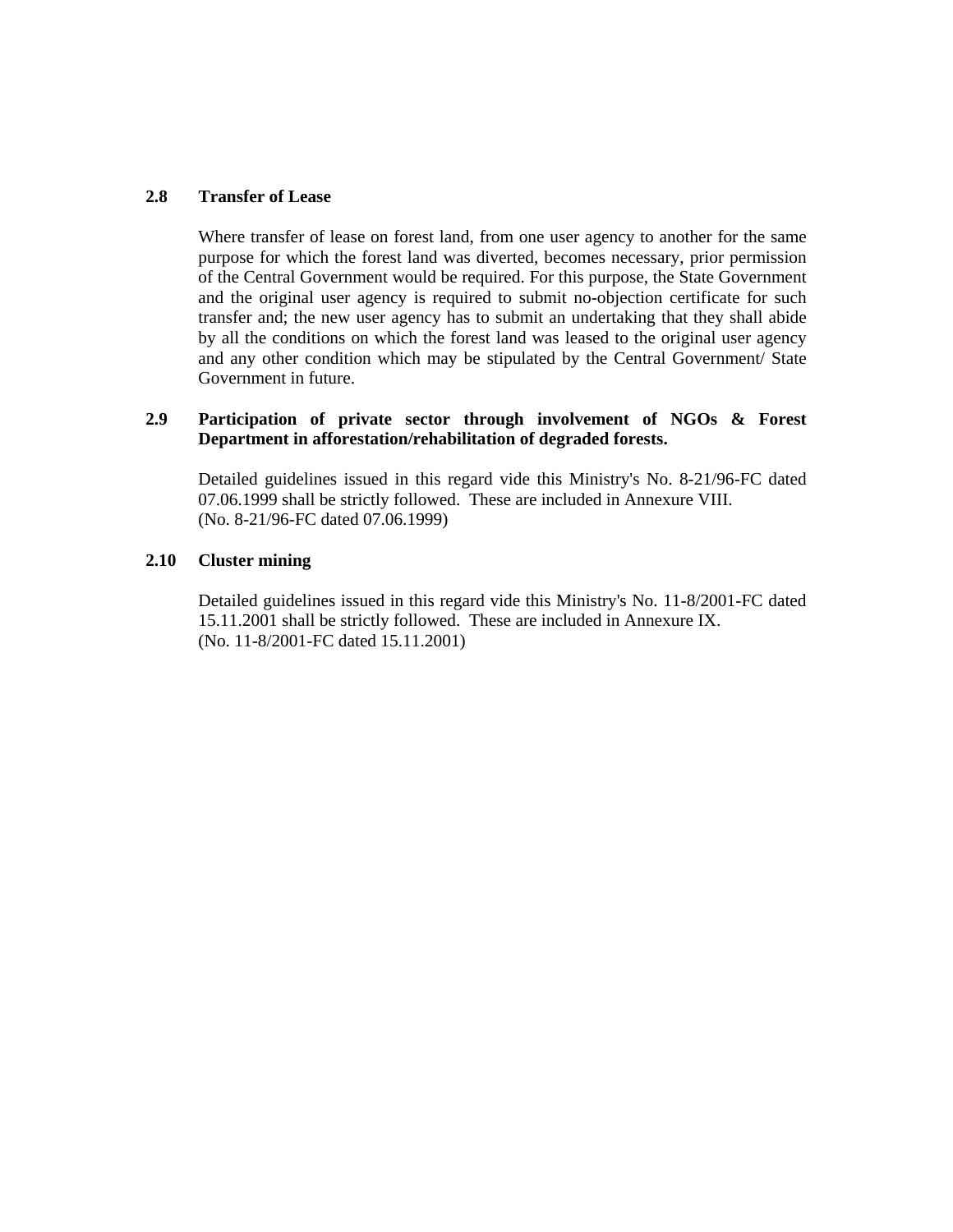## **CHAPTER 3:- Compensatory Afforestation**

#### **3.1 Compensatory Afforestation**

- (i) Compensatory afforestation is one of the most important conditions stipulated by the Central Government while approving proposals for de-reservation or diversion of forest land for non-forest uses. It is essential that with all such proposals, a comprehensive scheme for compensatory afforestation is formulated and submitted to the Central Government.
- (ii) The comprehensive scheme shall include the details of non-forest/degraded forest area identified for compensatory afforestation, maps of areas to be taken up for compensatory afforestation, year-wise phased forestry operations, details of species to be planted and a suitability certificate from afforestation/management point of view alongwith the cost structure of various operations.
- (iii) Sometimes the compensatory afforestation schemes are being submitted at such a cost structure, which is at variance with the cost norms for the same area. The compensatory afforestation schemes no doubt has to be site specific and thus per hectare rate will vary according to species, type of forest and site. In this regard, it has been decided that henceforth the compensatory afforestation schemes which are being submitted alongwith the proposals for forestry clearance, must have technical and administrative approvals from the competent authority and should be in conformity with cost norms based on species, type of forest and site. (No. 8-80/99-FC dated 07.11.2001)

### **3.2 Land for Compensatory Afforestation**

(i) (i) Compensatory afforestation shall be done over equivalent area of non-forest land.

**Clarification:-** As a matter of pragmatism, the revenue lands /zudpi jungle/ chhote/bade jhar ka jungle/jungle-jhari land/civil-soyam lands and all other such category of lands, on which the provisions of Forest (Conservation) Act, 1980 are applicable, shall be considered for the purpose of compensatory afforestation provided such lands on which compensatory afforestation is proposed shall be notified as RF under the Indian Forest Act, 1927.

- (ii) (ii) As far as possible, the non-forest land for compensatory afforestation should be identified contiguous to or in the proximity of Reserved Forest or Protected Forest to enable the Forest Department to effectively manage the newly planted area.
- (iii) (iii) In the event that non-forest land of compensatory afforestation is not available in the same district, non-forest land for compensatory afforestation may be identified anywhere else in the State/UT as near as possible to the site of diversion, so as to minimise adverse impact on the micro-ecology of the area.
- (iv) (iv) Where non-forest lands are not available or non-forest land is available in less extent to the forest area being diverted, compensatory afforestation may be carried out over degraded forest twice in extent to the area being diverted or to the difference between forest land being diverted and available non-forest land, as the case may be.
- (v) (v) The non-availability of suitable non-forest land for compensatory afforestation in the entire State/UT would be accepted by the Central Government only on the Certificate from the Chief Secretary to the State/UT Government to that effect.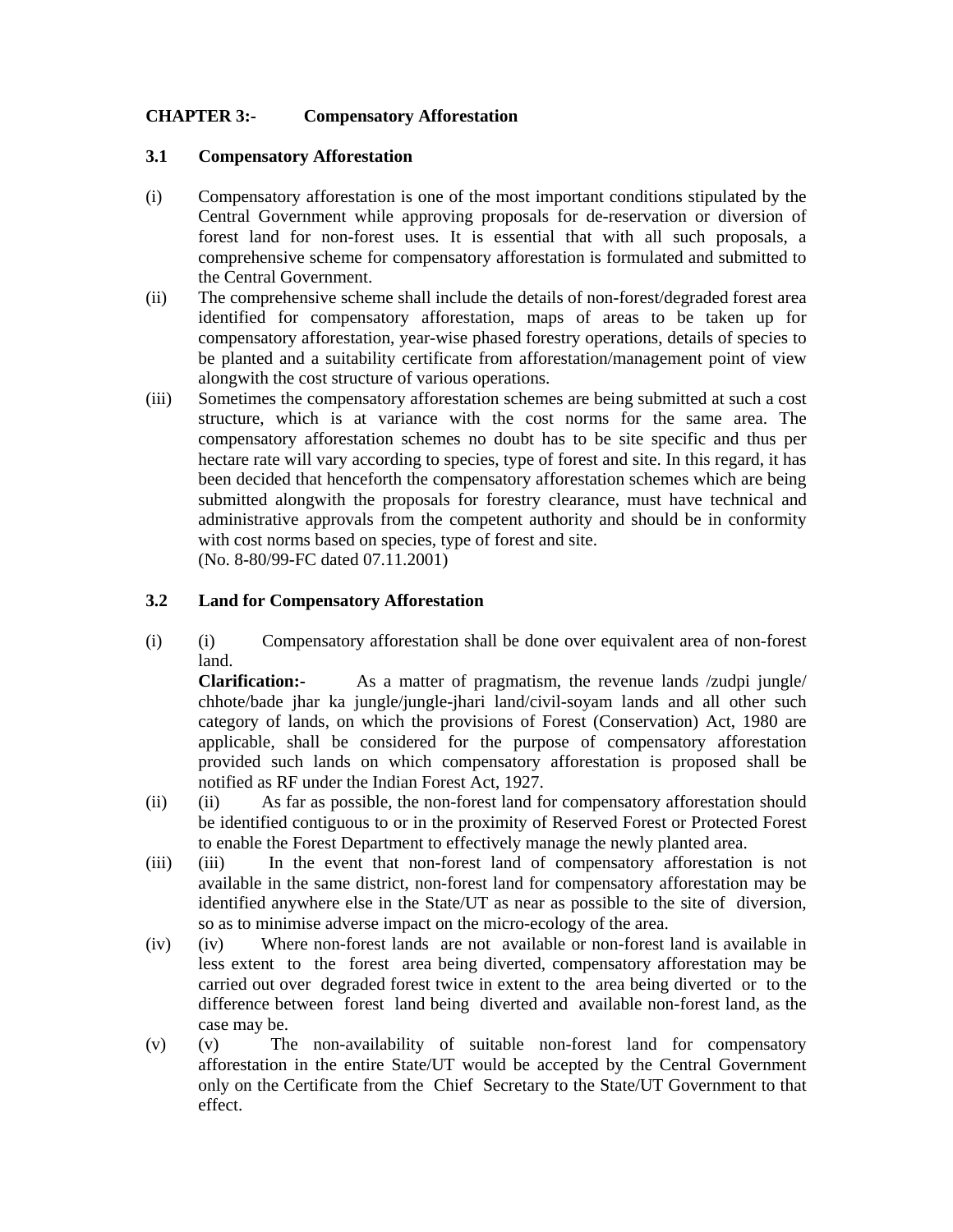- (vi) (vi) As an exception to 3.2 (i) above, compensatory afforestation may be raised over degraded forest land twice in extent of the forest area being diverted/dereserved in respect of following types of proposals :
	- (a) (a) For extraction of minor minerals from the river beds. (However, if forest area to be diverted is above 500 hectares, compensatory afforestation over equivalent area of degraded forest shall be required to be done instead of twice the area being diverted subject to a minimum of 1000 hectares compensatory afforestation).
	- (b) (b) For construction of link roads, small water works, minor irrigation works, school building, dispensaries, hospital, tiny rural industrial sheds of the Government or any other similar work excluding mining and encroachment cases, which directly benefit the people of the area - in hill districts and in other districts having forest area exceeding 50% of the total geographical area, provided diversion of forest area does not exceed 20 hectares.
	- (c) (c) For laying of transmission lines upto 220 KV.
	- (d) (d) For mulberry plantation undertaken for silk-worm rearing without any felling of existing trees.
	- (e) (e) For diversion of linear or 'strip' plantation declared as protected forest along the road/rail/canal sides for widening or expansion of road/rail/canal.
	- (f) (f) For laying of telephone/optical fibre lines. (inserted vide No. 11-9/98-FC dated 23.07.1998)
- (vii) The field firing ranges, which are used temporarily by the defence establishments for arms practice, comprises of safety zone encompassing the field firing range and danger area/impact zone. Keeping in view that the impact area is only a small portion of the entire firing range and as an exception to 3.2 (i) above, compensatory afforestation may be raised over equivalent degraded forest land of the forest area being diverted for impact zone of the field firing range.

(No. 11-9/96-FC dated 07.01.1997), No. 11-55/2000-FC dated 06.09.2000 and No. 8- 58/98-FC dated 06.11.2001)

- (viii) No compensatory afforestation shall be insisted upon in respect of the following :-
- (a) (a) For clearing of naturally grown trees in forest land or in portion thereof for the purpose of using it for reforestation.
- (b) (b) Proposals involving diversion of forest land up to one hectare. (However, in such cases, plantation of ten times the number of trees likely to be felled will have to be carried out by way of compensatory afforestation or any number of trees specified in the order).
- (c) (c) For underground mining in forest land below 3 metres. (However, in respect of forest area required for surface right, compensatory afforestation shall be required as per relevant provisions).
- (d) (d) Cases of renewal of mining lease, for the forest area already broken/used for mining, dumping or overburden, construction of roads, ropeways, buildings, etc. For the balance area, compensatory afforestation shall be required to be done as stipulated, provided that no compensatory afforestation had been stipulated and done in respect of this area at the time of grant/renewal of lease earlier. (substituted vide No. 5-5/86-FC dated 25.11.1994)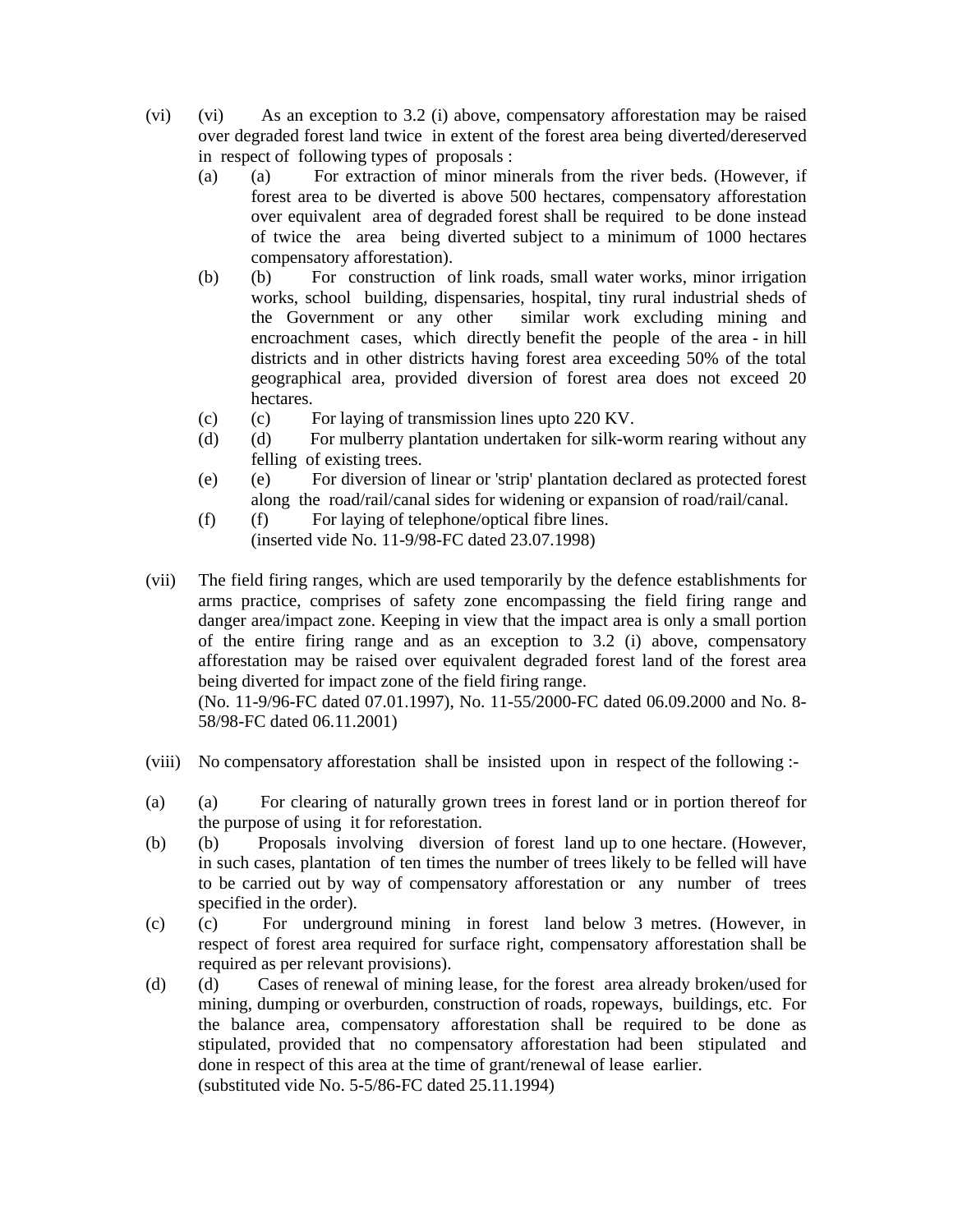- (ix) Special provisions for Central Government/Central Government Undertaking Projects.
- (a) (a) Compensatory afforestation may be raised on degraded forest land twice in extent of forest area being diverted. Certificate of Chief Secretary regarding nonavailability of non-forest land for compensatory afforestation will not be insisted.
- (b) (b) The user agency will deposit the amount for compensatory afforestation with the concerned State Govt. on receiving the demand and the actual transfer/use of forest land will be effected only after the receipt of the demanded amount.
- (c) (c) The State Governments will identify `blank forest' or degraded forest lands for compensatory afforestation. The State Governments of Madhya Pradesh and Rajasthan will identify such degraded forest land in their States for compensatory afforestation of central projects in their respective States as indicated by the Chief Secretaries of these two States in the meeting of Committee of Secretaries held on 15.11.96.
- (d) (d) The pool of degraded forest land in Madhya Pradesh and Rajasthan will also be available for the Central Government projects of other States if the concerned State Government fail to identify the requisite land, as mentioned at (a) above, for compensatory afforestation in its own territory within one month of the submission of the proposal to the State Government.
- (e) (e) While identifying the pool of degraded forest land, blank forest lands in reserved forests in compact/sizeable blocks should be identified as first priority as "plantation bank". An appropriate treatment plan with choice of species should be prepared by the beneficiary States. Only when such areas are not available, the choice of compensatory afforestation will fall on protected, unprotected forests and unclassified forests in declining order of priority.
- (f) (f) The Nodal Officer (Forest Conservation), State Forest Department will identify the pool of such degraded forest lands in consultation with the concerned Chief Conservator of Forests (C), Regional Offices of the MOEF. (No. 11-30/96-FC dated 10.04.1997 – 40/c, dated 11.09.1997)

**Clarification:-** The provisions of the above guideline would be applicable to only Central Sector projects and not on State Sector projects which are being undertaken by Central PSUs on turnkey basis. In such cases, compensatory afforestation on equivalent non-forest land/a certificate of Chief Secretary regarding non-availability of equivalent non-forest land anywhere in the State shall be insisted upon.

(No. 11-30/96-FC (pt.I) dated 16.04.2003)

### **3.3 Elements of Schemes for Compensatory Afforestation**

- (i) The scheme for compensatory afforestation should contain the following details:-
- (a) (a) Details of equivalent non-forest or degraded forest land identified for raising compensatory afforestation.
- (b) (b) Delineation of proposed area on suitable map.
- (c) (c) Agency responsible for afforestation.
- (d) (d) Details of work schedule proposed for compensatory afforestation.
- (e) (e) Cost structure of plantation, provision of funds and the mechanism to ensure that the funds will be utilized for raising afforestation.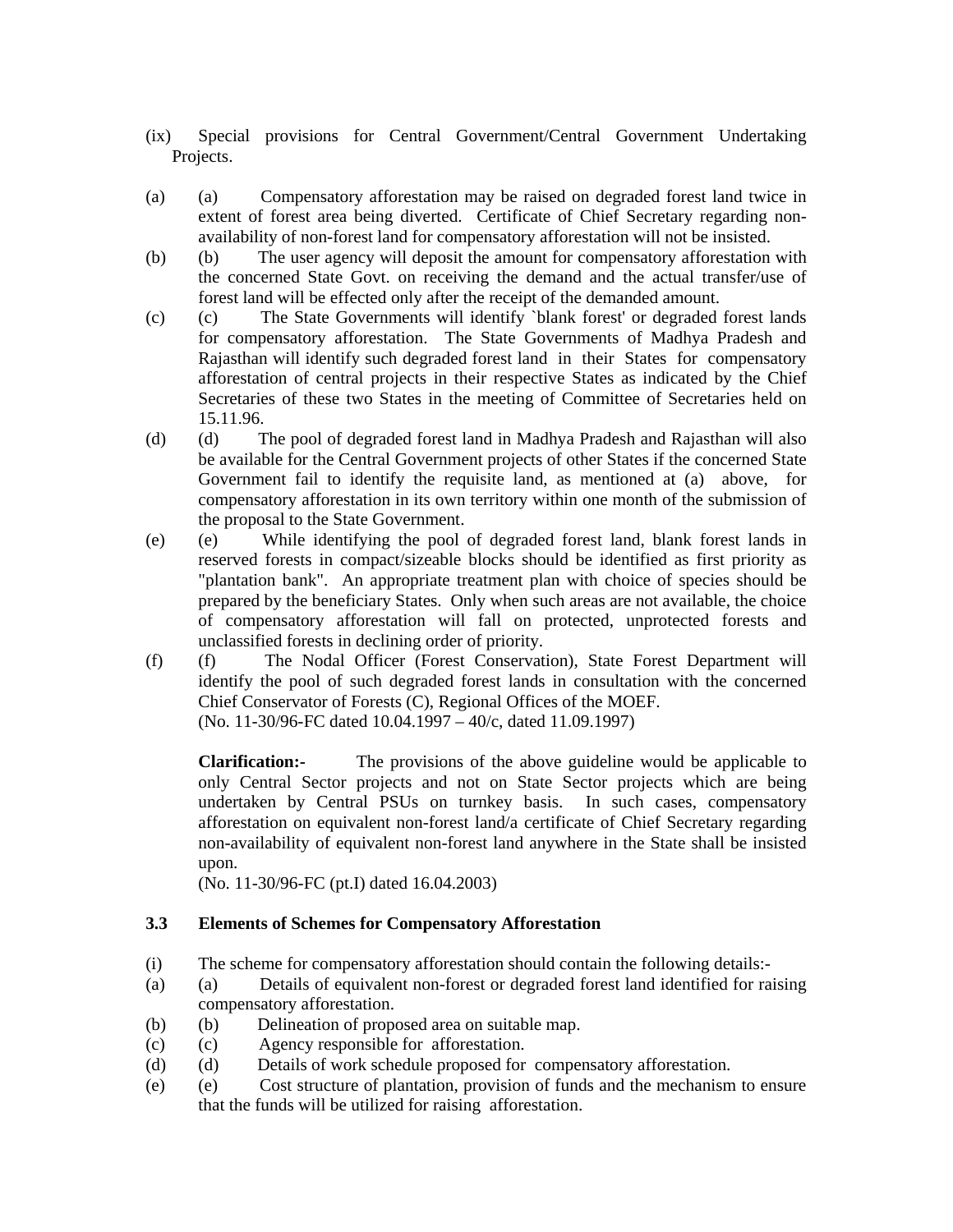(f) (f) Details of proposed monitoring mechanism.

### **3.4 Lands Identified for Compensatory Afforestation to be Transferred to the Forest Department**

- (i) Equivalent non-forest land identified for the purpose are to be transferred to the ownership of the State Forest Department , and declared as protected forests so that the plantation raised can be maintained permanently. The transfer must take prior to the commencement of the project.
- (ii) (ii) The compensatory afforestation should clearly be an additional plantation activity and not a diversion of part of the annual plantation programme.
- (iii) (iii) In each case where the afforestation target is over 500 hectares in plains, and 200 hectares in hills, a Monitoring Committee shall be established with a nominee of the Central Government to oversee that the stipulations, including those pertaining to compensatory plantation are carried out.

#### **3.5 Special Fund**

- (i) The State/UT Government should create a special fund to which the individual user agency will make its deposits for compensatory afforestation. The Forest Department, or any other technically competent agency which is assigned the job of compensatory afforestation should fully utilise this amount for implementation of the afforestation scheme approved by the Government of India, and keep separate and meticulous account thereof.
- (ii) In order that a uniform procedure is followed by all departments, the Controller General of Accounts, Department of Expenditure, Ministry of Finance vide letter No. T-14018/14/90-Codes/485 dated 23.06.1992 has informed that the aforesaid deposit may be booked under the head "J-Reserve Fund (b) Reserve Funds not bearing interest – 8235 – General and Other Reserve Funds – 200 – Other Funds – Special Fund for Compensatory Afforestation.

(No. T-14018/14/90-Codes/485 dated 23.06.1992)

**Clarification:-** The Supreme Court has passed orders on 30-10-2002 in I.A. No.566 in Writ Petition (Civil) No. 202 of 1995, regarding creation of a body for management of compensatory afforestation fund. Annexure-II B may be referred to. In compliance with the orders, creation of a body namely, "Compensatory Afforestation Management & Planning Agency (CAMPA)"is under consideration. As soon as this body comes into existence, all the funds received by the State/UT Governments towards compensatory Afforestation, additional compensatory Afforestation, penal compensatory Afforestation, Net Present Value of forest land, Catchment Area Treatment Plan Funds, Wildlife Management Plan etc. for the conditions stipulated by the Central Government, shall be transferred to the CAMPA. Further, Compensatory Afforestation Funds which have not yet been realized as well as the unspent funds already realized by the States shall be transferred to the said body within six months of its constitution by the respective States and the useragencies.

Further, Supreme Court in its order dated: 1.8.2003 in I.A. No.826 & 859 in I.A. No. 566 in Writ Petition (Civil) No.202 of 1995 re-iterated that no approval shall be granted without imposing the condition indicated in this Court's order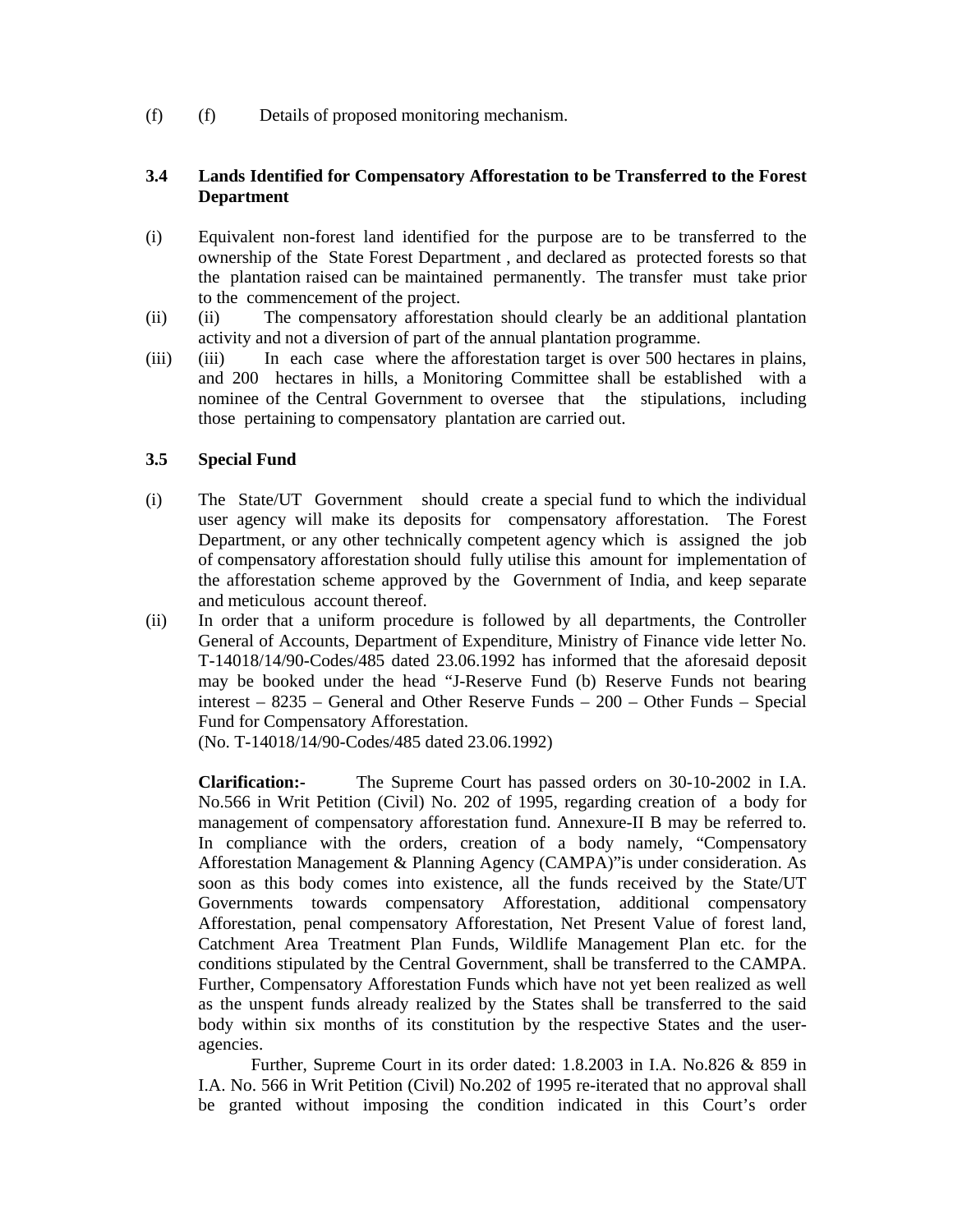dated:30.10.2002 relating to the payment of net present value of the forest land. Annexure-II C may be referred to.

(iii) Guidelines for collection of Net Present value (NPV) of forest land in compliance to the orders of the Supreme Court have been issued vide letter no. 5-1/98-FC(pt II) dated 18/09/2003 and 22/09/2003 (Appendix).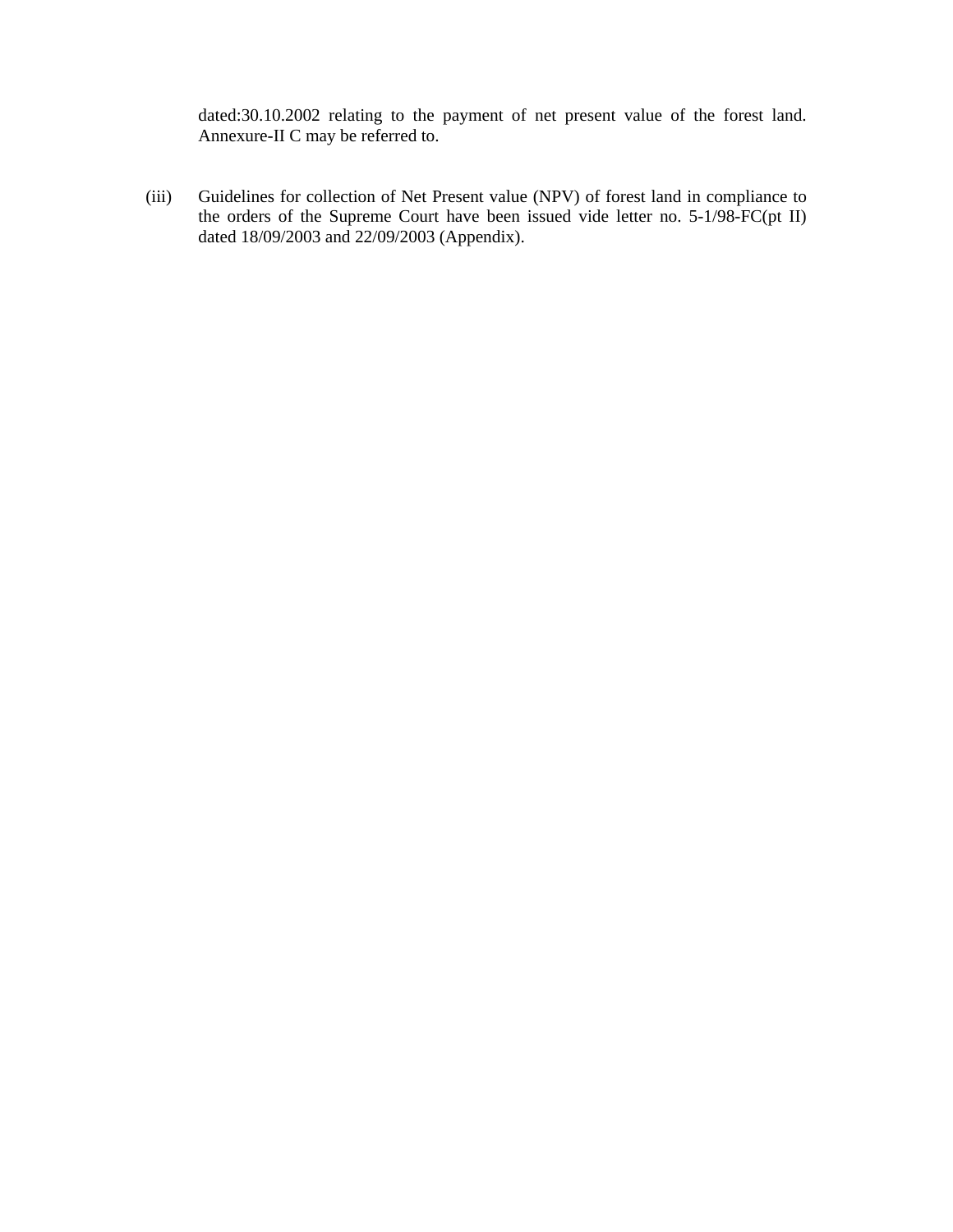### **CHAPTER 4:- Some Clarifications**

#### **4.1 Delegation of Powers**

- (i) All proposals involving diversion/dereservation of forest land up to 40 hectares, and proposals for clearing of naturally grown trees in forest area or portion thereof shall be sent by the concerned State/UT Government to the concerned Regional Office of MOEF.
- (ii) Chief Conservator of Forests of the concerned Regional Office shall be competent to finally dispose of all proposals (including decision regarding violation of Act) involving diversion/dereservation of forest land up to 5 hectares, except in respect of proposals for regularisation of encroachments and mining (including renewal of mining leases). Similarly, proposals involving clearing of naturally grown trees in forest area or portion thereof for reforestation shall also be finally disposed of by the Chief Conservator of Forests of the concerned Regional Office, subject to guidelines/instructions issued in this regard (refer to para 1.8) and any other instructions issued from time to time.
- (iii) In the absence of Chief Conservator of Forests, these powers shall be exercised by the concerned Conservator of Forests of the Regional Office in case the post of Chief Conservator of Forests is vacant due to transfer, long leave, etc.

(In respect of Regional Office at Chandigarh, these powers shall be exercised by Conservator of Forests of the Regional Office of Chandigarh).

- (iv) (iv) A list of all cases finally disposed of and a list of cases rejected along with reasons thereof for rejection would be required to be sent every month to the MOEF by the Regional Office.
- (v) (v) (a) In respect of proposals involving diversion of forest area above 5 hectares and up to 40 hectares and all proposals for regularisation of encroachments and mining up to 40 ha., the proposals shall be examined by the Regional Chief Conservator of Forests/Conservator of Forests in consultation with an Advisory Group consisting of representatives of the State Government from Revenue Department, Forest Department, Planning and/or Finance Department and concerned Department whose proposal is being examined. The views of the Advisory Group shall be recorded by the Regional Chief Conservator of Forests and along with the same, the proposal shall be sent to Secretary, MOEF for consideration and final decision. It is to be clarified that views of this Advisory Group in no way shall be binding while deciding the proposal. The meeting of the Advisory Group may be held at the State Capital. The proposal will not be deferred for want of quorum.
	- (b) (b) The meeting of the State Advisory Group will normally be held once in a month at concerned State Capital. The Regional Chief Conservator of Forests shall act as Chairman of the Advisory Group and Nodal Officer may be nominated to work as Member Secretary of the State Advisory Group. (No. 5-5/86-FC (Pt) dated 01.03.1993)
	- (c) (c) State Governments may take immediate steps to nominate representatives of the State Government not below the rank of Joint Secretary for the Advisory Group. Nodal Officer may be nominated to work as Member-Secretary of the State Advisory Group.
	- (d) (d) The details of the officers alongwith addresses, telephone number, etc. may be directly communicated to the concerned Regional Chief Conservator of Forests under intimation to this Ministry to facilitate early processing of the proposals by the Advisory Group.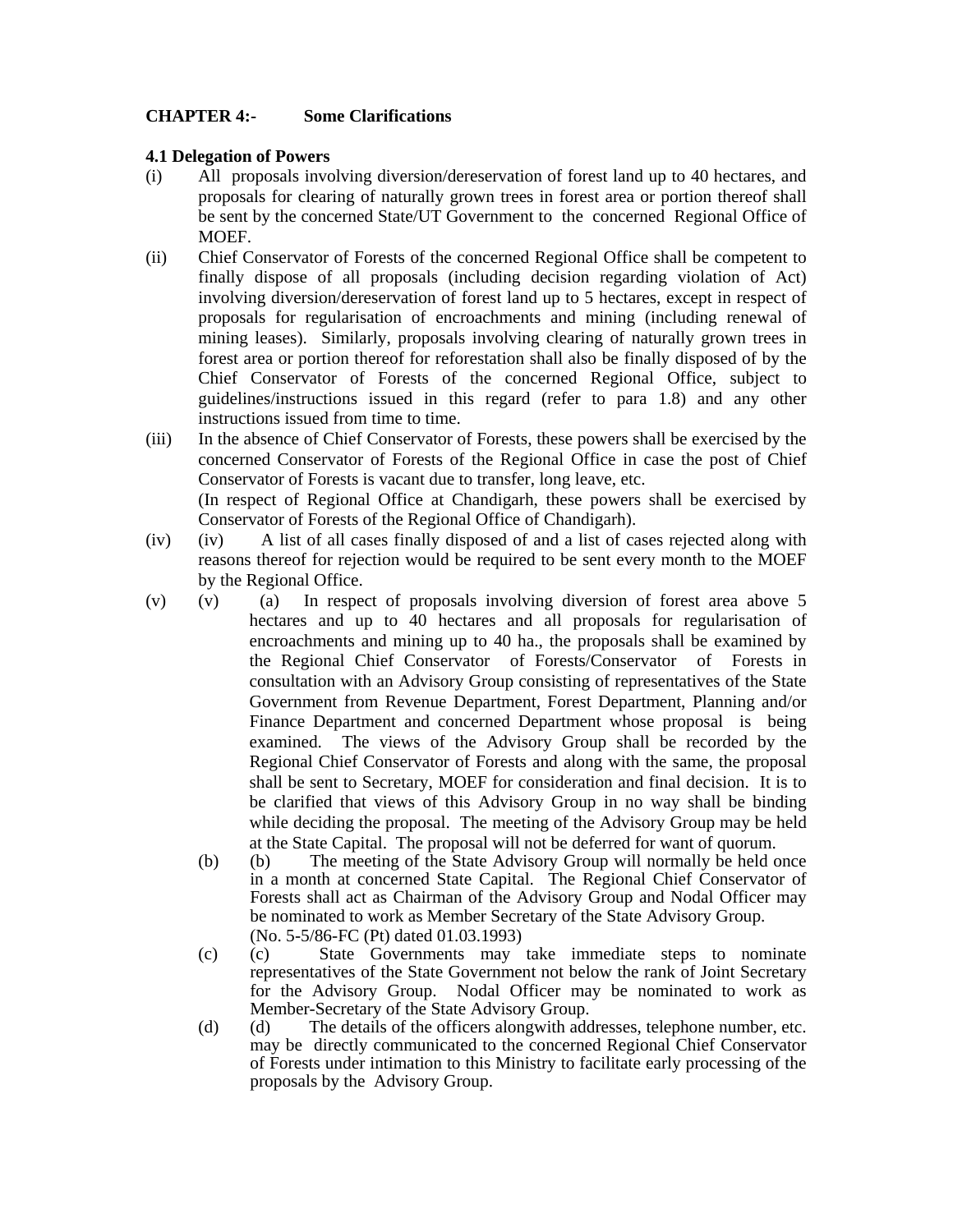(e) (e) The meeting of the Advisory Group will normally be held once a month at concerned State capital. (No. 5-5/86-FC (Pt) dated 17.12.1992)

### **4.2 Two Stage Clearance of Proposals**

- (i) Forestry clearance will be given in two stages. In Ist stage, the proposal shall be agreed to in principle in which usually the conditions relating to transfer, mutation and declaration as RF/PF under the Indian Forest Act, 1927 of equivalent non-forest land for compensatory afforestation and funds for raising compensatory afforestation thereof are stipulated and after receipt of compliance report from the State Government in respect of the stipulated conditions, formal approval under the Act shall be issued.
- (ii) However in cases where compliance of conditions stipulated in the in-principle approval is awaited for more than 5 (five) years from the State Governments, the inprinciple approvals would summarily be revoked. After revocation of the in-principle approval, if the State Government/user agency is still interested in the project, they would be required to submit a fresh proposal which shall be considered de-novo. (No. 11-30/96-FC (Pt) dated 14.09.2001)
- (iii) Sometimes the proposals for renewal of mining leases are accorded in-principle approval/temporary working permission subject to compliance of certain conditions. It has come to the notice of the Ministry that many a times the user agency approaches the Courts against the very conditions on which the proposals are accorded inprinciple approval. Ideally the user agency should sort out any grievance in respect of any stipulated condition with the Central Government/State Government. Therefore, it has been decided that in cases where the user agency decides to approach the Courts for redress, the in-principle approval and temporary working permission shall stand revoked/in abeyance unless the Court cases are withdrawn and conditions complied with or till the cases are decided by the Courts. (No. 8-82/93-FC dated 02.04.2003)
- (iv) Approved proposals shall not normally be reopened for review of the conditions, which have been stipulated earlier.

### **4.3 Anticipatory Action by the State / UT Governments**

- (i) Cases have come to the notice of the Central Government in which permission for diversion of forest land was accorded by the concerned State Government in anticipation of approval of the Central Government under the Act and/or where work has been carried out in forest area without proper authority. Such anticipatory action is neither proper nor permissible under the Act which clearly provides for prior approval of the Central Government in all cases. Proposals seeking ex-post-facto approval of the Central Government under the Act are normally not entertained. The Central Government will not accord approval under the Act unless exceptional circumstances justify condonation. However, penal compensatory afforestation would be insisted upon by the MOEF on all such cases of condonation.
- (ii) The penal compensatory afforestation will be imposed over the area worked/used in violation. However, where the entire area has been deforested due to anticipatory action of the State Government, the penal compensatory afforestation will be imposed over the total lease area.

(No. 5-5/86-FC (Pt) dated 03.02.1999)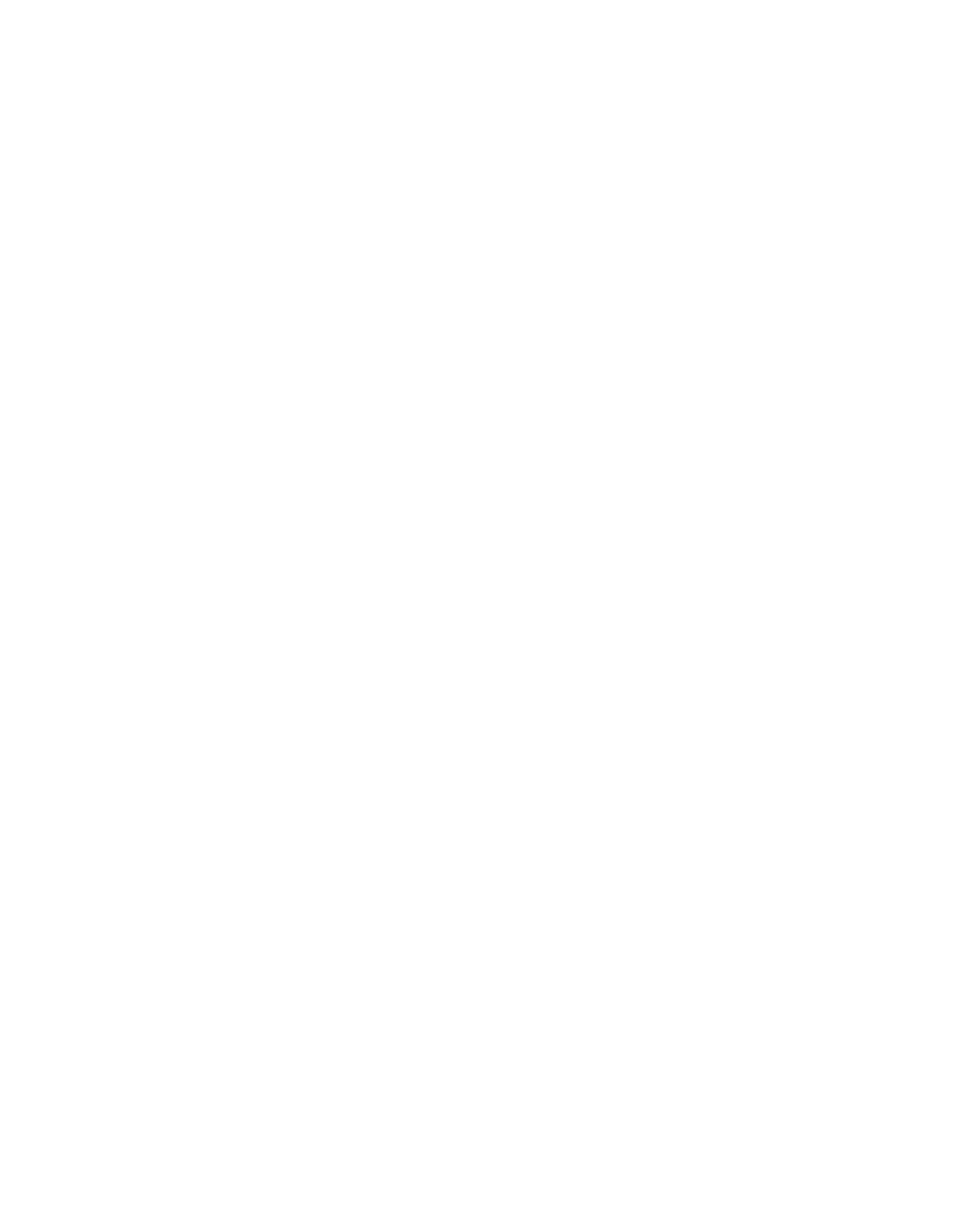### **4.4 Projects Involving Forest as well as Non-forest Lands**

Some projects involve use of forest land as well as non-forest land. State Governments/project authorities sometimes start work on non-forest lands in anticipation of the approval of the Central Government for release of the forest lands required for the projects. Though the provisions of the Act may not have technically been violated by starting of work on non-forest lands, expenditure incurred on works on non-forest lands may prove to be infructuous if diversion of forest land involved is not approved. It has, therefore, been decided that if a project involves forest as well as non-forest land, work should not be started on non-forest land till the approval of the Central Government for release of forest land under the Act has been given.

### **4.5 Diversion for Construction of Houses**

(i) On a proposal for construction of houses the late Prime Minister had observed: "Destruction of our forest has already caused great damage to our environment. Therefore, I am not at all in favour of use of forest land for construction of houses….. The State Government should find other land for such purposes."

The Central Government will not entertain any proposal for diversion of forest land for construction of residential or dwelling houses.

(ii) Diversion of forest land for construction of other buildings also will not be normally considered. However, such diversion may be allowed for construction of schools, hospitals/dispensaries, community halls, cooperatives, panchayats, tiny rural industrial sheds of the Government etc., which are to be put up for the benefit of the people of that area, but such diversion should be strictly limited to the actually needed area and further it should not exceed one hectare in each case.

### **4.6 Extraction of Minor Minerals from the River Beds**

- (i) Extraction of minor minerals like boulders, bajri, stone, shell, etc. from the river beds shall not be permitted if the river bed is in a national park or a wildlife sanctuary unless such extraction is for the benefit of the forest or wildlife.
- (ii) There shall be no labour camp in the forest area for the labour involved in the extraction work.
- (iii) Extraction of minor minerals shall be from the middle of the river bed after leaving one fourth of the river bed on each bank untouched.

#### **4.7 Safety Zone for Mining Operations**

- (i) Forest area required for safety zone for mining operations should not be part of the forest area proposed for diversion. However, it should be indicated separately in the proposal. Such area will have to be fenced at the cost of the project authority. Further, project authority will have to deposit funds with the Forest Department for the protection and regeneration of such safety zone area and also will have to bear the cost of afforestation over one and a half times of the safety zone area in degraded forest elsewhere.
- (ii) Safety zone area calculation in the proposal should be done taking 7.5. metres strip of the forest land all along the outer boundary of the mining lease area. If it is a cluster proposal, then the outer boundaries of the cluster should be taken as the safety zone.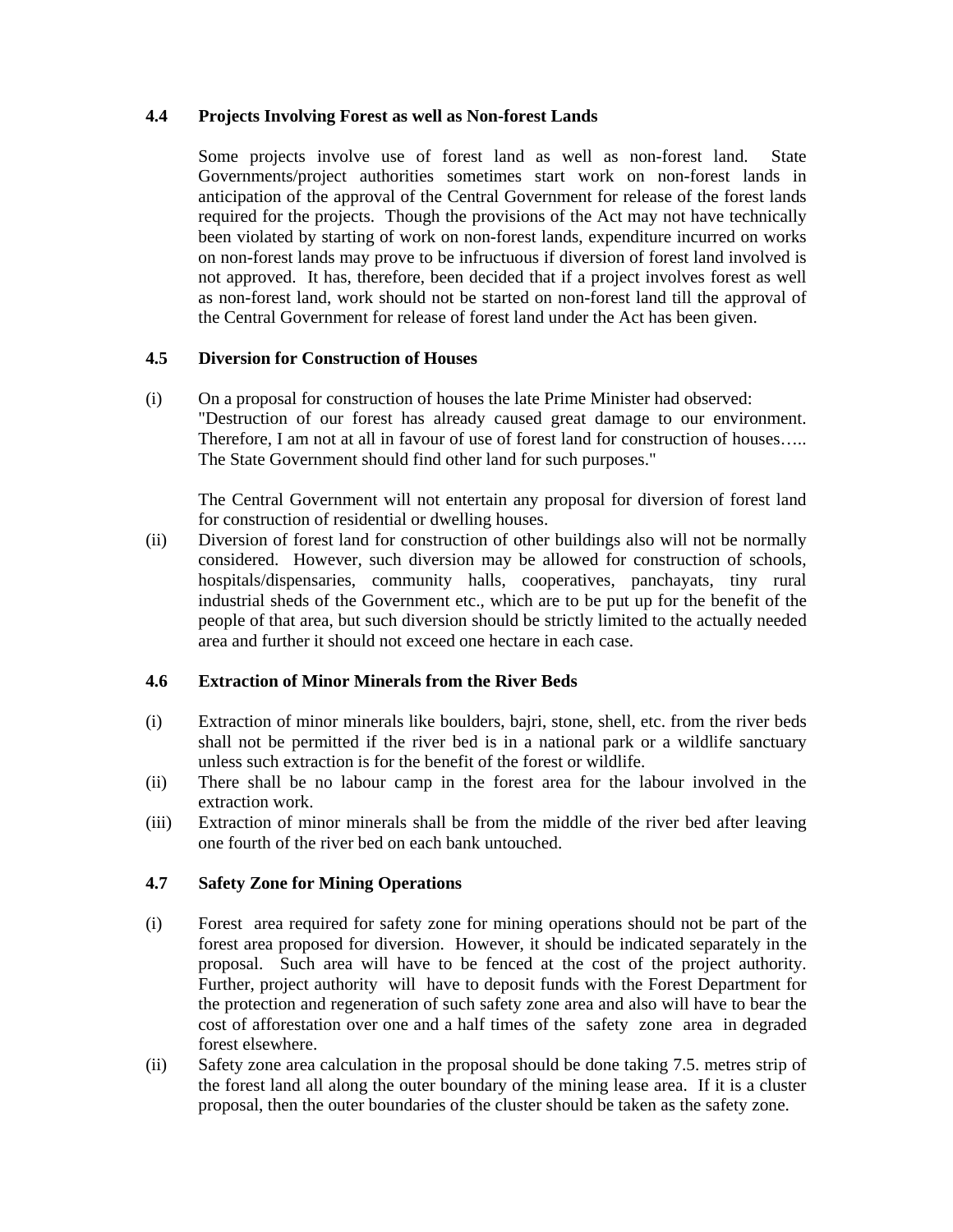(iii) In order to safeguard public roads, forest roads, natural streams and nallahs located in mining lease areas, it is necessary that no mining activities should be carried out up to certain reasonable extent. This area can also be included in the safety zone calculation and provision for its fencing and regeneration should be made in the proposal.

(No. 11-17/98-FC dated 25.05.1999)

### **4.8 Catchment Area Treatment Plan**

- (i) (i) Proposals for diversion of forest land for major and medium irrigation projects shall invariably be accompanied by detailed catchment area treatment plan. However, in respect of minor irrigation project, catchment area treatment plan will not be insisted.
- (ii) (ii) Proposals for diversion of forest land for Hydro-electric projects shall invariably be accompanied by detailed catchment area treatment plan. However, in respect of small hydel projects (maximum up to 10 MW capacity), which are either canal head or run-of the river projects without involving impounding of water/submergence of forest land, catchment area treatment plan will not be insisted. (No. 11-14/94-FC dated 01.11.2001)

### **4.9 Special Arrangement in case of Large Projects**

In case of large projects, depots for fuel wood should be set up by project authorities who will also arrange alternate fuel like coal, kerosene, biogas, LPG, electricity etc. The supply should be free of cost to the labourers and free or at subsidised rates to the other staff as may be determined by the project authorities.

#### **4.10 Site Inspection**

- (i) The proposed forest area shall be inspected by a responsible Forest Officer of the State Government. If the area is very important from the forestry angle, the territorial Conservator should himself inspect the area and give complete information relating to the forest and aspects of wildlife. The scientific names of important timber species should be given while describing composition of the forest crop. If the area is relatively less important, the DFO could inspect the area. The Inspecting Officers should clearly record in the proforma if any violation is observed like tree felling, land breaking etc., in that area by the user agency. In any case the recommendations of the Chief Conservator of Forests should be categorical and specific and should be sent with photographs of inspected sites, highlighting the aspects observed, especially when the area is large or is sensitive and fragile. However, every proposal up to 40 hectare must be accompanied by a site inspection report from the DFO and proposals involving above 40 hectare should have a site inspection report of the CF. They should, apart from providing the information in the proforma, also attach a clear cut certificate as regards the violation of the Forest (Conservation) Act, 1980. In case, violation has taken place, a detailed report should be submitted by the DFO and countersigned by the CF along with the proposal.
- (ii) In respect of proposals involving diversion of forest land above 100 hectare., site inspections shall be carried out by the Regional Offices of the Ministry. However, the State /UT Governments are required to continue to send a copy of proposals involving diversion of forest land above 40 hectare to the concerned Regional Office as per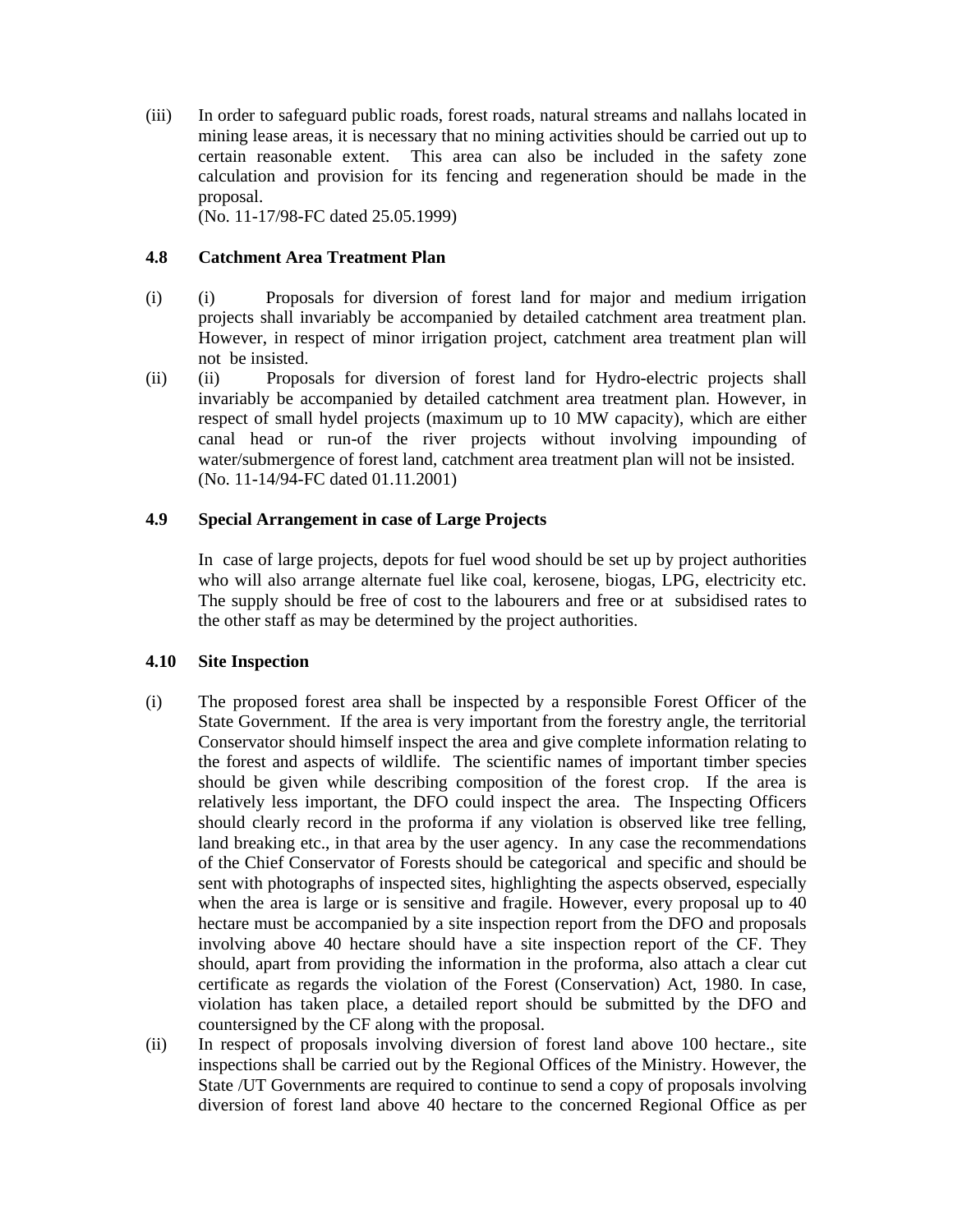existing practice. The site inspection report should be on the prescribed proforma, which is at Annexure-X and it should be specific on alternatives examined by the project authority, minimum requirement of forest land and self explanatory particularly with regard to overall impact of the project and also contain site specific mitigating measures, in case of recommending a project. The report should also contain photographs of the site indicating main points mentioned in the report.

- (iii) However, site inspection of proposals involving diversion of forest land upto 100 hectares will be need based i.e. done by the Regional Officers as and when desired by the Forest Advisory Committee or Ministry. The Regional Office will, however, scrutinise the proposal (involving forest land between 40 to 100 hectares) and can send their observation or any feedback particularly violation of the Forest (Conservation) Act, 1980 for further processing of the proposal.
- (iv) In respect of proposals involving renewal of leases, the Regional Offices of the Ministry should submit a copy of the report of the latest monitoring done( one year before the expiry of lease period) along with the abstract of monitoring report of the project during the lease period specially highlighting the conditions which have not been fulfilled, with complete details of the reasons for not fulfilling. The conditions which have been complied with should also be highlighted with the quality of performance of the project authorities with short note on the desirability of renewal of lease and other recommendations.

(No. 11-13/96-FC dated 04.06.1996, No. 2-2/2000-FC dated 16.10.2000 and No. 2- 2/2000-FC dated 16.10.2000)

#### **4.11 Complete Details**

While forwarding the proposal to the Central Government, complete details in all aspects of the case should be given. Incomplete and deficient proposal will not be considered and will be returned to the State Government in Original.

#### **4.12 Specific Time Limits**

- (i) To ensure speedy disposal of proposals, specific time limits have to be laid down for disposal of references at various levels. Efforts should be made to dispose of each reference at the State Governments level within a maximum period of 90/60 days as per the Forest (Conservation) Rules, 2003. Specific instructions may be issued in this regard to officers at all levels.
- (ii) Cases which are complete in all respects shall be disposed of within 60 days by the Central Government.

#### **4.13 Quarterly Progress Report (QPR)**

 A Monitoring Cell has been created in the Ministry of Environment & Forests, which shall be looked after by Director (FC) and an Asstt. Inspector General of Forests. In all cases, the States will submit quarterly progress reports to the Director (FC) regarding the implementation of the stipulations laid down by the Government of India while approving the project especially in respect of compensatory afforestation and future clearances of projects of the States and Union Territories concerned will depend upon the fulfillment of the stipulations and the achievements in compensatory afforestation. Monitoring Cell will also monitor the time taken by the authorities in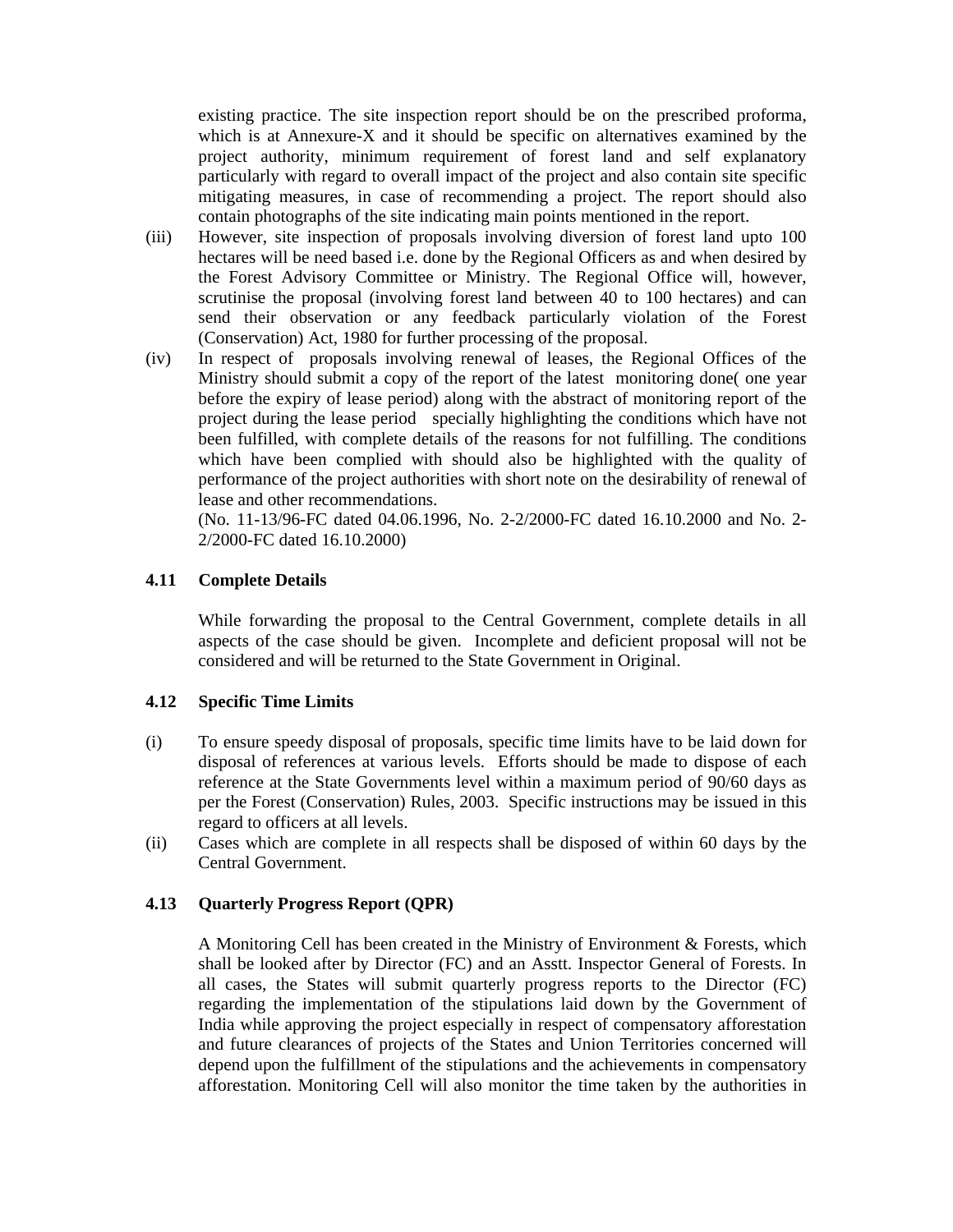processing the case at different levels of the State Government as well as Central Government.

Along with quarterly progress report, a statement in tabular form as given below should also be submitted which will give status of the total number of proposals in the State :

- (a) (a) Name of State
- (b) (b) Total no. of proposals submitted since 1980.
- (c) (c) No. of proposals finally approved
- (d) (d) No. of proposals given Stage I approval
- (e) (e) No. of proposals rejected
- (f) (f) No. of proposals withdrawn by State Govt.
- (g) (g) No. of proposals closed for want of information
- (h) (h) No. of proposals pending with Central Govt.
- (i) (i) No. of proposals pending with State Govt. for want of information.
- (j) (j) Remarks.
- (No. 4-2/99-FC dated 02.11.1999)

#### **4.14 Rejection/Reopening of Cases**

- (i) In cases where the State Government is requested to furnish clarifications or additional information relating to a proposal, all particulars should be made available to the Central Government within 60 days. If such particulars are not received within a maximum of 90 days, the proposal may be rejected by the Central Government for non-furnishing of essential information. Such cases could be reopened provided the following conditions are satisfied:
- (a) all the required information has been made available.
- (b) delay in providing the information is satisfactorily explained, and
- (c) there is no change in the proposal in terms of scope, purpose and other important aspects.
- (ii) In some cases, the State Government comes up with a request for reconsideration of the proposal after it has been considered and rejected by the Ministry. Such request should be made within three months from the date of the issue of the rejection letter. The request should give a detailed justification for reconsideration as well as comments on the grounds on which the proposal was rejected by the Ministry. (No. 11-9/98-FC dated 04.11.1999)

### **4.15 Nodal Officer**

- (i) Separate cells for dealing with diversion of forest land cases should be opened at the State Government and PCCF levels. A whole-time senior officer not below the rank of Conservator of Forests should head the cell, who should be designated as the Nodal Officer.
- (ii) The Nodal Officer should receive cases from the user agencies and entertain all correspondence from them. He should scrutinise and process the case and after obtaining views/certificate of the Chief Conservator of Forests, should put up the case to State Government. Besides office staff, the Nodal Officer should also be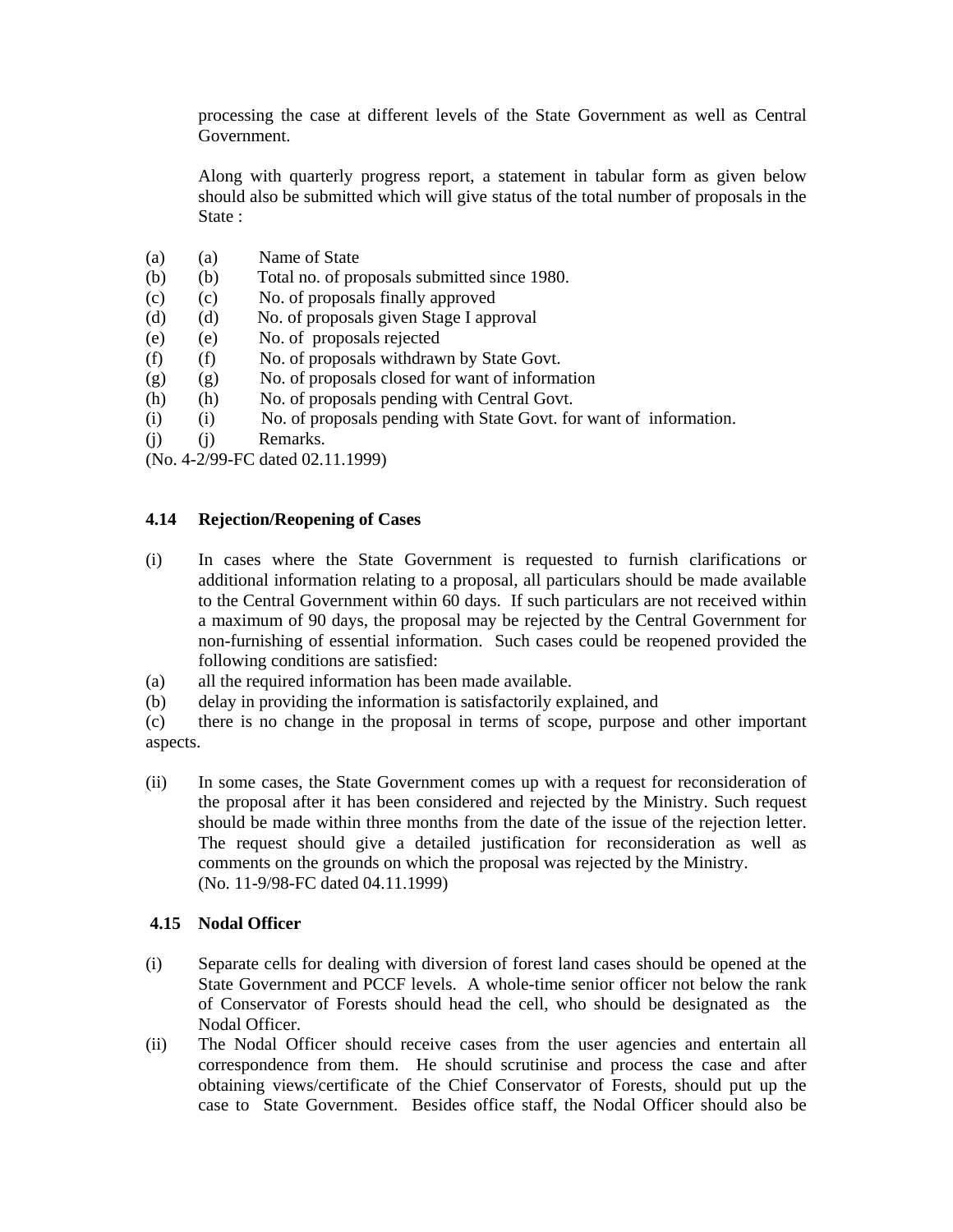given sufficient field staff to facilitate timely processing. The State Government while forwarding cases to the Central Government may endorse copies to the Chief Conservator of Forests and the Nodal Officer. The Central Government may also, while corresponding with the State Government, send copies to the Nodal Officer. The Nodal Officer should also obtain all additional information required by the Central Government about the proposals from the concerned authorities directly and endorse a copy directly to the Central Government.

- (iii) While approving a proposal the Government of India stipulates certain conditions to reduce the environmental damage on account of forest loss. The conditions must be enforced. Their non-compliance should be reported by the Nodal Officer to Regional Office who should inspect the site from time to time.
- (iv) In case of opencast mining, it should be the responsibility of the Nodal Officer and his staff to ensure that all necessary inputs like creation of nursery, storage of top soil for reuse and methodology for its reforestation, choice of species, etc. are so planned and implemented that the mined area is fully afforested by the time mining operations are completed.
- (v) The Nodal Officer should monitor the implementation of the conditions of compensatory afforestation and the survival ratio of the seedlings planted.
- (vi) The Nodal Officer may also report compliance of State-I conditions after getting it vetted by the State Government wherever it is called for mainly dealing with land and fund matters.
- (vii) The Nodal Officer may also inform violations/non-compliance of stipulations/ conditions prescribed by the Central Govt. so that remedial actions could be taken up early since it is likely to be further delayed after these violations/non-compliance are to be received only from the State Govt. level. In case of gross violations, for which delay/time lag is crucial, such reports from territorial CCF/CF shall also be entertained by Government of India.

(No. 5-5/86-FC (Pt) dated 26.02.1999)

(viii) The Nodal Officer shall submit a monthly report on all the complete applications received by the State Government and their status of processing in the State. The report shall be sent to the Regional Office concerned and the Assistant Inspector General of Forests (FC)/Director incharge of the monitoring cell.

#### **4.16 Lease period for mining lease**

(i) The approval under the Forest (Conservation) Act, 1980 for diversion of forest land for grant/renewal of mining leases shall normally be granted for a period co-terminus with the period of mining lease proposed to be granted/renewed under MMRD Act, 1957 or Rules framed thereunder, but not exceeding 30 years. While recommending cases for approval under the FC Act, the user agency/State Government shall indicate the period for which the mining lease is proposed to be granted/renewed under MMRD Act or Rules framed thereunder. However, in the event of non compliance of stipulations to the satisfaction of the MOEF, the clearance accorded may be summarily withdrawn.

(No. 5-5/86-FC dated 25.11.1994)

(ii) The conditions stipulated while giving approval under the Forest (Conservation) Act, 1980 for diversion/renewal of forest land for mining purposes shall be renewed/monitored every five years. If it is found that the lessee has violated or is not complying with the stipulated conditions, then the approval given under the Forest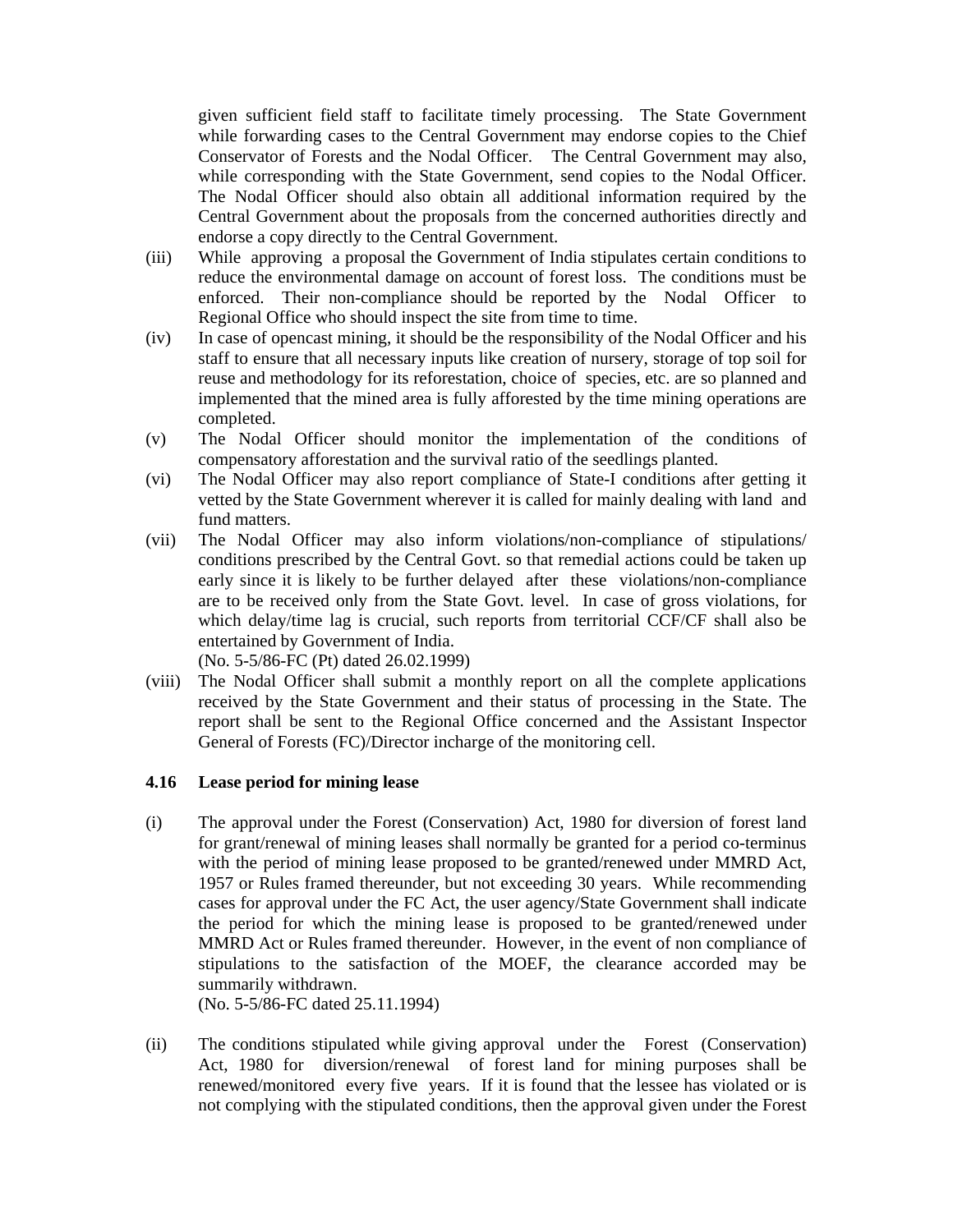(Conservation) Act, 1980 shall be revoked. Concerned Chief Conservators of Forests(C), Regional Offices of the Ministry will issue a certificate regarding fulfillment of these conditions after carrying out the monitoring.

 These guidelines shall be applicable retrospectively for all the mining leases which have more than five years of lease period left. (No. 5-5/86-FC (Pt) dated 12.12.1997)

(iii) The Regional Office will monitor the main parameters/conditions of formal approval as frequently as possible at least once in a year. At least once in five years a comprehensive monitoring as to the effect of mining on air and water pollution will also be carried out. Regional Offices should send such reports/certificates in respect of the monitoring mechanism indicated above to this Ministry, so that a view can be taken on continuation of mining lease beyond five years. (No. 8-79/91-FC dated 15.04.1998)

#### **4.17 Renewal of Mining Lease - Temporary Working Permission**

If an application for renewal of mining lease, complete in all respects, has been submitted by the user agency to the State Government one year before the expiry of the existing lease period, but the State Government has not been able to process and forward the proposal for approval of the Central Government, till the date of the expiry of existing lease period; in such cases, the Central Government on an application from the user agency, may grant the user agency, temporary working permission in the already broken up area till a final decision is taken on the proposal. (Inserted vide No. 5-5/86-FC dated 25.11.1994, modified vide No. 5-5/86-FC dated 16.10.2002 and again vide No. 5-5/86-FC dated 23.12.2002)

4.18 In respect of proposals related to renewal of mining leases, the Central Government would grant one year working permission for already broken up areas so as to enable the State Government to comply with the conditions. This period can be extended by one more year subject to submission of reasonable progress report from the State Government as regards to the steps taken to comply with the stipulated conditions. (Inserted vide No. 5-5/86-FC(pt) dated 30.10.1998 and modified vide No. 5-5/86- FC(Pt) dated 03.09.2001)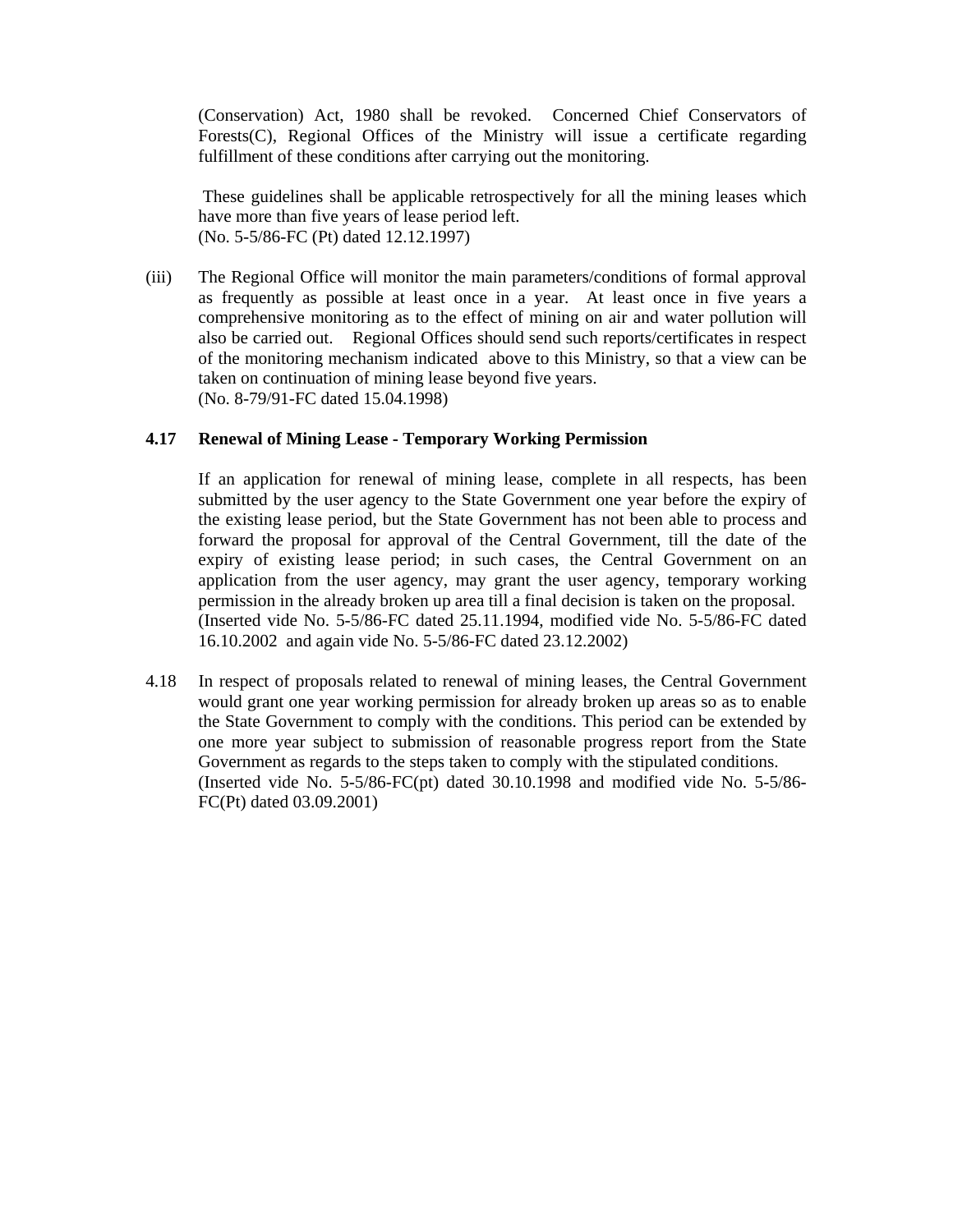### **CHAPTER 5:- Conditions stipulated in Forestry Clearances**

Whenever clearances are accorded for diversion/de-reservation of forest land under the provisions of the Forest (Conservation) Act, 1980, certain conditions to minimise impact on forest land are imposed by the Ministry. These conditions comprise of general conditions, which are stipulated in almost all the proposals; standard conditions, which are stipulated on types/category of projects and specific conditions, which are stipulated keeping in view the impact of the project on forest. However, the list of conditions given below is illustrative and the Central Government or the State Government may impose any other additional condition in the interest of conservation, protection or development of forests, wildlife and environment.

### **5.1 5.1 General Conditions**

- (i) (i) Legal status of forest land to remain unchanged.
- (ii) (ii) Compensatory afforestation as per guidelines.
- (iii) (iii) Transfer and mutation of non-forest land in favour of Forest Deptt., if applicable.
- (iv) (iv) Notification of such land as RF/PF under the Indian Forest Act, 1927.
- (v) (v) User agency to provide free fuelwood preferably alternate fuel to the labourers and the staff working at the site so as to avoid any damage & pressure on adjacent forest areas.
- (vi) (vi) The forest land shall not be used for any purpose other than that specified in the proposal.
- (vii) (vii) Demarcation of lease area to be done on the ground at project cost using four feet high reinforced cement concrete pillars with serial numbers, forward & back bearings and distance from pillar to pillar.
- (viii) (viii) Rehabilitation of Project affected families, if any.
- (ix) (ix) Environmental clearance if required.

# **5.2 Standard conditions**

- (i) Mining Proposals:
- (a) (a) Phased reclamation of mined area.
- (b) (b) Safety zone area, its afforestation and fencing.
- (c) (c) Afforestation on  $1 \frac{1}{2}$  times degraded forest land in lieu of the area used for safety zone.
- (d) (d) In case of under ground mines, areas on surface to be fenced and afforested.
- (ii) Hydel and irrigation proposals:
- (a) (a) Catchment Area Treatment Plan for medium and major projects.
- (b) (b) Minimum requirement of forest land for canals.
- (c) (c) Afforestation along the reservoir & canals.
- (d) (d) No tree felling between FRL (Full Reservoir Level) and FRL-4 meters.
- (e) (e) Free water for forestry related projects.
- (iii) Road proposals:
- (a) (a) Minimum trees to be felled.
- (b) (b) Strip plantation on sides and central verge.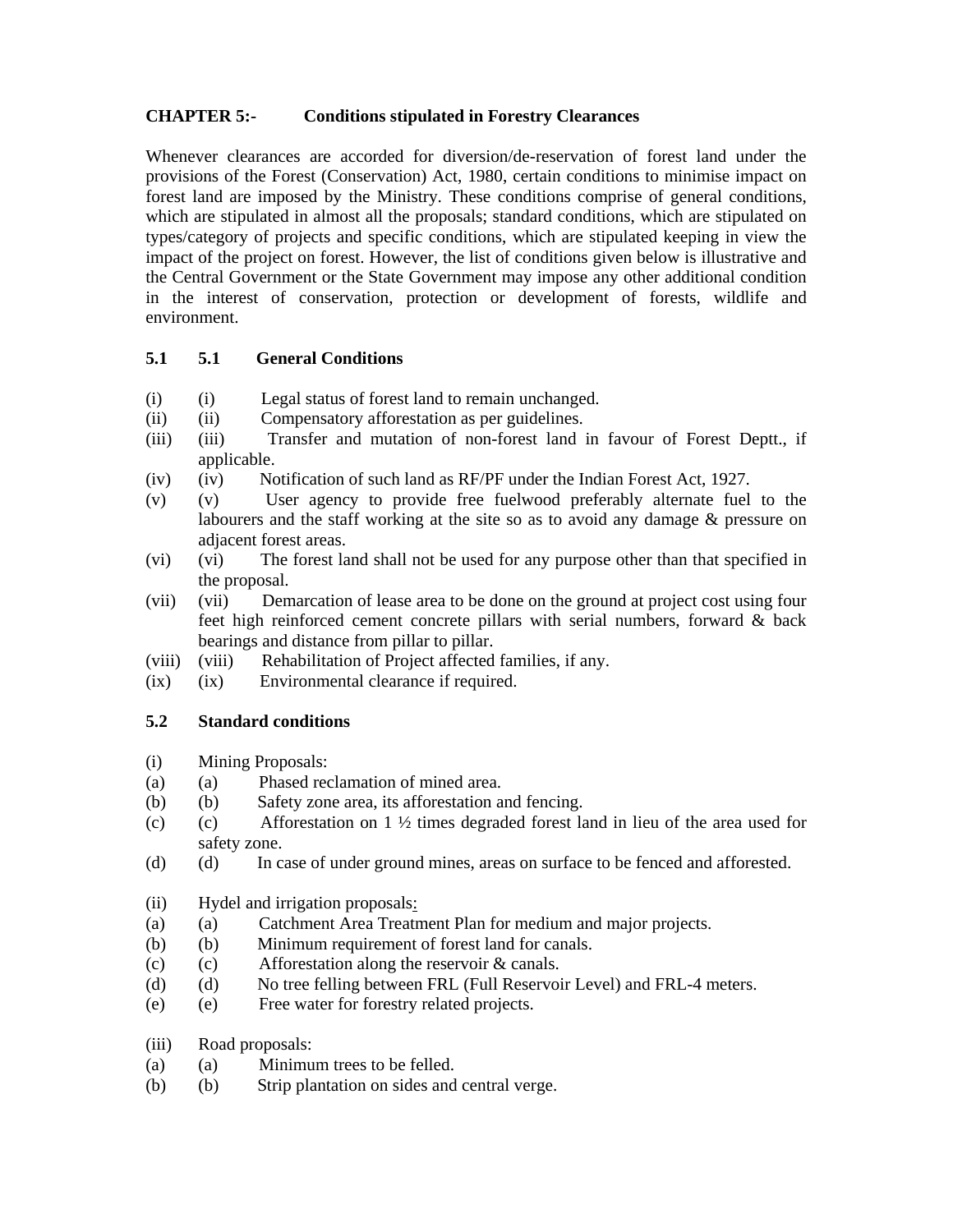- (iv) Transmission line proposals:
- (a) (a) Minimum trees to be felled.<br>
(b) (b) Plantation of dwarf species
- (b) (b) Plantation of dwarf species (preferably medicinal plants) in right of way under the transmission lines.

# **5.3 Specific conditions**

These conditions are specific to the nature of the project and are stipulated on case to case basis by the Central Government/State Government.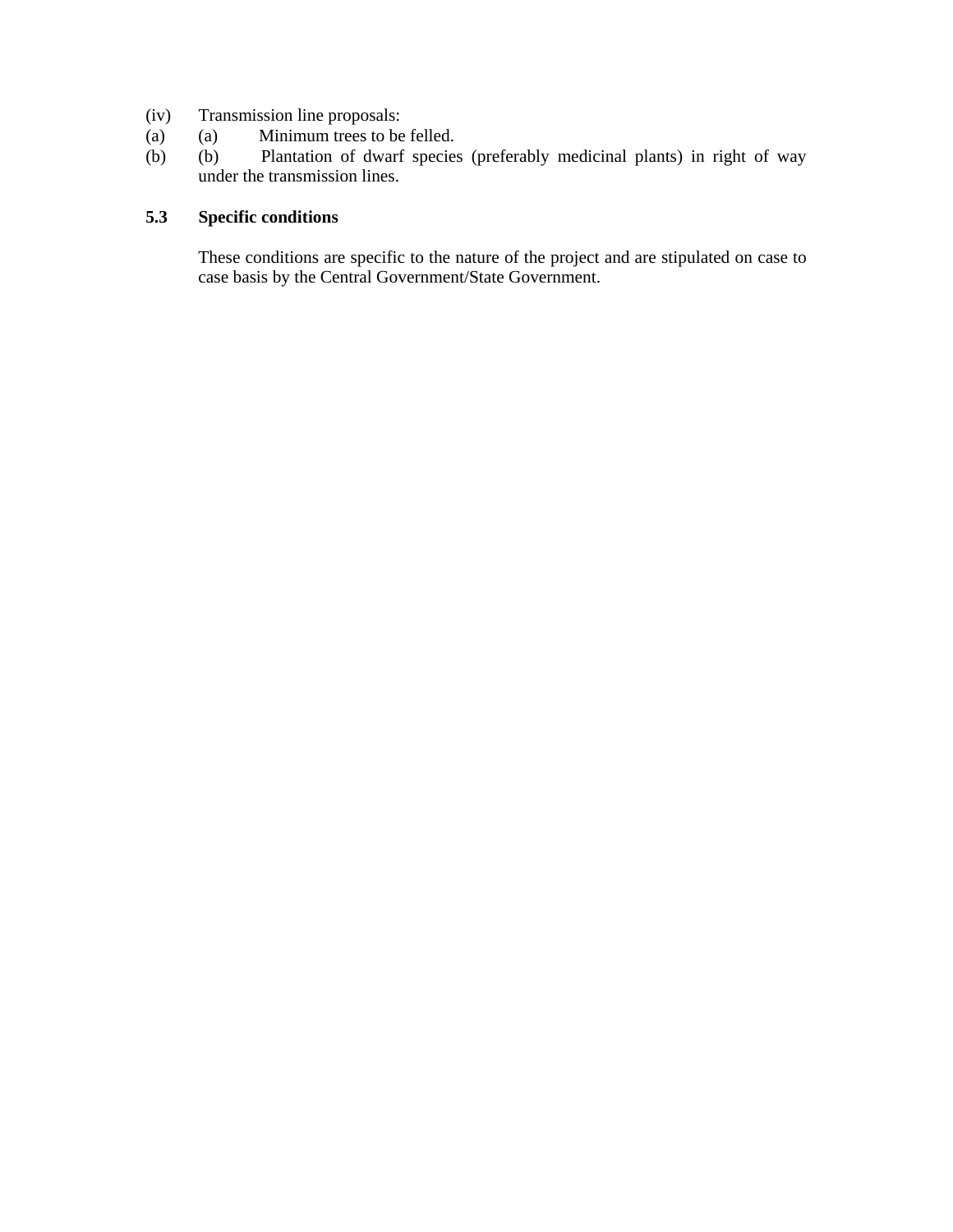### **ANNEXURES**

#### **ANNEXURE-I**

### **SUPREME COURT ORDERS**

1. "……… The term "forest land" occurring in Section 2, will not only include "forest" as understood in the dictionary sense, but also any area recorded as forest in the Government record irrespective of its ownership. This is how it has to be understood for the purpose of Section 2 of the Act. The provisions enacted in the Forest Conservation Act, 1980 for the conservation of forests, and the matters connected therewith must apply clearly to all forests so understood irrespective of the ownership or classification thereof……."

(Supreme Court orders dated 12.12.1996 in WP No. 202/1995)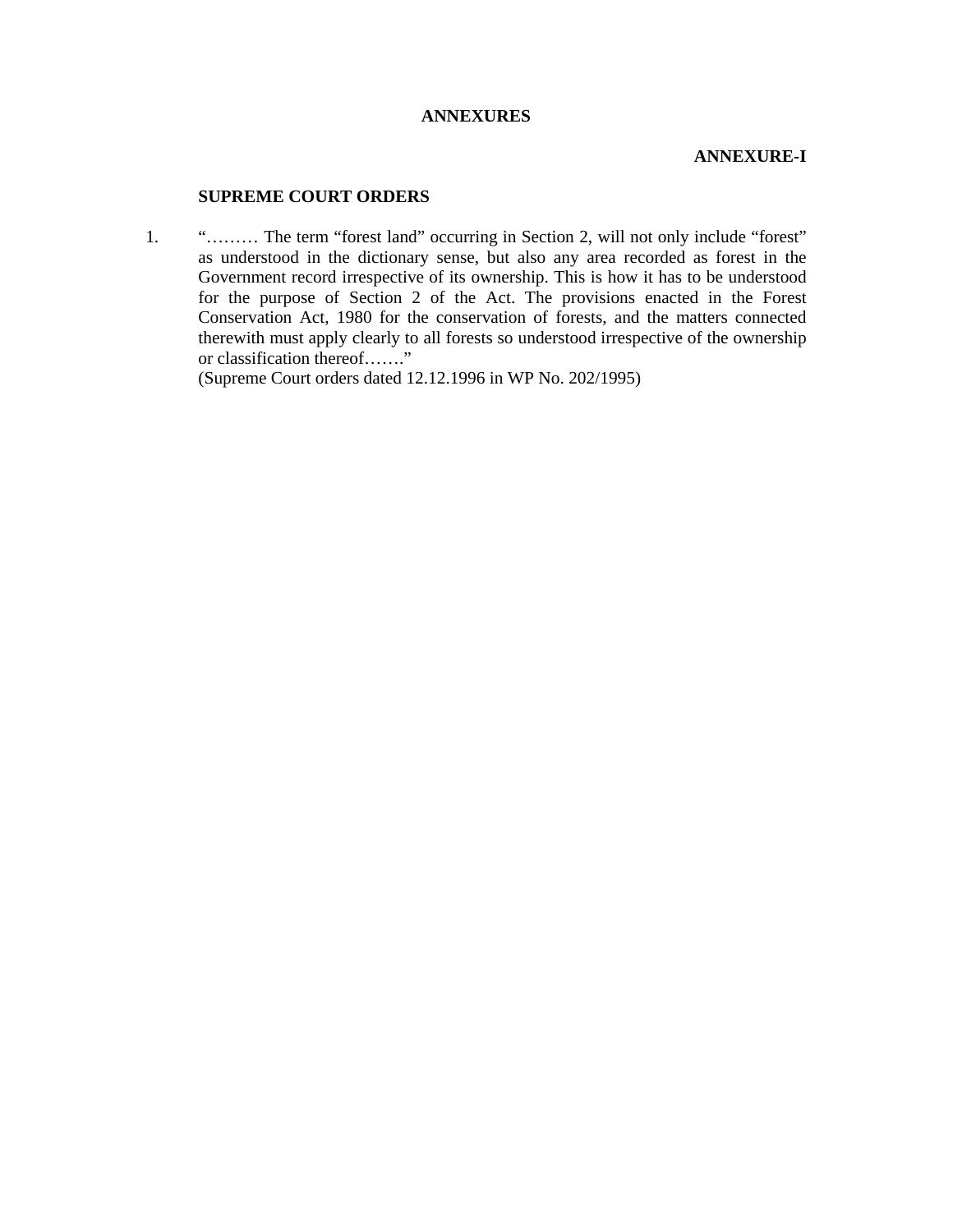### **SUPREME COURT ORDERS IN RESPECT OF PROTECTED AREAS**

- 1. "……… In the meantime, we restrain respondents Nos. 2 to 32 from ordering the removal of dead, diseased, dying or wind-fallen trees, drift wood and grasses, etc. from any National Park or Game Sanctuary ……." (Supreme Court orders dated 14.02.2000 and 21.02.2000 in I.A. No. 548 in WP No. 202/1995)
- 2. "……… Pending further orders, no dereservation of forests/sanctuaries/national parks shall be effected."

(Supreme Court orders dated 13.11.2000 in I.A. No. 2 in WP No. 337/1995)

3. "……… In the meantime, no permission under Section 29 of the Wildlife (Protection) Act, 1972 should be granted without getting approval of the Standing Committee of Indian Board for Wildlife ……."

(Supreme Court orders dated 09.05.2002 in I.A. No. 18 in WP No. 337/1995)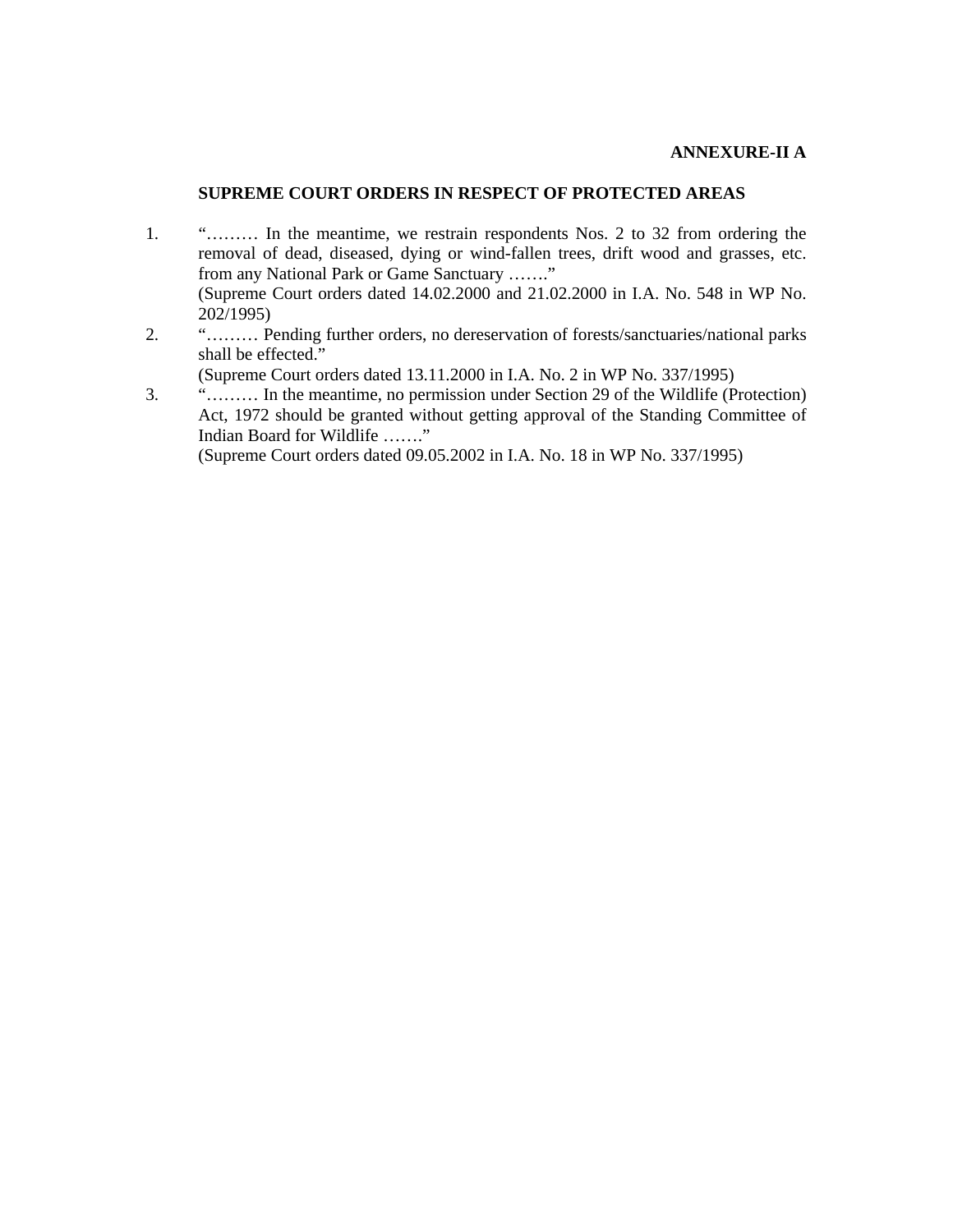#### **ANNEXURE-II B**

### **SUPREME COURT ORDERS DATED:30-10-2002 IN RESPECT OF COMPENSATORY AFFORESTATION FUND IN I.A.NO.566 IN WP(C) NO.202/1995.**

- 1. "The Union of India shall …………..frame comprehensive rules with regard to the constitution of a body and management of the compensatory afforestation funds in concurrence with the Central Empowered Committee………………….. .
- 2. Compensatory Afforestation Funds which have not yet been realized as well as the unspent funds already realized by the States shall be transferred to the said body within six months of its constitution by the respective States and the user-agencies.
- 3. In addition to above, while according transfer under Forest Conservation Act, 1980 for change in user-agency from all non-forest purposes, the user agency shall also pay into the said fund the net value of the forest land diverted for non-forest purposes. The present value is to be recovered at the rate of Rs.5.80 lakhs per hectare to Rs.9.20 lakhs per hectare of forest land depending upon the quantity and density of the land in question converted for non-forest use. This will be subject to upward revision by the Ministry of Environment & Forests in consultation with Central Empowered Committee as and when necessary.
- 4. A 'Compensatory Afforestation Fund' shall be created in which all the monies received from the user-agencies towards compensatory Afforestation, additional compensatory Afforestation, penal compensatory Afforestation, net present value of forest land, Catchment Area Treatment Plan Funds, etc. shall be deposited. The rules, procedure and composition of the body for management of the Compensatory Afforestation Fund shall be finalized by the Ministry of Environment & Forests with the concurrence of Central Empowered Committee…………………. .
- 5. The funds received from the user-agencies in cases where forest land diverted falls within Protected Areas i.e area notified under Section 18, 26A or 35 of the Wild Life (Protection) Act, 1972, for undertaking activities related to protection of bio-diversity, wildlife, etc., shall also be deposited in this Fund. Such monies shall be used exclusively for undertaking protection and conservation activities in protected areas of the respective States/ Union Territories.
- 6. The amount received on account of compensatory Afforestation but not spent or any balance amount lying with the States/ Union Territories or any amount that is yet to be recovered from the user-agency shall also be deposited in this Fund.
- 7. Besides artificial regeneration (plantations), the fund shall also be utilized for undertaking assisted natural regeneration, protection of forests and other related activities. For this purpose, site specific plans should be prepared and implemented in a time bound manner.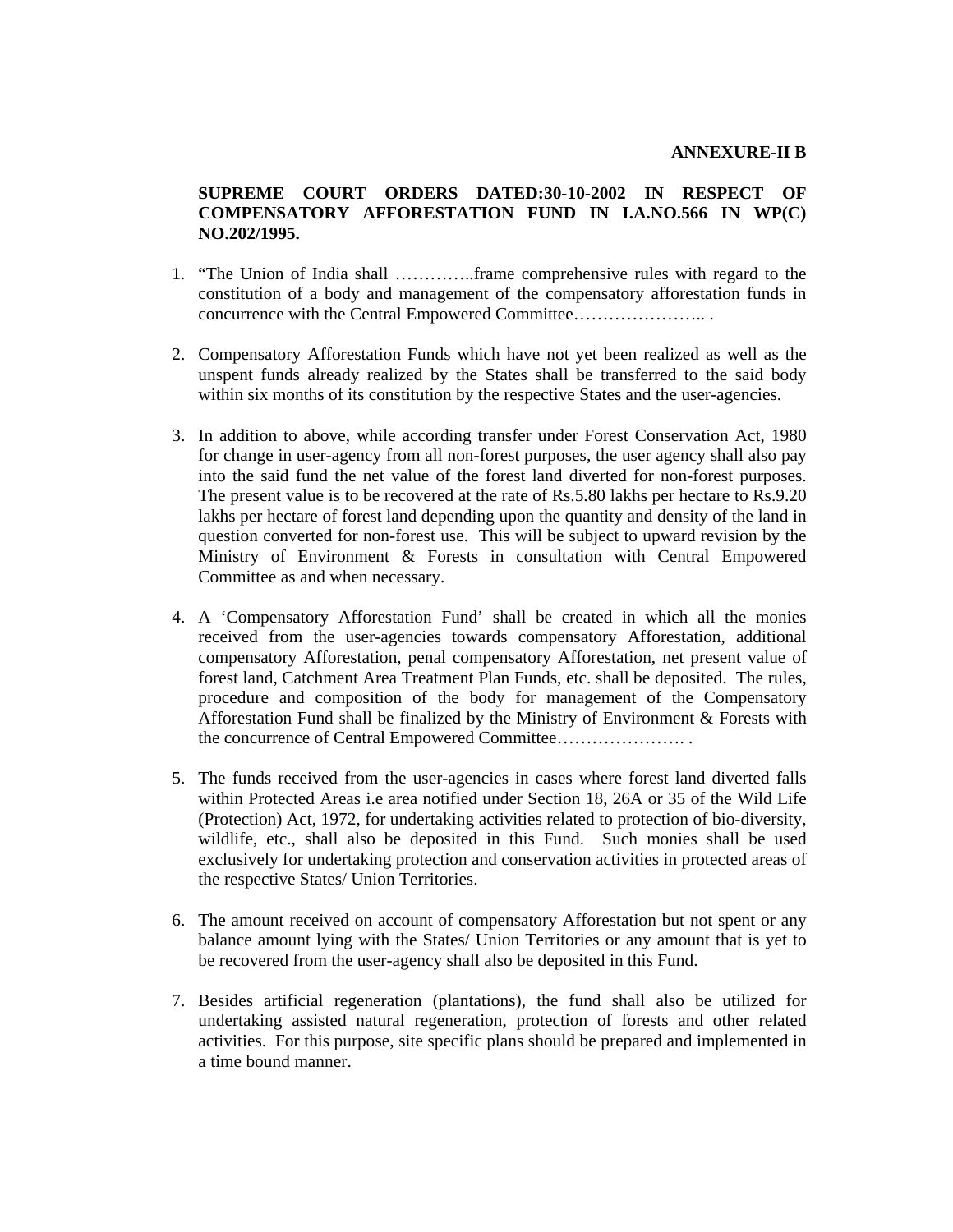- 8. The user agencies especially the large public sector undertaking such as Power Grid Corporation, N.T.P.C, etc which frequently require forest land for their projects should also be involved in undertaking compensatory Afforestation by establishing Special Purpose Vehicle. Whereas the private sector user agencies may be involved in monitoring and most importantly, in protection of compensatory Afforestation. Necessary procedure for this purpose would be laid down by the Ministry of Environment and Forests with the concurrence of the Central Empowered Committee.
- 9. Plantations must use local indigenous species since exotics have long term negative impacts on the environment.
- 10. An independent system of concurrent monitoring and evaluation shall be evolved and implemented through the Compensatory Afforestation Fund to ensure effective and proper utilization of funds.

### **ANNEXURE II C**

**Supreme Court's Order dated: 1.8.2003 in I.A. No.826 & 859 in I.A. No. 566 in Writ Petition (Civil) No.202 of 1995 in the matter of compensatory afforestation fund regarding collection of Net Present Value (NPV)** 

"……..In the meantime, no approval shall be granted without imposing the condition indicated in this Court's order dated:30.10.2002 relating to the payment of net present value of the forest land."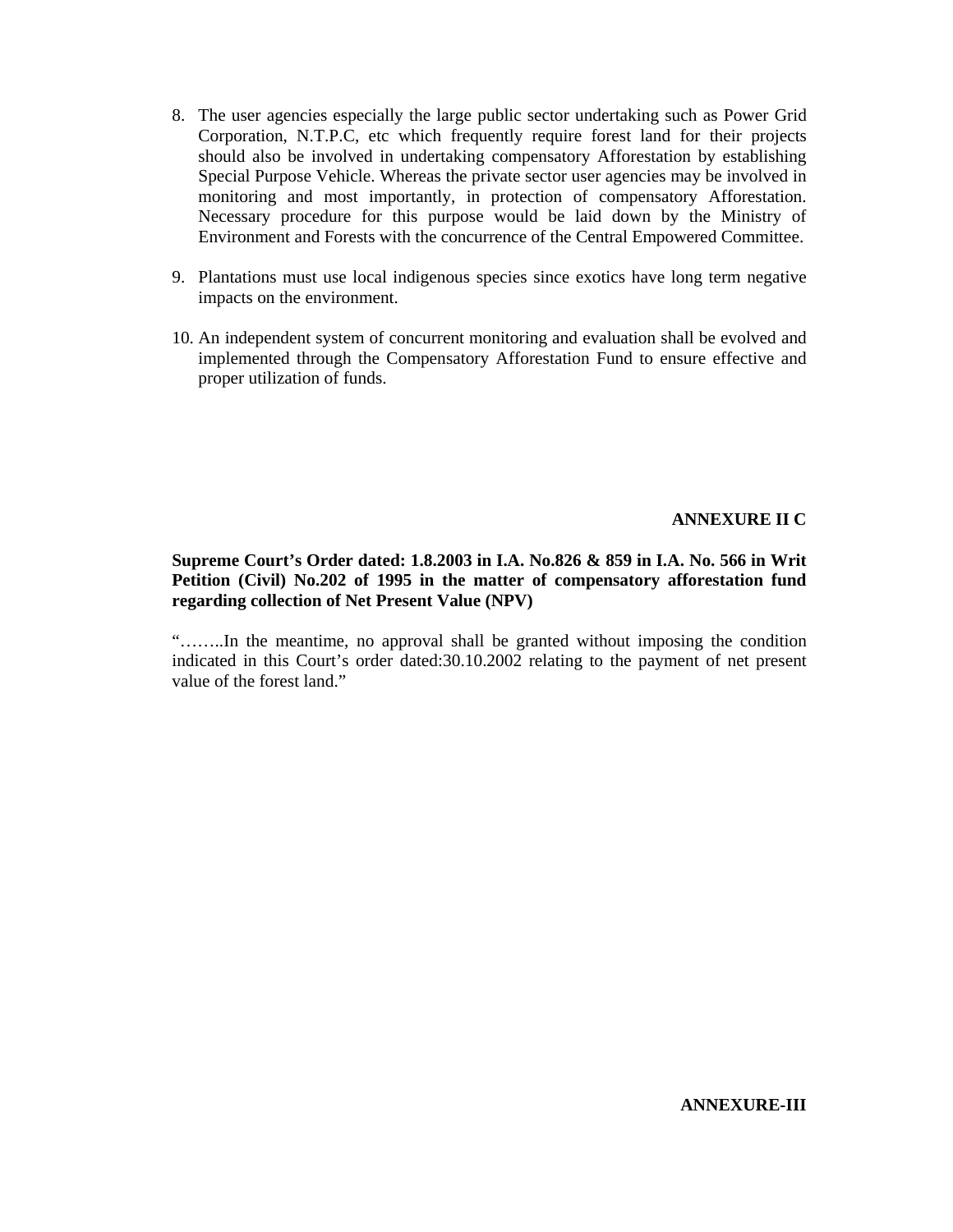### **LAW DEPARTMENT'S ADVICE IN REGARD TO MINING LEASES**

- i. In respect of the mining operations being carried out on forest lands leased before the commencement of the Forest (Conservation) Act,1980 during the continuance of the lease period, the approval of the Central Government under Section 2 of the said Act is not required.
- ii. A renewal of a lease is really the grant of a fresh lease. [See Delhi Development Authority Vs. Durga Chand Kausish, AIR 1973 SC 2609]. The prior approval of the Central Government in terms of section 2 of the Forest (Conservation) Act, 1980 would be required when a mining lease granted before the commencement of the said Act is renewed after its coming into force.
- iii. As held by the Supreme Court in State of Bihar Vs. Banshi Ram Modi (supra), prior approval of the Central Government in terms of Section 2 of the Forest (Conservation) Act,1980 would not be required for mining and winning any new mineral from a forest land leased for mining before the commencement of the said Act during the leased period originally granted, if the said land is already broken up or cleared before the commencement of the Act. Otherwise, the prior approval of the Central Government under Section 2 of the said Act would be required.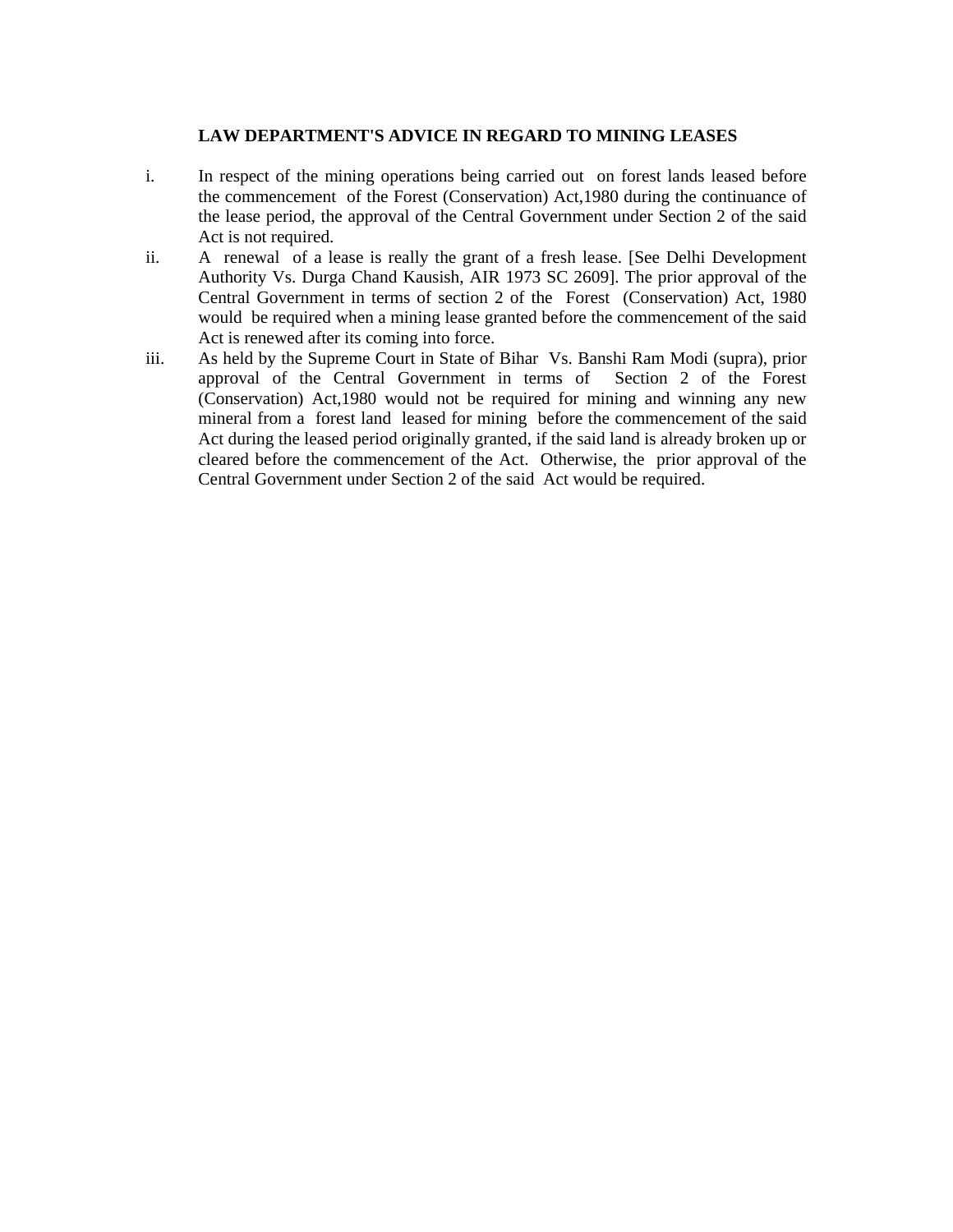#### **REGULARISATION OF ENCROACHMENTS ON FOREST LAND**

 Encroachment of forest land for cultivation and other purposes continues to be the most pernicious practice endangering forest resources throughout the country. Statistical information compiled by Ministry of Agriculture during early 1980s revealed that nearly 7 lakh hectares of forest land was under encroachment in the country about a decade back. This is despite the fact that prior to 1980, a number of States had regularised such encroachments periodically and approximately 43 lakh hectares of forest land was diverted for various purposes between 1951 and 1980, more than half of it for agriculture. The decisions of the State Government to regularise encroachments from time to time seem to have acted as strong inducement for further encroachments in forest areas and the problem remained as elusive as ever for want of effective and concerted drive against this evil practice.

2 The National Forest Policy, 1988 has also observed the increasing trend in encroachments on forest land and stated that these should not be regularised. Implementation of this pronouncement has been examined by this Ministry keeping in view the constraints of various State Governments some of whom have expressed that they stand committed to regularise encroachments of a period prior to 1980. The issue figured prominently in the Conference of the Forest Ministers held in May, 1989 and was later examined by an inter-Ministerial Committee, set up by this Ministry in consultation with the representatives of some of the States. Keeping in view the recommendations of the Forest Ministers' Conference and the committee referred to above, and with due approval of the competent authority, the following measures are suggested for review of the old encroachments and effective implementation of the pronouncement made in this regard in the National Forest Policy, 1988.

- 2.1 All the cases of subsisting encroachments where the State Governments stand committed to regularise on account of past commitments may be submitted to this Ministry for seeking prior approval under the Forest (Conservation) Act, 1980. Such proposals should invariably conform to the criteria given below:
	- 1. PRE-1980 ENCROACHMENTS WHERE THE STATE GOVERNMENT HAD TAKEN A DECISION BEFORE ENACTMENT OF THE FOREST (CONSERVATION) ACT, 1980, TO REGULARIZE `ELIGIBLE' CATEGORY OF ENCROACHMENTS.
	- 1.1 Such cases are those where the State Governments had evolved certain eligibility criteria in accordance with local needs and conditions and had taken a decision to regularise such encroachments but could not implement their decision either wholly or partially before the enactment of the Forest (Conservation) Act, on 25.10.80.
	- 1.2 All such cases should be individually reviewed. For this purpose the State Government may appoint a joint team of the Revenue, Forest and Tribal Welfare Department for this work and complete it as a time-bound programme.
	- 1.3 In case where proposals are yet to be formulated, the final picture after taking into considerations all the stipulations specified here may be placed before the concerned Gaon Sabha with a view to avoid disputes in future.
	- 1.4 All encroached lands proposed for regularisation should be properly surveyed.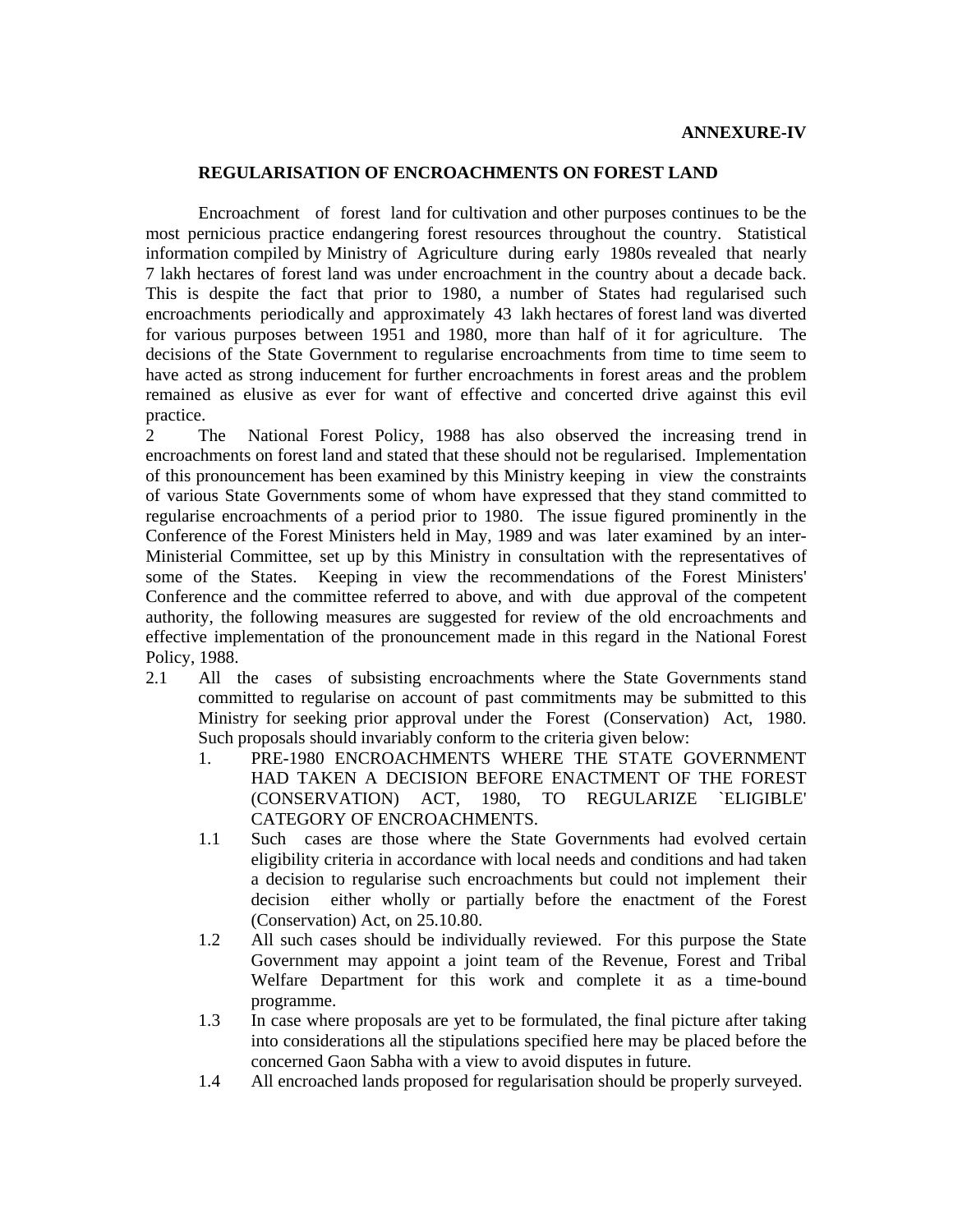- 1.5 Encroachments proposed to be regularised must have taken place before 25.10.1980. This must be ascertained from the First Offence Report issued under the relevant Forest Act at that point of time.
- 1.6 Encroachments must subsist on the field and the encroached land must be under continuous possession of the encroachers.
- 1.7 The encroacher must be eligible to avail the benefits of regularisation as per the eligibility criteria already fixed by the State.
- 1.8 As far as possible scattered encroachments proposed to be regularised should be consolidated/relocated near the outer boundaries of the forests.
- 1.9 The outer boundaries of the areas to be denotified for regularisation of encroachments should be demarcated on the ground with permanent boundary marks.
- 1.10 All the cases purposed to be regularised under this category should be covered in one proposal and it should give district-wise details.
- 1.11 All cases of proposed regularisation of encroachments should be accompanied by a proposal for compensatory afforestation as per existing guidelines.
- 1.12 No agricultural practices should be allowed on certain specified slopes.
- 2. `INELIGIBLE' CATEGORY OF PRE-1980 ENCROACHMENTS WHERE THE STATE GOVERNMENTS HAD TAKEN A DECISION PRIOR TO THE ENACTMENT OF THE FOREST (CONSERVATION) ACT, 1980.
- 2.1 Such cases should be treated at par with post 1980 encroachments and should not be regularised.
- 3. ENCROACHMENTS THAT TOOK PLACE AFTER 24.10.1980.
- 3.1 In no case encroachments which have taken place after 24.10.1980 should be regularised. Immediate action should be taken to evict the encroachers. The State/UT Government may, however, provide alternate economic base to such persons by associating them collectively in afforestation activities in the manner suggested in this Ministry's letter No. 6-21/89-FP dated 1.6.90, but such benefits should not extend to fresh encroachers.

### **CLARIFICATION**

A reference is invited to the guidelines issued by this Ministry for regularisation of certain cases of forest encroachments reproduced above. The relevant paragraph 1.1 of the guidelines, which clarifies the cases of encroachments, which subject to specified conditions, would be eligible for regularisation, is reproduced below:

"Such cases are those where the State Governments had evolved certain eligibility criteria in accordance with local needs and conditions and had taken a decision to regularise such encroachments but could not implement their decisions either wholly or partially before enactment of the Forest (Conservation) Act on 25.10.1980.

- 2. Doubts have been raised as to whether all encroachments that had taken place up to 25.10.1980 could be regularised in accordance with an eligibility formula by which some earlier encroachments were regularised.
- 3. A perusal of the paragraph reproduced above will make it clear that there are 2 preconditions for any encroachments to be considered for regularisation. These are:-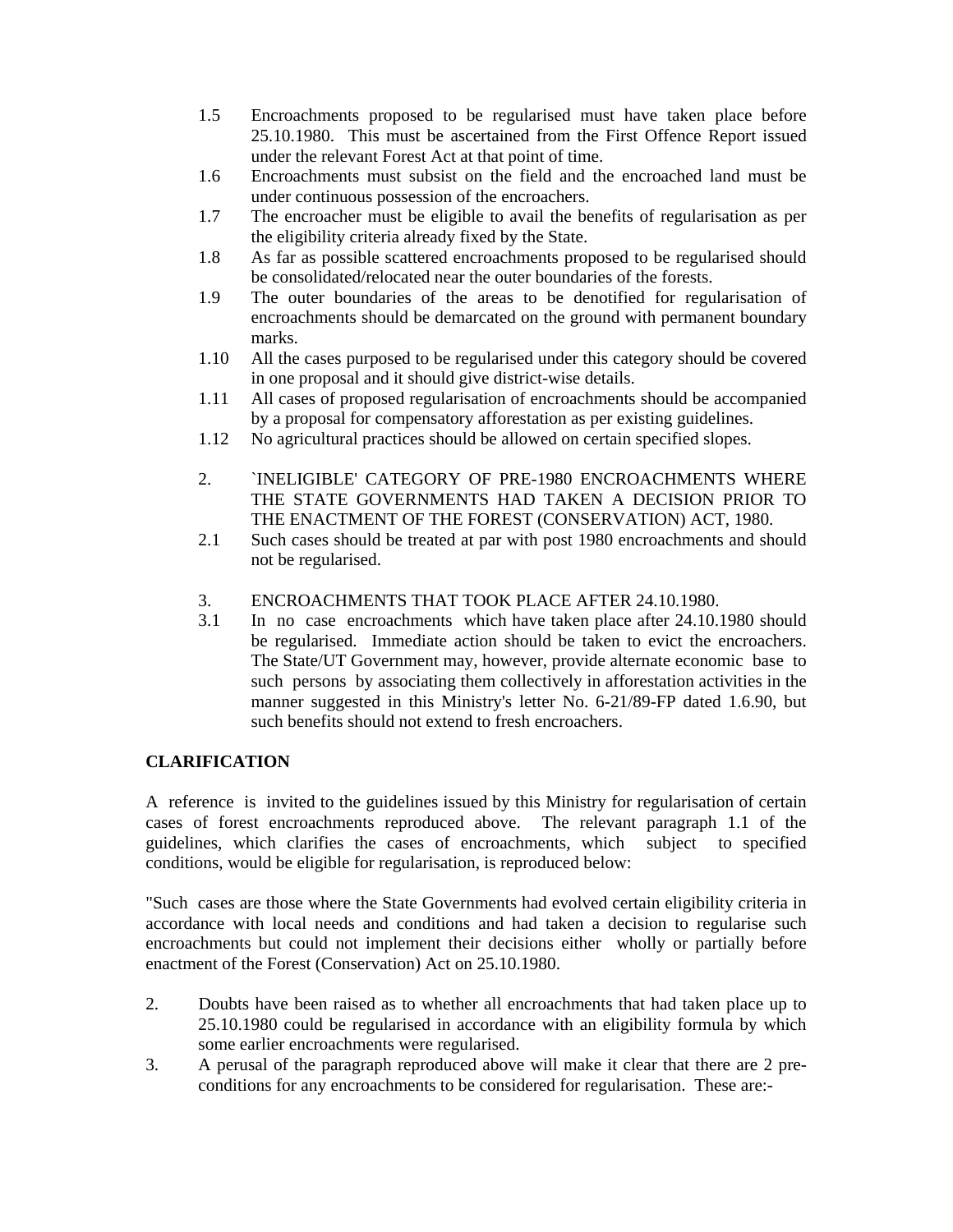- (a) The State Government should have taken the decision on regularisation of encroachments before 25.10.1980; and
- (b) That the decision should be with reference to some eligibility criteria (normally expected to be related to social and economics status of encroachers, location and extent of encroachment, cut off date of encroachment, etc.)
- 4. It would be seen that the encroachments which are proposed to be considered for regularisation, subject to the prescribed conditions, are those which fulfilled the eligibility criteria evolved by the State Government as per decision taken before 25.10.1980 for regularisation of encroachments. The objective is limited to permitting implementation of decisions taken before 25.10.1980 which could not be implemented because the enactment of Forest (Conservation) Act, 1980 intervened. It is therefore quite clear that while all encroachments that can be considered as eligible for regularisation would have taken place before 25.10.1980, all encroachments that had taken place before 25.10.1980 would not be eligible for regularisation - they may be ineligible because either they do not meet the eligibility criteria or are not covered by any decision taken before 25.10.1980. Thus, if the decision on regularisation of encroachments in a State covered only encroachments up to a date earlier than 25.10.1980, the guidelines on regularisation of encroachments do not envisage that the State Government would now survey encroachments between that date and 25.10.1980 and propose regularisation. The latter encroachments though occurring before 25.10.1980 are not covered by any regularisation decision taken prior to that date and hence can not be considered for regularisation at this juncture.
- 5. Accordingly, the State Governments may take up for implementation only such decision of pre 25.10.1980 period which could not be implemented because of Forest (Conservation) Act, 1980 intervening and propose regularisation of encroachments as per those decisions and in accordance with the eligibility criteria laid down in those decisions. No encroachments not covered by any pre 25.10.1980 decisions - even though they might have occurred prior to that - should now be considered for regularisation in terms of our guidelines.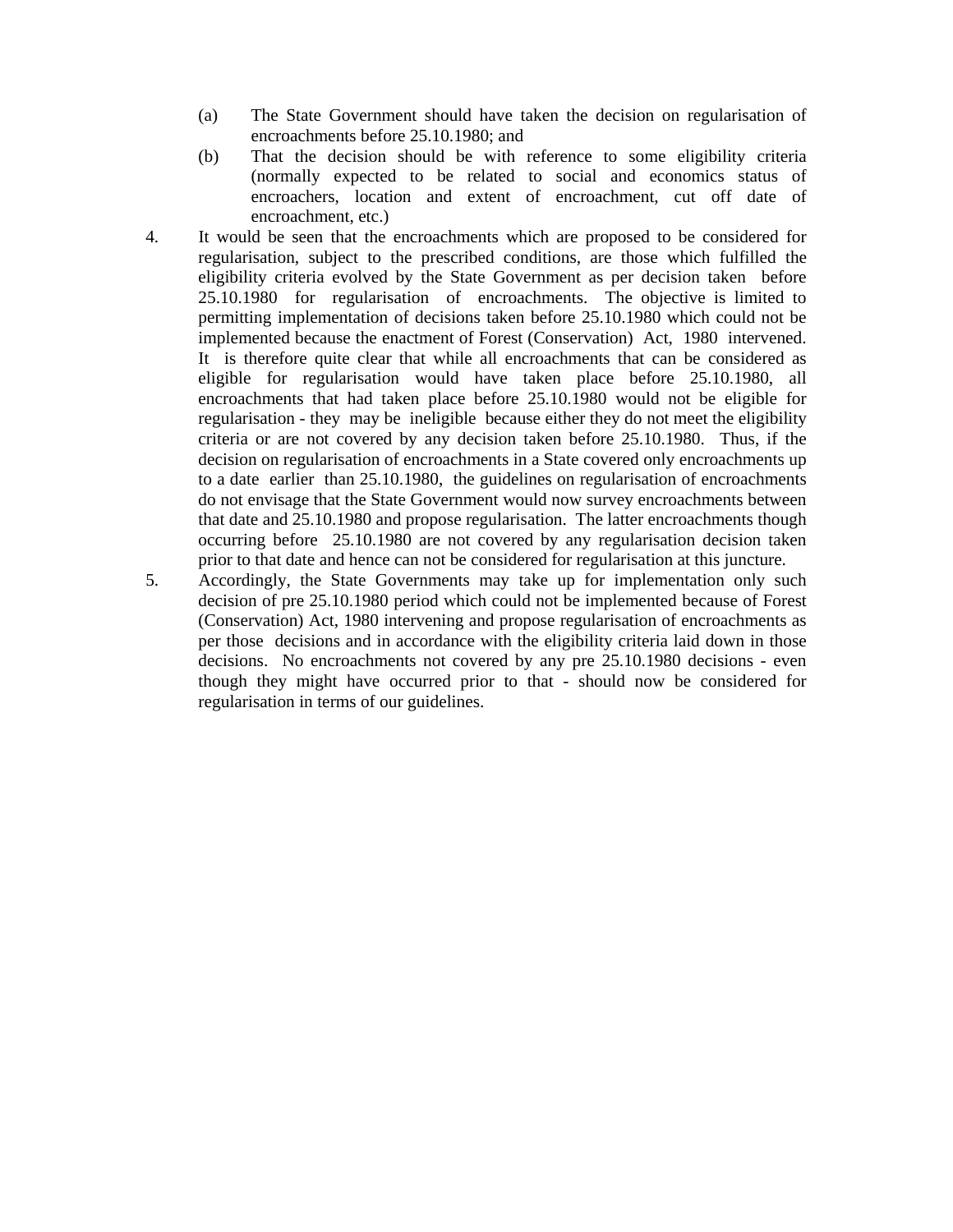# **ANNEXURE – IV-A**

### **INFORMATION FOR PROPOSAL FOR REGULARISATION OF ENCROACHMENTS**

| S.No. | Division   District   Total |   |                     |            | Eligible    |      | Area with   | Excess area | Area to be |
|-------|-----------------------------|---|---------------------|------------|-------------|------|-------------|-------------|------------|
|       |                             |   | encroachers         |            | encroachers |      | ineligible  | with        | retrieved  |
|       |                             |   | No.                 | Area       | No.         | Area | encroachers | eligible    | from       |
|       |                             |   |                     |            |             |      |             | encroachers | encroacher |
|       |                             |   |                     |            |             |      |             |             | $(8+9)$    |
|       | 2<br>2                      | 3 | $\overline{4}$<br>4 | $5\quad 5$ | - 6         |      | -8<br>8     | 9<br>- 9    | 10 10      |
|       |                             |   |                     |            |             |      |             |             |            |
|       |                             |   |                     |            |             |      |             |             |            |

| Community of eligible<br>encroachers |           |            |            | Legal status of forest<br>land |       |            | Eligible<br>encroachers in<br>W.L.S./NP |          | Eligible<br>encroachers in<br>midst of forest |       | Eligible<br>Encroad<br>relocate<br>fringes<br>or in ex<br>land rec<br>from en |  |
|--------------------------------------|-----------|------------|------------|--------------------------------|-------|------------|-----------------------------------------|----------|-----------------------------------------------|-------|-------------------------------------------------------------------------------|--|
| <b>SC</b>                            | <b>ST</b> | <b>OBC</b> | <b>OTH</b> | RF                             | PF    | <b>OTH</b> | No.                                     | Area     | No.                                           | Area  | No.<br>$(18+20)$                                                              |  |
| 11 11                                | 12 12     | 13 13      | 14<br>14   | 15 15                          | 16 16 | 17 17      | 18<br>18                                | 19<br>19 | 20 20                                         | 21 21 | 22 22                                                                         |  |
|                                      |           |            |            |                                |       |            |                                         |          |                                               |       |                                                                               |  |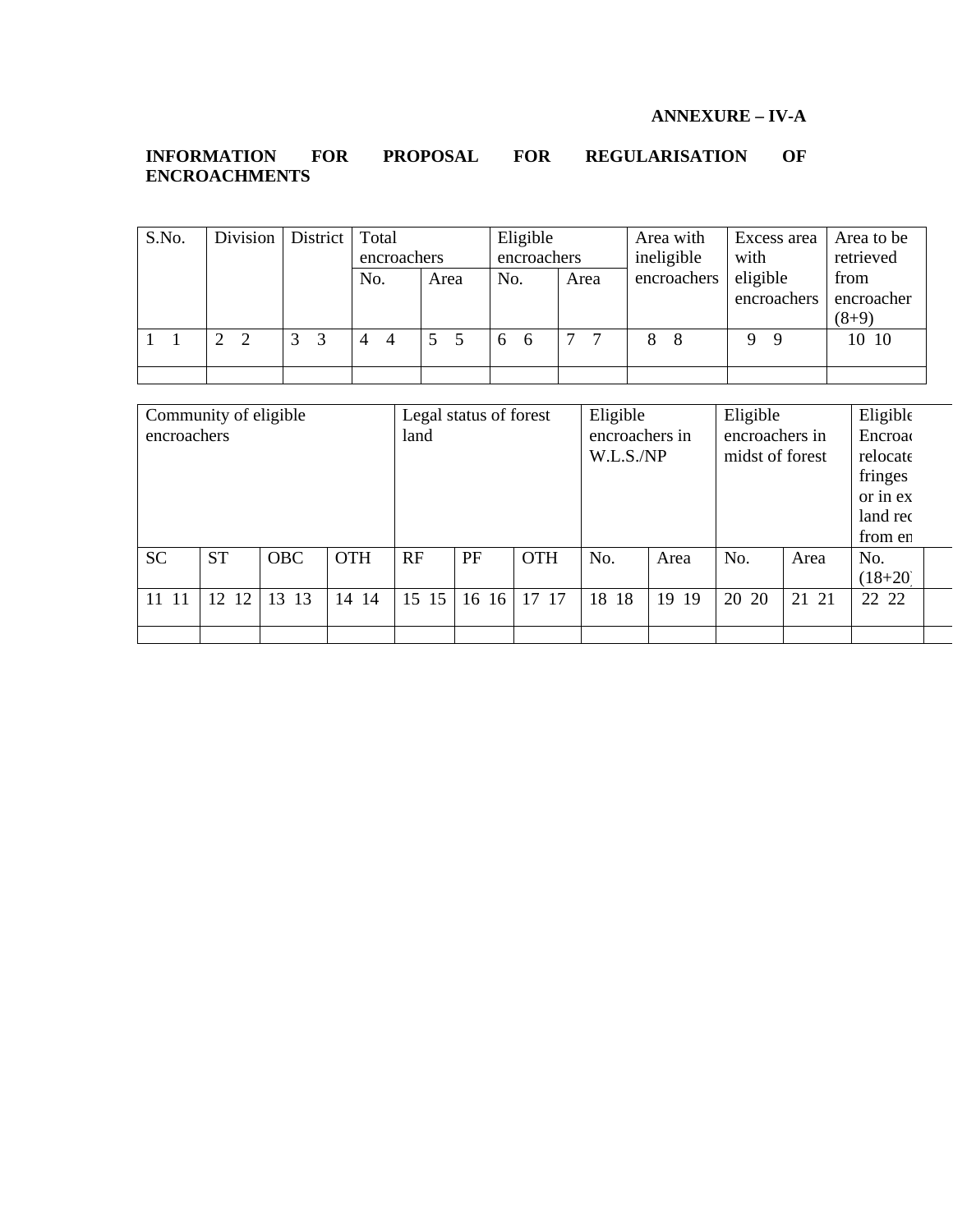#### **Review of disputed claims over forest land, arising out of forest settlement**

 It has been brought to the notice of this Ministry that local inhabitants, living in and around forest areas, have preferred claims on certain notified forest lands contending that they were in occupation of such areas prior to the initiation of forest settlements and/or their rights were not enquired and/or commuted before notifying these lands as forests under respective laws. The claimants are requesting that title of such lands should be conferred on them. It is being generally felt that even bonafide claims are persistently overlooked causing wide-spread discontentment among the aggrieved persons. Such instances ultimately erode the credibility of the Forest Administration and sanctity of the forest laws, especially in the tracts inhabited by tribals.

2. Seized of its complexities, the issue regarding disputed claims over forest land was got critically examined by this Ministry through an inter-Ministerial Committee. The Committee, after prolonged deliberations and due consultations with representatives of some of the States, stressed the need to resolve such disputes with utmost urgency and suggested the feasible course of action to redress genuine grievances without jeopardising protection of forests and forest land. Keeping in view the recommendations of the said Committee and with due approval of the competent authority, the following course of action is suggested for amicably resolving disputed claims on forest land:

2.1 The State Government/UT Administration should review the cases of disputed claims over forest land and identify the following three categories of claims:

- (a) (a) Claims in respect of forest areas notified as deemed reserved Forests without observing the due process of settlement as provided in Forest Acts provided that these pertain to:
	- (i) (i) tribals areas; or affect a wide cross section of rural poor in non-tribal areas; and
	- (ii) (ii) the claimants are in possession of the 'disputed land'.
- (b) (b) Claims in tribal areas wherever there is prime facie evidence that the process of forest settlement has been vitiated by incomplete or incorrect records/maps or lack of information to the affected persons, as prescribed by law, provided that:
	- (i) (i) Such forest settlement pertains to a period after 1947; and
	- (ii) (ii) The claimants are in possession of the 'disputed land'.
- (c) (c) Claims in tribal areas wherever the process of settlement is over but notification under section 20 of the Indian Forest Act, 1927 (or corresponding section of the relevant Act) is yet to be issued, particularly where considerable delay has occurred in the issue of final notification under section 20, provided that the claimants are still in possession of 'disputed land'.

2.2 After identifying the above three categories of the claims, the State Government/UT Administration should get these enquired through a Committee which should consist of atleast the concerned Divisional Forest Officer, Sub-divisional Officer (Revenue Department) and a representative of the Tribal Welfare Department. The Committee should determine genuineness of the claims after examining all available evidence to establish that:

- $(i)$  In case of category 2.1(a) the claimant was in possession of the disputed land when the notification declaring 'deemed reserved forests' was issued; and
- (ii) (ii) In case of categories 2.1(b) and 2.1(c) the claimant was in possession of the disputed land when the notification showing Governments intention to declare reserved forest was issued under section 4 of the Indian Forest Act, 1927 (or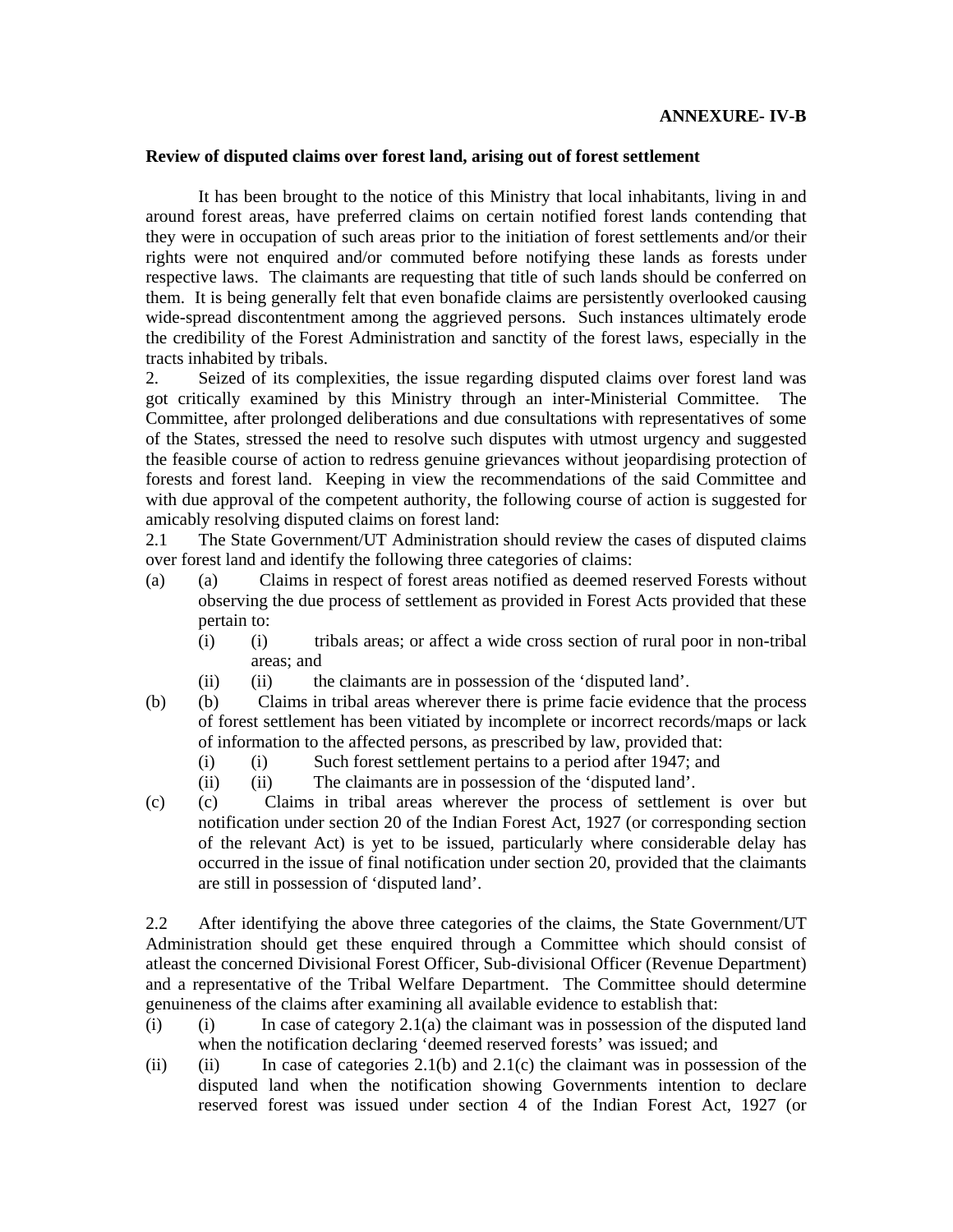corresponding section of the relevant Act) and his rights were not commuted or extinguished in accordance with due process of law.

2.3 In no case either the Government or the above Committee shall entertain any claim in which the claimant has not been in possession of the disputed land throughout.

2.4 Once the bonafides of the claims are established through proper enquiry, the State/UT Government may consider restoration of titles to the claimants. While deciding to restore titles to the claimants the following aspects should be duly considered:

- (i) (i) As far as possible, restoration of claims should not be result in honey combing of forest land. In such cases possibility of exchange of land near periphery or elsewhere (e.g. non-forest Govt. land) should be exhausted.
- (ii) (ii) The land to be restored to the claimants should be properly demarcated on the ground with permanent boundary marks.

2.5 After the State Government/UT Administration has decided in principle to restore titles to the claimants proposals may be formulated suitably and submitted for seeking prior approval of this Ministry under the provision of the Forest (Conservation) Act, 1980, alongwith proposals for compensatory afforestation.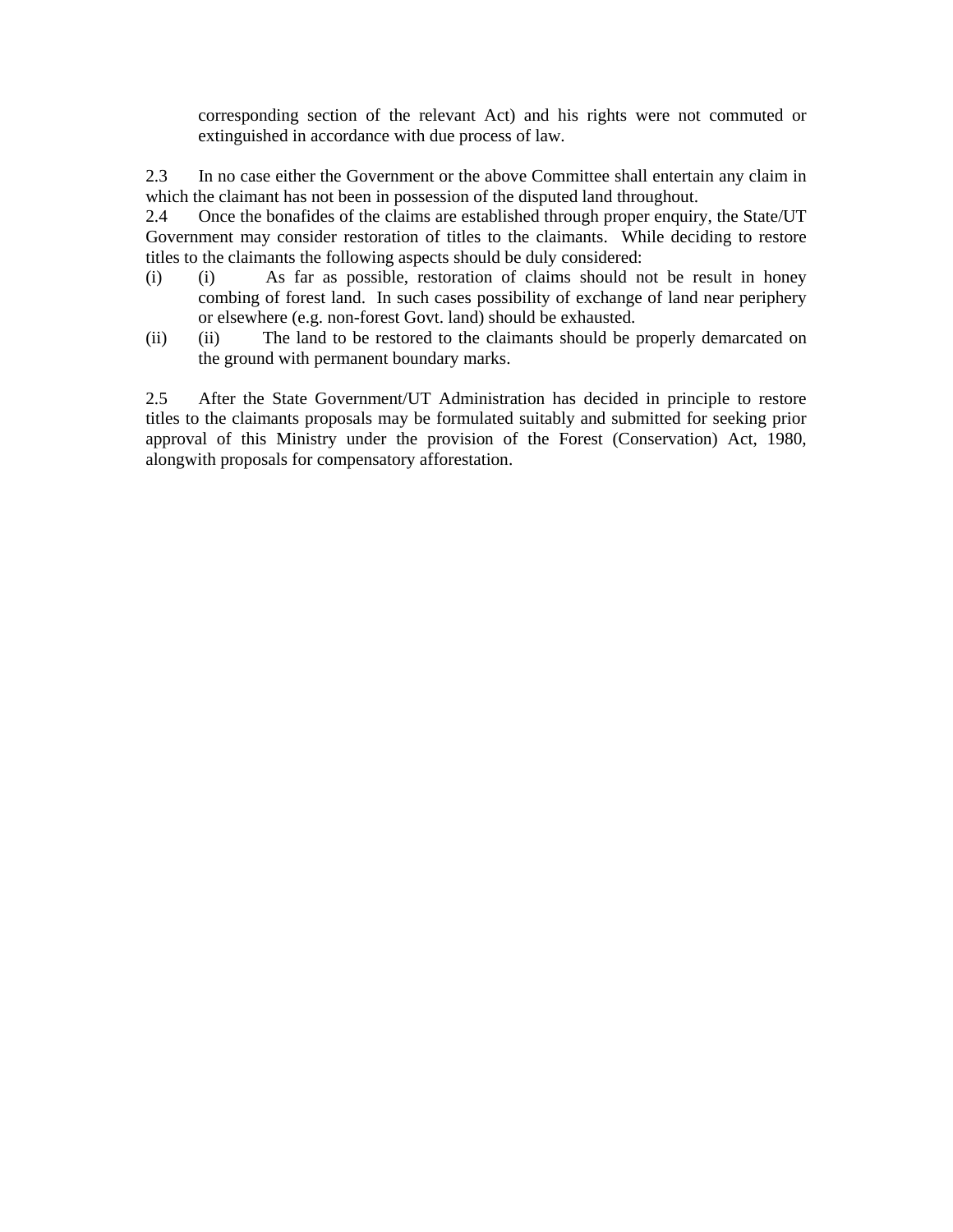### **ANNEXURE- IV-C**

#### **Disputes regarding pattas/leases/ grants involving forest land-- settlement thereof**

 An inter-Ministerial Committee, which was set up by this Ministry to look into various aspects of tribal-forest-interface has pointed out that a number of cases of pattas/leases/grants involving forest land in one way or the other, have become contentious issues between different departments of the State/U.T. Govt. Such pattas/leases/grants are said to have been issued under the proper authority and orders of the respective State/U.T. Govts. and the land in question continues in the possession of the allottees or under their authorised use but its status is under dispute between different departments. Some of such cases are listed below for illustration.

- 1.1 1.1 Protected forests in Madhya Pradesh, termed as "Orange Areas" which according to the State Govts. decision were to be transferred to Revenue Deptt. after demarcation for issuing pattas to the beneficiaries. It is observed that pattas were issued to the individuals but transfer of the land from Forest to Revenue Deptt. which should have preceded allotment of pattas, was not effected.
- 1.2 1.2 'Dali' lands in Maharashtra which are said to have been leased to the entire village community in the past by the State Government. The assignees continue to make use of these lands for various purposes as per original terms and conditions and some times, in accordance with the decision of the village community wherever such leases are for collective use of the community as a whole. But the formal status of these 'Dali' lands is not clear.
- 1.3 1.3 Cases in which land was assigned by the Revenue Department supposedly from revenue lands. But eventually these were found to be notified forest land even though the assignees were not dispossessed of their holdings.
- 1.4 1.4 Leases granted by the State Governments for cultivation, agro-forestry or tree plantation; the leases continue to possess the land though these have not been renewed since enactment of the Forest (Conservation) Act, 1980.

2. An ambiguity about the status of the land involved in the type of cases cited above, particularly when the forest land continues under the possession of the assignees, is likely to adversely affect forest protection in these and the neighbouring areas, apart from forcing the lawful assignees to live in a state of uncertainty. Keeping these and similar other aspects in view and after careful consideration of the recommendations of the inter Ministerial Committee, it has been decided that inter departmental issues related to pattas/leases/grants involving forest land should be settled at the earliest. The following steps are suggested in this regard.

2.1 All the cases of pattas, leases, grants involving forest land whether by intent, omission, oversight or accident, should be reviewed by the State/UT Government. Such review should enable the State/UT Government to identify those cases in which the pattas/leases/grants were awarded under proper authority. The assignees continue to be in possession of the land and the term of the pattas/leases/grant is yet to expire.

2.2 In all those cases, where pattas/leases/grants were given by the State Government Departments to Scheduled Tribes or rural poor either individually or collectively, such pattas/leases/grants should be honoured and inter-departmental disputes should not affect the rights of the leases provided they are in physical possession of the land, and term of the patta/lease/grant has not yet expired. These cases should be examined by district level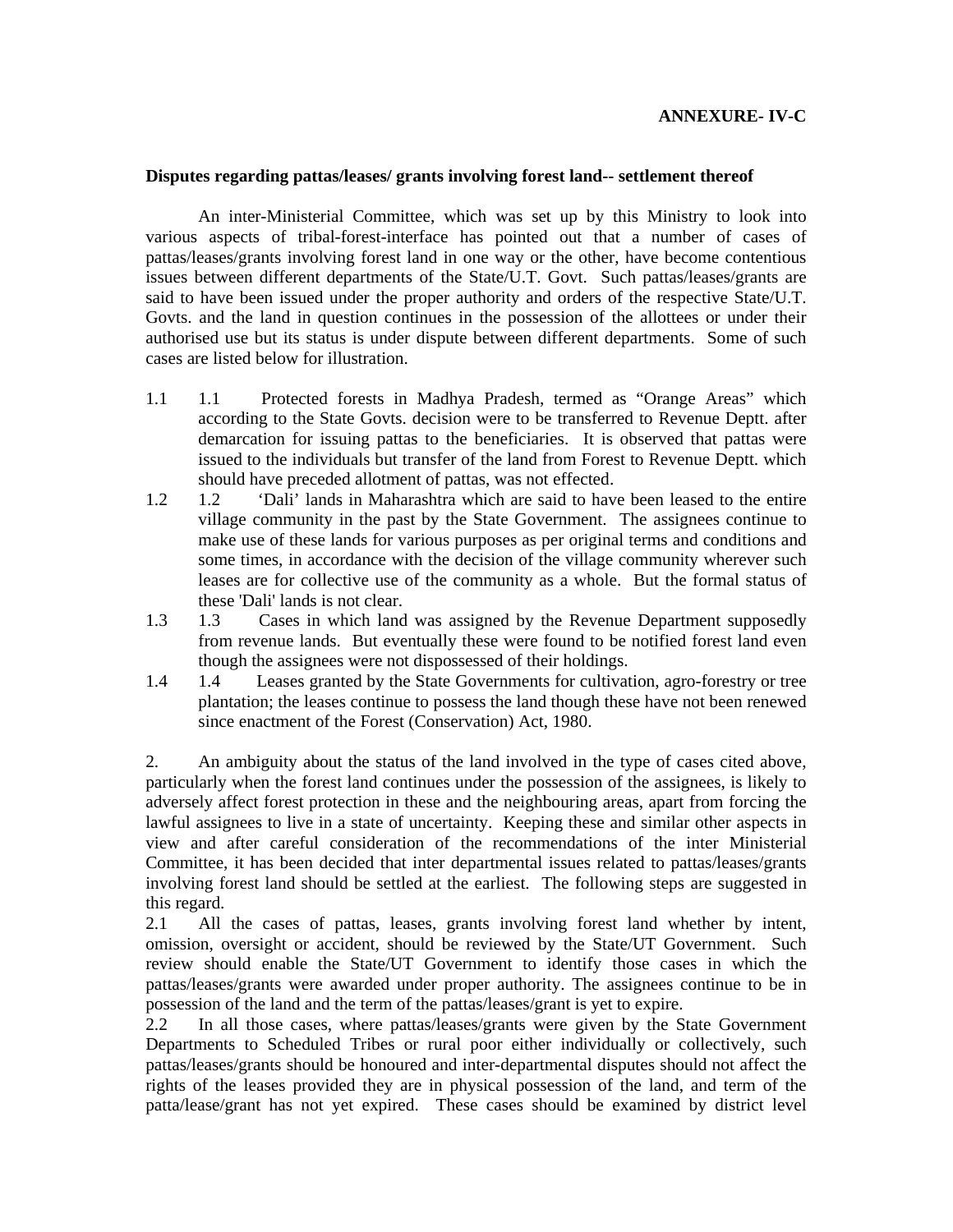committees consisting of D.F.O., S.D.O. Revenue Department, a representative of Tribal Welfare Department. The disputes should be resolved at the district level wherever it is possible, or after obtaining suitable orders of the State/UT Government or the Government of India (if the provisions of the Forest (Conservation) Act, 1980 are attracted), as the case may be.

2.3 Lease of a period prior to 25.10.1980 which were granted to the Scheduled Tribes or to other rural poor for agro-forestry, tree plantation or alike but could not be renewed, despite the State/UT Government's intention to do so, on account of enactment of the Forest (Conservation) Act, 1980 should be examined expeditiously. Wherever the State/UT Government's desire to continue the leases proposals should be submitted to this Ministry, in the prescribed manner, for seeking prior approval under the Forest (Conservation) Act, 1980. Pending final decision the lessees should not be dispossessed of the land.

2a. In cases where Forest (Conservation) Act is attracted proposals for denotification of forest land should be accompanied by proposals for compensatory afforestation.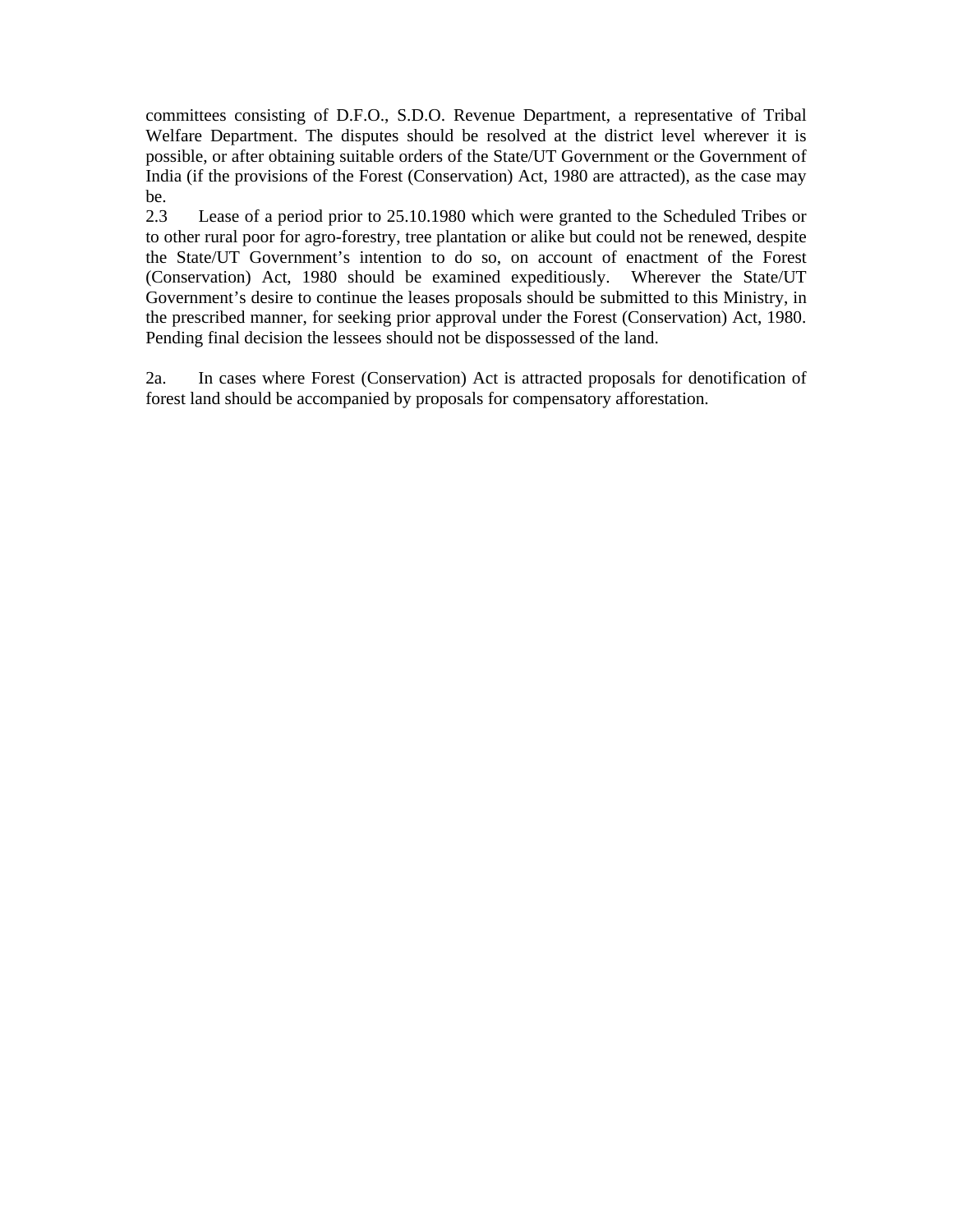#### **Conversion of forest villages into revenue villages and settlement of other old habitations**

 Forest villages, were set up in remote and inaccessible forest areas with a view to provide uninterrupted man-power for forestry operations. Of late, they have lost much of their significance owing to improved accessibility of such areas, expansion of human habitations and similar other reasons. Accordingly, some of the States converted forest villages into revenue villages well before 1980. Nevertheless there still exist between 2500 to 3000 forest villages in the country. Besides, some cases of other types of habitations e.g. unauthorised houses/homesteads, dwellings of tribals who have been living in them in virtually pre-agrarian life styles, are suspected to exist in forest lands even though these may not have been recognised either as revenue villages or forest villages.

2. In March, 1984, the them Ministry of Agriculture suggested to the State/UT Govts. that they may confer heritable and inalienable rights on forest villagers if they were in occupation of land for more than 20 years. But this suggestion does not seem to have been fully implemented. Development of forest villages has also been addressed to in the National Forest Policy, 1988 which states that these should be developed on par with revenue villages. This issue was again examined by an inter-Ministerial Committee, set up this Ministry to look into various aspects of tribal-forest-interface, in consultation with representatives of some of the States.

3. Although the forest villagers have lived in harmony with their surrounding forests and the concept of forest villages prove an effective arrangement for sustained supply of manpower, yet it would not be appropriate to deny them legitimate rights over such lands which were allotted to them decades ago for settlement and have been continuously under their occupation since then. Keeping this aspect and the recommendations of the inter-Ministerial Committee in view, the following measures are suggested to resolve the outstanding issues of forest villages and other types of habitations existing in forest lands.

#### **3.1 Forest Villages**

 Forest villages may be converted into revenue villages after denotifying requisite land as forest. Proposals seeking prior approval of Government of India for this purpose under the Forest (Conservation) Act, 1980 may be submitted expeditiously. While converting these villages into Revenue Villages, the following principles may be adhered to:

- (i) (i) the villagers are conferred heritable but inalienable rights;
- (ii) (ii) administration of these and other Revenue Villages enclaved in forest areas should preferably be entrusted to the State Forest Departments.

#### **3.2 Other habitations**

- (a) (a) Habitations other than Forest Villages may be grouped into the following categories:
	- (i) (i) Cases where dwelling belong to persons who have encroached on forest land for cultivation.
	- (ii) (ii) Dwellings of other persons who have been living therein since past without encroaching on forest land for cultivation but their habitations are neither recognised as Revenue Villages nor Forest Villages.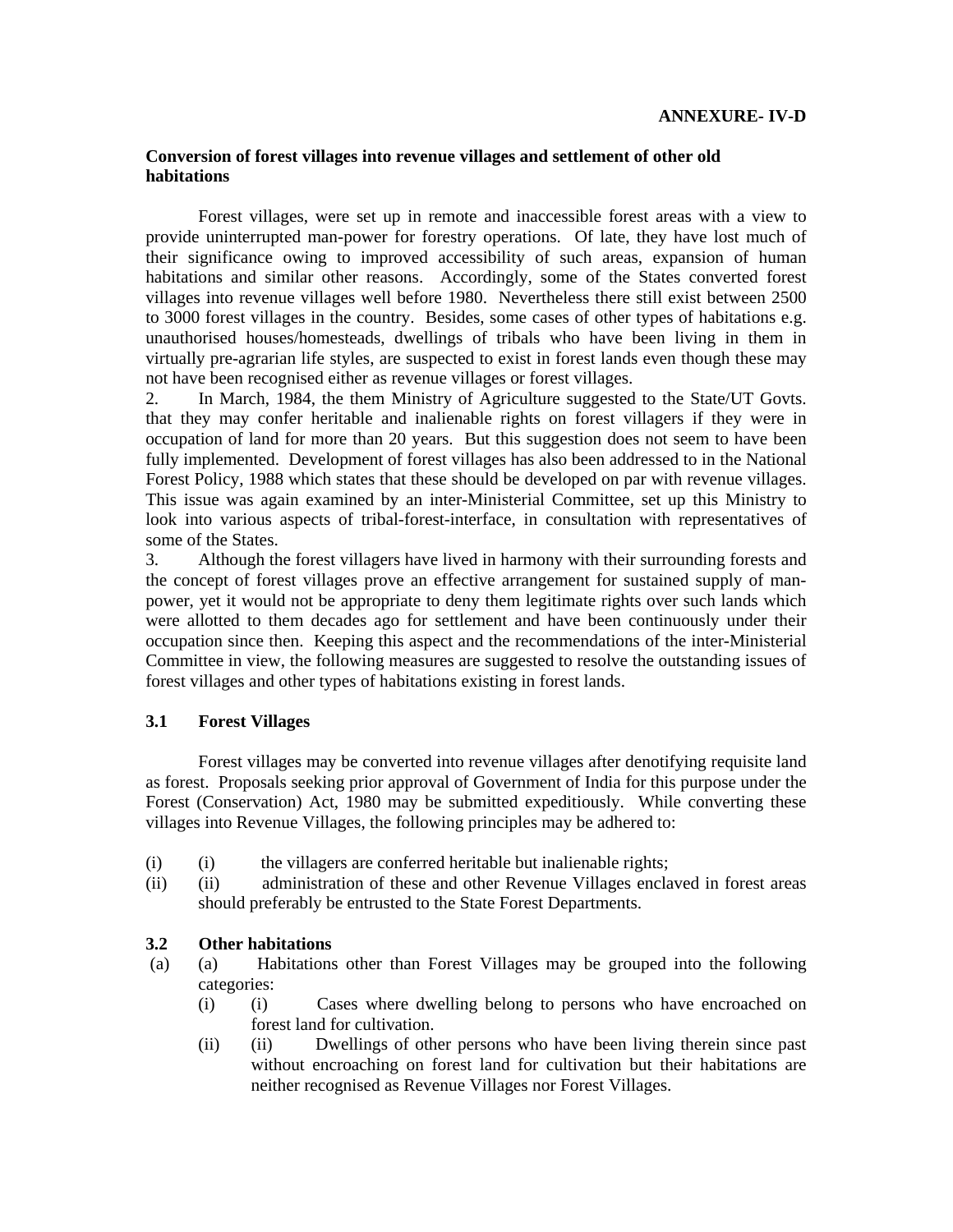- (b) (b) Each case may be examined on its merits. Suggestions for resolving the cases are given below:-
	- (i) (i) In case of category (a)(i) above wherever encroachments for agricultural cultivation are regularised, the house sites and homesteads, too, may be regularised either in-situ or as near to the agricultural field as possible subject to certain safe-guards in the interest of forest protection and "eligibility" criteria as may be e evolved by the State Government.
	- (ii) (ii) In case of category (a)(ii) above, certain specific habitations, more than 25 years old, involving sizeable group of families, may be examined, case by case, on merits for their amicable settlement.
	- (iii) (iii) Scheduled Tribes and rural poor not covered under (i) and (ii) above should be resettled in non-forest Government land.
	- (iv) (iv) All other unauthorised habitations must be evicted.
	- (v) (v) Wherever provisions of Forest (Conservation) Act, 1980 are attracted, comprehensive proposals may please be submitted for seeking prior approval of this Ministry It may kindly be noted that such proposals will be considered only when the State/UT Govt. ensure that all the measures are taken simultaneously and effectively and are accompanied with proposals for compensatory afforestation.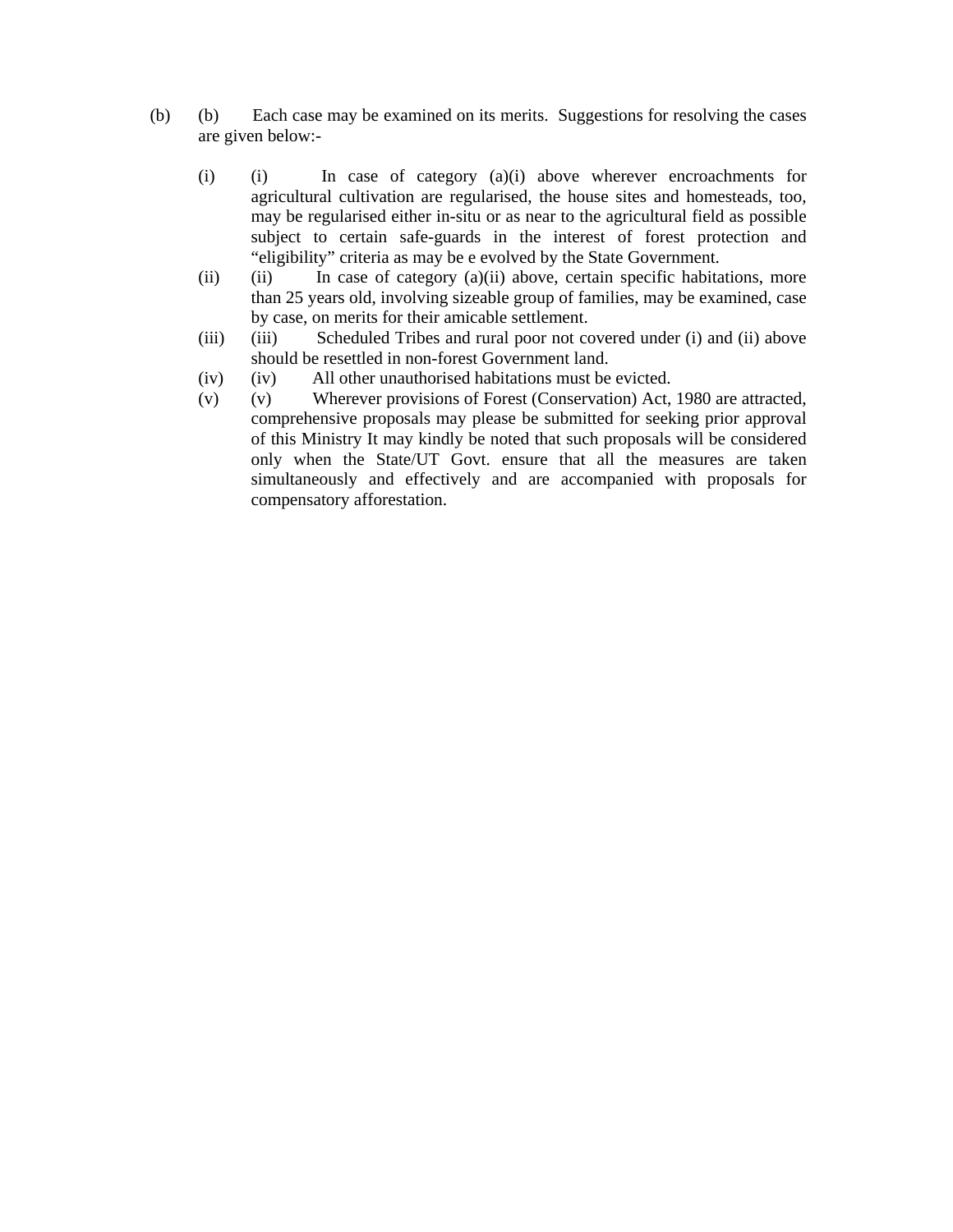#### **GUIDELINES FOR LAYING TRANSMISSION LINES THROUGH FOREST AREAS**

- 1. Where routing of transmission lines through the forest areas can not be avoided, these should be aligned in such a way that it involves the least amount of tree cutting.
- 2. As far as possible, the route alignment through forest areas should not have any line deviation.
- 3. (i) The maximum width of right of way for the transmission lines on forest land shall be as follows:

| Transmission Voltage (KV)<br>Width of Right of Way (Mts) |  |
|----------------------------------------------------------|--|
|                                                          |  |
| 33                                                       |  |
| 66                                                       |  |
|                                                          |  |
|                                                          |  |
|                                                          |  |
|                                                          |  |
|                                                          |  |

(ii) Below each conductor, width clearance of 3 mts. would be permitted for taking the tension stringing equipment. The trees on such strips would have to be felled but after stringing work is completed, the natural regene outer strip shall be left clear to permit maintenance of the transmission line.

(iii) In the remaining width the right of way up to a maximum of 85 metres (for 800 KV lines) trees will be felled or lopped to the extent required, for preventing electrical hazards by maintaining the following:

| Voltage (KV) | Minimum clearance between<br>conductors and trees (Mts) |
|--------------|---------------------------------------------------------|
|              |                                                         |
| 33           | 2.8                                                     |
| 66           | 3.4                                                     |
|              | 37                                                      |
| 32           |                                                         |
|              |                                                         |
|              |                                                         |

The sag and swing of the conductors are to be kept in view while working out the minimum clearance mentioned as above.

(iv) In the case of transmission lines to be constructed in hilly areas, where adequate clearance is already available, trees will not be cut.

4. Where the forest growth consists of coconut groves or similar tall trees, widths of right of way greater than those indicated at Sl. No.3 may be permitted in consultation with the CEA.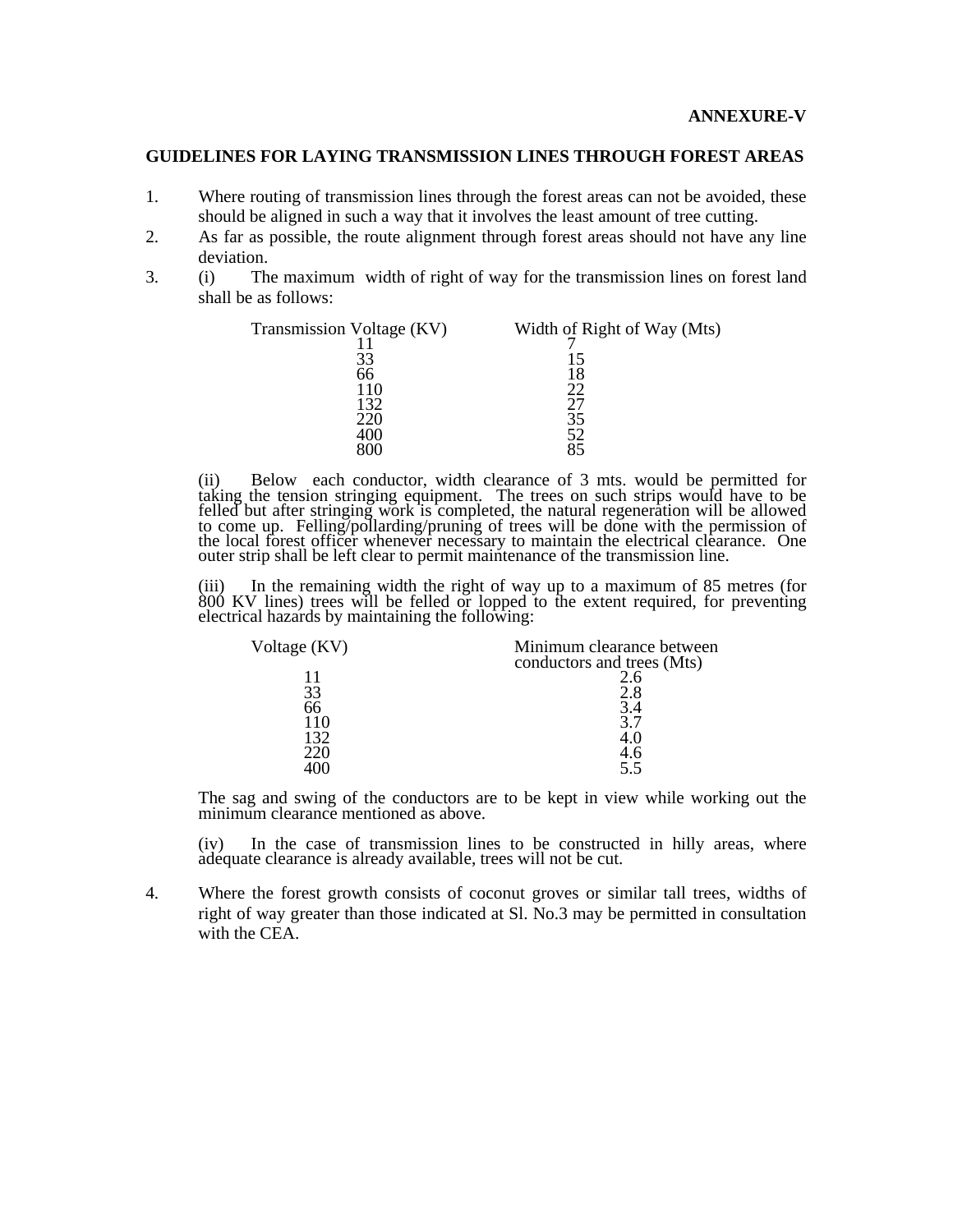## **CATEGORY OF PROPOSALS FOR WHICH COST-BENEFIT ANALYSIS IS APPLICABLE**

|    | <b>Sl.No</b>   Nature of Proposal                                                                                                                                                                                                                                                                                                                                                                                                   | Applicable/not | <b>Remarks</b>                                                                                                                                                                                                                                    |
|----|-------------------------------------------------------------------------------------------------------------------------------------------------------------------------------------------------------------------------------------------------------------------------------------------------------------------------------------------------------------------------------------------------------------------------------------|----------------|---------------------------------------------------------------------------------------------------------------------------------------------------------------------------------------------------------------------------------------------------|
|    |                                                                                                                                                                                                                                                                                                                                                                                                                                     | applicable     |                                                                                                                                                                                                                                                   |
| 1. | All categories of proposals<br>involving forest land up to<br>20 hectares in plains and up<br>to 5 hectares in hills.                                                                                                                                                                                                                                                                                                               | Not applicable | These proposals are to be<br>considered on case by case<br>basis and value judgement.                                                                                                                                                             |
| 2. | Proposal<br>defence<br>for<br>installation purposes and oil<br>prospecting<br>(prospecting)<br>only)                                                                                                                                                                                                                                                                                                                                | Not applicable | view<br>of<br>National<br>In<br>Priority accorded to these<br>sectors,<br>the<br>proposals<br>would<br>be<br>critically<br>assessed to help ascertain<br>that the utmost minimum<br>land<br>above<br>forest<br>is<br>diverted for non-forest use. |
| 3. | Habitation, establishment of<br>industrial<br>units.<br>tourist<br>lodges/complex and other<br>building construction                                                                                                                                                                                                                                                                                                                | Not applicable | activities<br>These<br>being<br>detrimental to protection<br>and conservation of forest,<br>as a matter of policy, such<br>proposals would be rarely<br>entertained.                                                                              |
| 4. | All<br>other<br>proposals<br>involving forest land more<br>than 20 hectares in plains<br>and more than 5 ha. in hills<br>including<br>roads,<br>transmission lines,<br>minor,<br>medium<br>and<br>major<br>irrigation projects,<br>hydel<br>projects<br>mining<br>activity,<br>railway<br>lines,<br>location<br>specific<br>installations<br>like<br>micro-wave<br>stations,<br>auto<br>T.V.<br>repeater<br>centres,<br>towers etc. | Applicable     | These are cases where a<br>cost-benefit<br>analysis<br>is<br>determine<br>necessary to<br>when diverting the forest<br>land to non-forest use is in<br>the overall public interests.                                                              |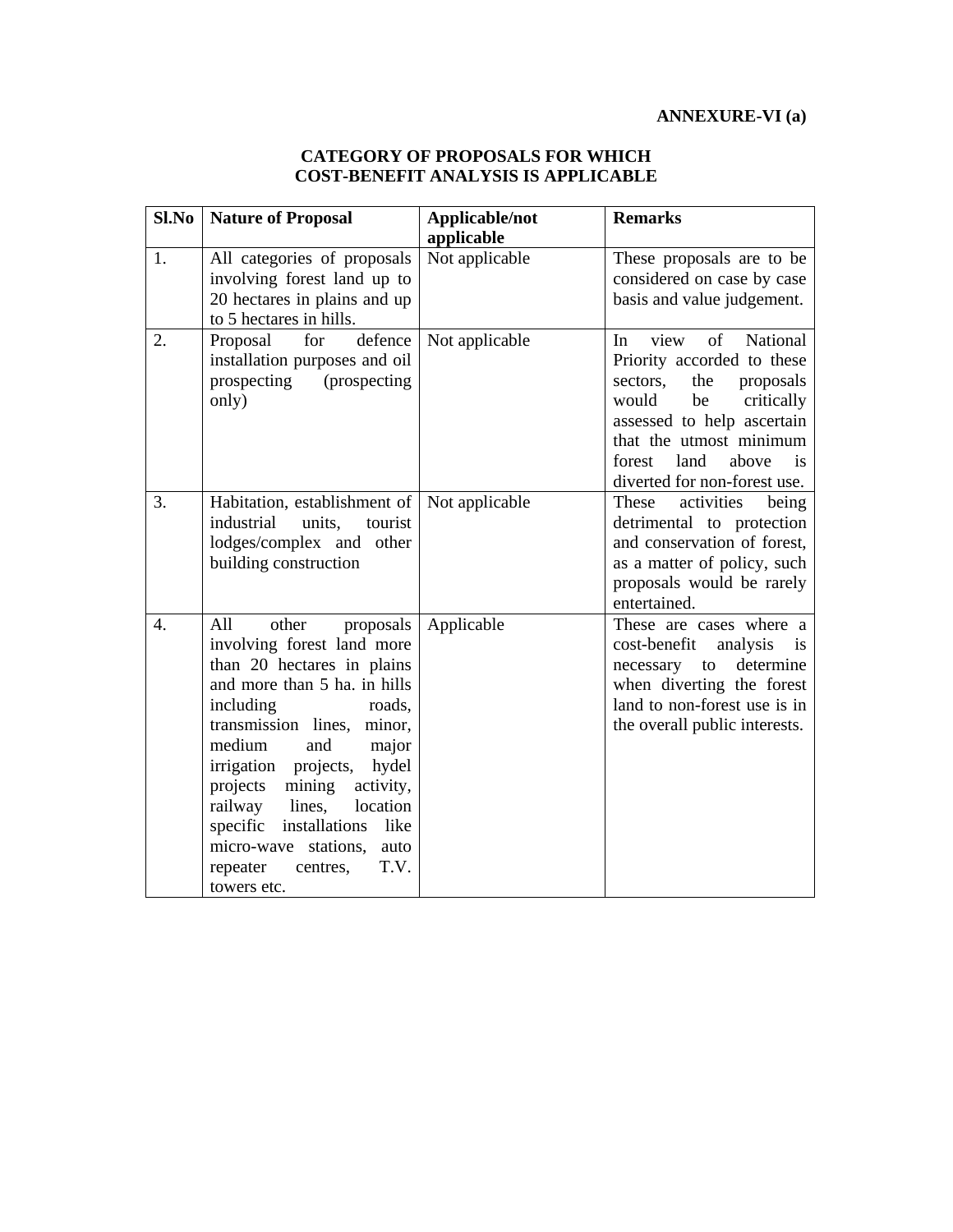|    | <b>Sl.N</b> Parameters                                                                                                                                                                                                                                                              | Tr.<br>Roads,                                                                                                                                                                                                                                                                                                                                                                                                                                                                                                                                                                                                                                                                                                                                                                                               | Minor irrigation                                                                                                                                                                                                                                   | Medium & major                                                                  |  |  |  |
|----|-------------------------------------------------------------------------------------------------------------------------------------------------------------------------------------------------------------------------------------------------------------------------------------|-------------------------------------------------------------------------------------------------------------------------------------------------------------------------------------------------------------------------------------------------------------------------------------------------------------------------------------------------------------------------------------------------------------------------------------------------------------------------------------------------------------------------------------------------------------------------------------------------------------------------------------------------------------------------------------------------------------------------------------------------------------------------------------------------------------|----------------------------------------------------------------------------------------------------------------------------------------------------------------------------------------------------------------------------------------------------|---------------------------------------------------------------------------------|--|--|--|
|    |                                                                                                                                                                                                                                                                                     | <b>Lines</b><br>&<br><b>Railway lines</b>                                                                                                                                                                                                                                                                                                                                                                                                                                                                                                                                                                                                                                                                                                                                                                   | projects,<br>quarrying<br>of<br>stones/ metals                                                                                                                                                                                                     | irrigation, hydro<br>electric,<br>large<br>mining $\&$ other<br>misc. projects. |  |  |  |
| 1. | of<br>value<br>Loss<br>οf<br>timber, fuelwood and<br>minor forest produce<br>on an annual basis,<br>including loss of man-<br>hours per annum of<br>people who derived<br>livelihood and wages<br>from the harvest of<br>these commodities.                                         | To be quantified<br>$&$ expressed in<br>monetary terms.                                                                                                                                                                                                                                                                                                                                                                                                                                                                                                                                                                                                                                                                                                                                                     | To be quantified $\&$<br>expressed<br>in<br>monetary terms.                                                                                                                                                                                        | To be quantified $\&$<br>expressed<br>in<br>monetary terms.                     |  |  |  |
| 2. | of<br>animal<br>Loss<br>husbandry<br>productivity, including<br>loss of fodder                                                                                                                                                                                                      | $-do-$                                                                                                                                                                                                                                                                                                                                                                                                                                                                                                                                                                                                                                                                                                                                                                                                      | $-do-$                                                                                                                                                                                                                                             | $-do-$                                                                          |  |  |  |
| 3. | Cost<br>of<br>human<br>resettlement                                                                                                                                                                                                                                                 | $-do-$                                                                                                                                                                                                                                                                                                                                                                                                                                                                                                                                                                                                                                                                                                                                                                                                      | $-do-$                                                                                                                                                                                                                                             | $-do-$                                                                          |  |  |  |
| 4. | Loss of public facilities<br>administrative<br>and<br>infrastructure<br>(Roads,<br>building,<br>schools,<br>dispensaries, electric<br>lines, railways etc.) on<br>forest land, or which<br>would require forest<br>land if these facilities<br>were diverted due to<br>the project. | $-do-$                                                                                                                                                                                                                                                                                                                                                                                                                                                                                                                                                                                                                                                                                                                                                                                                      | $-do-$                                                                                                                                                                                                                                             | $-do-$                                                                          |  |  |  |
| 5. | Environmental<br>losses:<br>(soil erosion, effect on<br>hydrological<br>cycle,<br>wildlife<br>habitat,<br>microclimate upsetting<br>of ecological balance).                                                                                                                         | Though technical judgement would be primarily applied in<br>determining the losses, as a thumb rule the environmental<br>value of one hectare of fully stocked forest (density 1.0)<br>would be taken as Rs. 126.74 lakhs* to accrue over a period<br>of 50 years. The value will reduce with density, for example,<br>if density is 0.4, the value will work out at Rs. 50.696 lakhs.<br>So if a project which requires disforestation of 1 hectare of<br>forest of density 0.4 gives monetary returns worth over Rs.<br>50.696 lakhs over a period of 50 years, may be considered to<br>give a positive cost benefit ratio. The figure of assumed<br>environmental value will change if there is an increase in<br>bank rate; the change will be proportional to percentage<br>increase in the bank rate. |                                                                                                                                                                                                                                                    |                                                                                 |  |  |  |
| 6. | Suffering to oustees.                                                                                                                                                                                                                                                               | been not shifted.                                                                                                                                                                                                                                                                                                                                                                                                                                                                                                                                                                                                                                                                                                                                                                                           | The social cost of rehabilitation of an oustee (in addition to<br>the cost likely to be incurred in providing residence,<br>occupation and social services to him) be worked out as 1.5<br>times of what he should have earned in two years had he |                                                                                 |  |  |  |

# **PARAMETERS FOR EVALUATION OF LOSS OF FORESTS**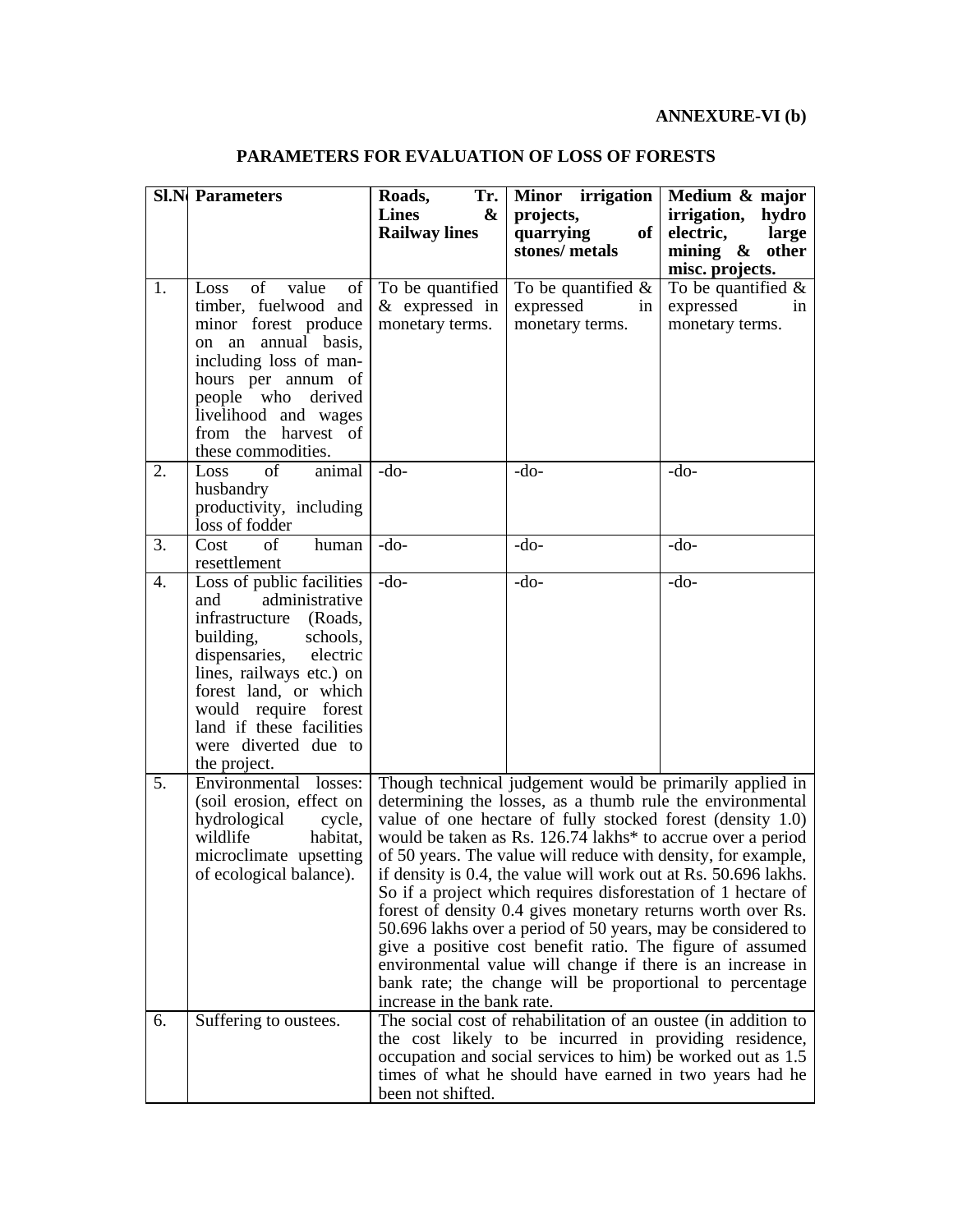|                  | <b>Sl.No</b>   Parameters                                                                                                                    | <b>Nature of Proposal</b>                               |                                                                                 |                                                             |  |  |  |  |  |
|------------------|----------------------------------------------------------------------------------------------------------------------------------------------|---------------------------------------------------------|---------------------------------------------------------------------------------|-------------------------------------------------------------|--|--|--|--|--|
|                  |                                                                                                                                              | Tr.<br>Roads,<br>Lines& Railway<br>lines                | <b>Minor projects</b>                                                           | Irrigation/ hydel<br>projects<br>&<br>Others.               |  |  |  |  |  |
| 1.               | Increase<br>in<br>productivity<br>attributable to the<br>specific project                                                                    | To be quantified<br>& expressed in<br>monetary terms.   | To be quantified $\&$<br>expressed<br>in<br>monetary terms.                     | To be quantified $\&$<br>expressed<br>in<br>monetary terms. |  |  |  |  |  |
| $\overline{2}$ . | Benefits to economy                                                                                                                          | Value judgement                                         | $-do-$                                                                          | $-do-$                                                      |  |  |  |  |  |
| $\overline{3}$ . | No. of population<br>benefited.                                                                                                              | $-do-$                                                  | Value judgement                                                                 | Value judgement                                             |  |  |  |  |  |
| 4.               | Employment<br>potential                                                                                                                      | $-do-$                                                  | $-do-$                                                                          | $-do-$                                                      |  |  |  |  |  |
| 5.               | Cost of acquisition<br>of facility on non-<br>forest land wherever<br>feasible                                                               | To be quantified<br>& expressed in<br>monetary terms.   | To be quantified $\&$<br>expressed<br>in<br>monetary terms.                     | To be quantified $\&$<br>expressed<br>in<br>monetary terms. |  |  |  |  |  |
| 6.               | $\overline{\text{of}}$<br>(a)<br>Loss.<br>(b)<br>agriculture $\&$<br>husbandry<br>animal<br>production due to<br>diversion of forest<br>land | To be quantified<br>$&$ expressed in<br>monetary terms. | To be quantified $\overline{\mathscr{K}}$<br>expressed<br>in<br>monetary terms. | To be quantified $\&$<br>expressed<br>in<br>monetary terms. |  |  |  |  |  |
| 7.               | of<br>Cost<br>rehabilitating the<br>displaced persons as<br>different<br>from<br>compensatory<br>amounts given for<br>displacement           | To be quantified<br>& expressed in<br>monetary terms.   | To be quantified $\&$<br>expressed<br>in<br>monetary terms.                     | To be quantified $\&$<br>expressed<br>in<br>monetary terms. |  |  |  |  |  |
| 8.               | Cost of supply of<br>free fuel-wood<br>to<br>workers residing in<br>or near forest area<br>during the period of<br>construction.             | To be quantified<br>& expressed in<br>monetary terms.   | To be quantified $\&$<br>expressed<br>in<br>monetary terms.                     | To be quantified $\&$<br>expressed<br>in<br>monetary terms. |  |  |  |  |  |

#### **Parameters for Evaluation of Benefit, notwithstanding Loss of Forests**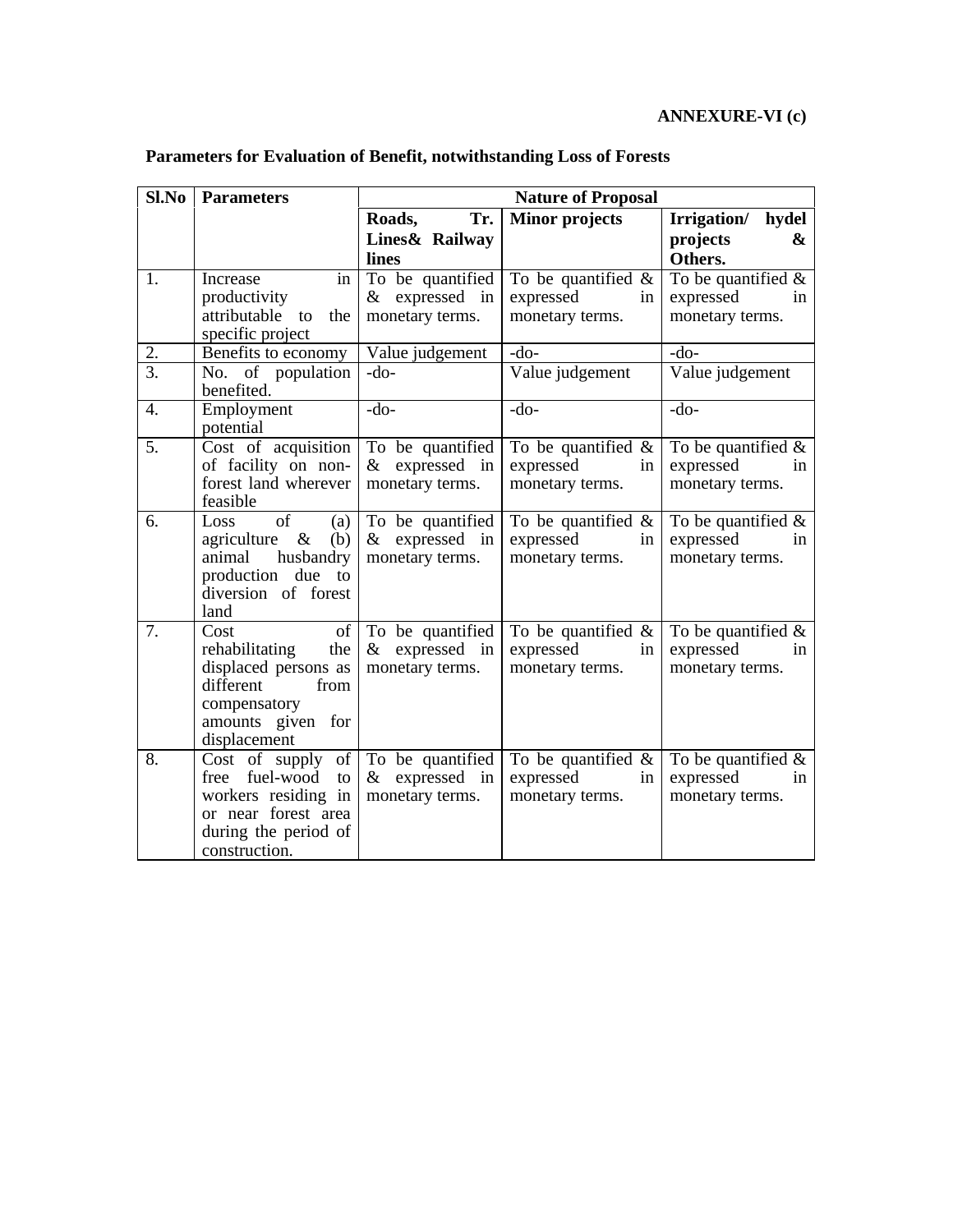# **PROFORMA FOR FURNISHING STATE/DISTRICT PROFILE**

1. 1. STATE/UT:<br>2. 2. PERIOD: 25.10.1980 TO 01.01.20\_\_\_

| S.N. | Name     | of | Forest | Cover   Clearances under the Act so far |  |  |  |
|------|----------|----|--------|-----------------------------------------|--|--|--|
|      | District |    | (ha.)  |                                         |  |  |  |
|      |          |    |        | Forest land diverted   No. of proposals |  |  |  |
|      |          |    |        | (ha.)                                   |  |  |  |
|      |          |    |        |                                         |  |  |  |
|      |          |    |        |                                         |  |  |  |
|      |          |    |        |                                         |  |  |  |
|      |          |    |        |                                         |  |  |  |
|      |          |    |        |                                         |  |  |  |
|      | Total    |    |        |                                         |  |  |  |

| Purpose of diversion |              |      |        |      |              |       |                      |      |        |      |            | Compensatory: |        |  |
|----------------------|--------------|------|--------|------|--------------|-------|----------------------|------|--------|------|------------|---------------|--------|--|
| Irrigation<br>Hydel  |              |      | Mining |      | Road/Railway |       | Thermal/Transmission |      | Others |      | Stipulated |               |        |  |
|                      |              |      |        |      |              | lines |                      |      |        |      |            |               |        |  |
| Area                 | No.          | Area | No.    | Area | No.          | Area  | No.                  | Area | No.    | Area | No.        | Non-          | Degrad |  |
|                      |              |      |        |      |              |       |                      |      |        |      |            | forest        | forest |  |
|                      |              |      |        |      |              |       |                      |      |        |      |            | land          | land   |  |
| 6                    | $\mathbf{r}$ | 8    | Q      | 10   | 11           | 12    | 13                   | 14   | 15     | 16   | 17         | 18            | 19     |  |
|                      |              |      |        |      |              |       |                      |      |        |      |            |               |        |  |
|                      |              |      |        |      |              |       |                      |      |        |      |            |               |        |  |
|                      |              |      |        |      |              |       |                      |      |        |      |            |               |        |  |
|                      |              |      |        |      |              |       |                      |      |        |      |            |               |        |  |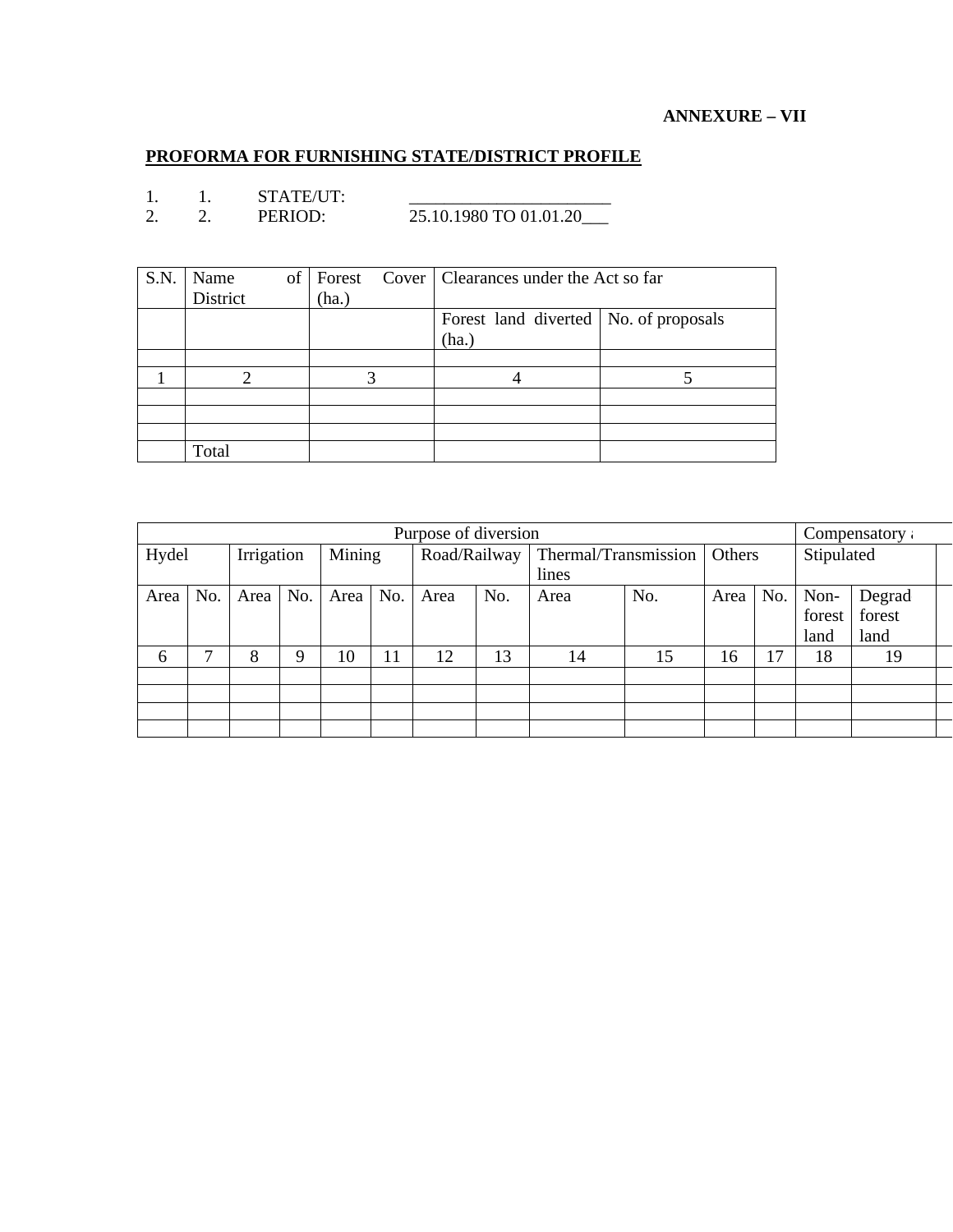### **GUIDELINES FOR PARTICIPATION OF PRIVATE SECTOR THROUGH INVOLVEMENT OF NGOs & FOREST DEPARTMENT IN AFFORESTATION/REHABILITATION OF DEGRADED FOREST**

#### **PREAMBLE**

 Our National Forest Policy of 1988 envisages that one third of the geographical area of the country should be under forest/tree cover. The total recorded forest area in the country is about 23% of the geographical area. According to the State of Forest Report, 1997, the actual forest cover in the country is only about 19.27%. It has been further estimated by Forest Survey of India that out of this 19.27% only 11.17% is dense forest i.e. having density of more than 40%. About 7.95 (2.61310 sq. km) of the geographic area is open forest i.e. having density less than 10%. This degraded forest needs urgent attention and sufficient monetary input so that it is rehabilitated and fully covered. These forest areas were endowed with rich biological diversity and should be our immediate concern to rejuvenate at the earliest.

The Ministry is greatly concerned over the slow rate of afforestation owing to financial and other constraints. The afforestation has gone down from about 89,000 sq. km in the VII Five-Year Plan to about 70,000 sq. km in the VIII Plan. Even if it is presumed that there will be no further degradation of forest areas it will take more than 25 years to restock the degraded forest areas. Even if we take a conservative norm of Rs.20,000 per hectare cost it will require a budgetary allocation of more than Rs.600 billions to rehabilitate them.

It is, therefore clear that ministry is not in a position even to restore the existing degraded forests from the available resources :- leaving aside the goal of increasing the forest cover to 33% of the geographical area by afforestation.

It therefore requires some innovative policy decision wherein without compromising the basic provisions of our forest policy we can attain the goal. One of the proposals received from the Govt. of Maharashtra under the Forest (Conservation) Act, 1980 appears to be aimed in that direction. It has been proposed by the Govt. that about 100 ha of degraded forest land near Thane will be afforested/rehabilitated by BAIF an NGO through funding from NOCIL in consultation/guidance of the local Forest Department. It will be done through an agreement signed between BAIF-NOCIL and the State Government. BAIF-NOCIL will have no rights over the land or the usufruct at anytime thereafter whatsoever.

It has been observed that a large number of like minded industrial houses are willing to join hands in this green movement through NGOs and under the supervision and guidance of the forest department voluntarily without any rights whatsoever on the forest land or the usufruct. The executing NGO will work over the land for a time till the plantations/tree cover gets established.

#### **GUIDELINES**

The Ministry, therefore after due consideration has taken a decision to encourage this joint participation of Industrial houses, NGOs and Forest department in order to rehabilitate/reforest the vast degraded forest in the country. This will not only result in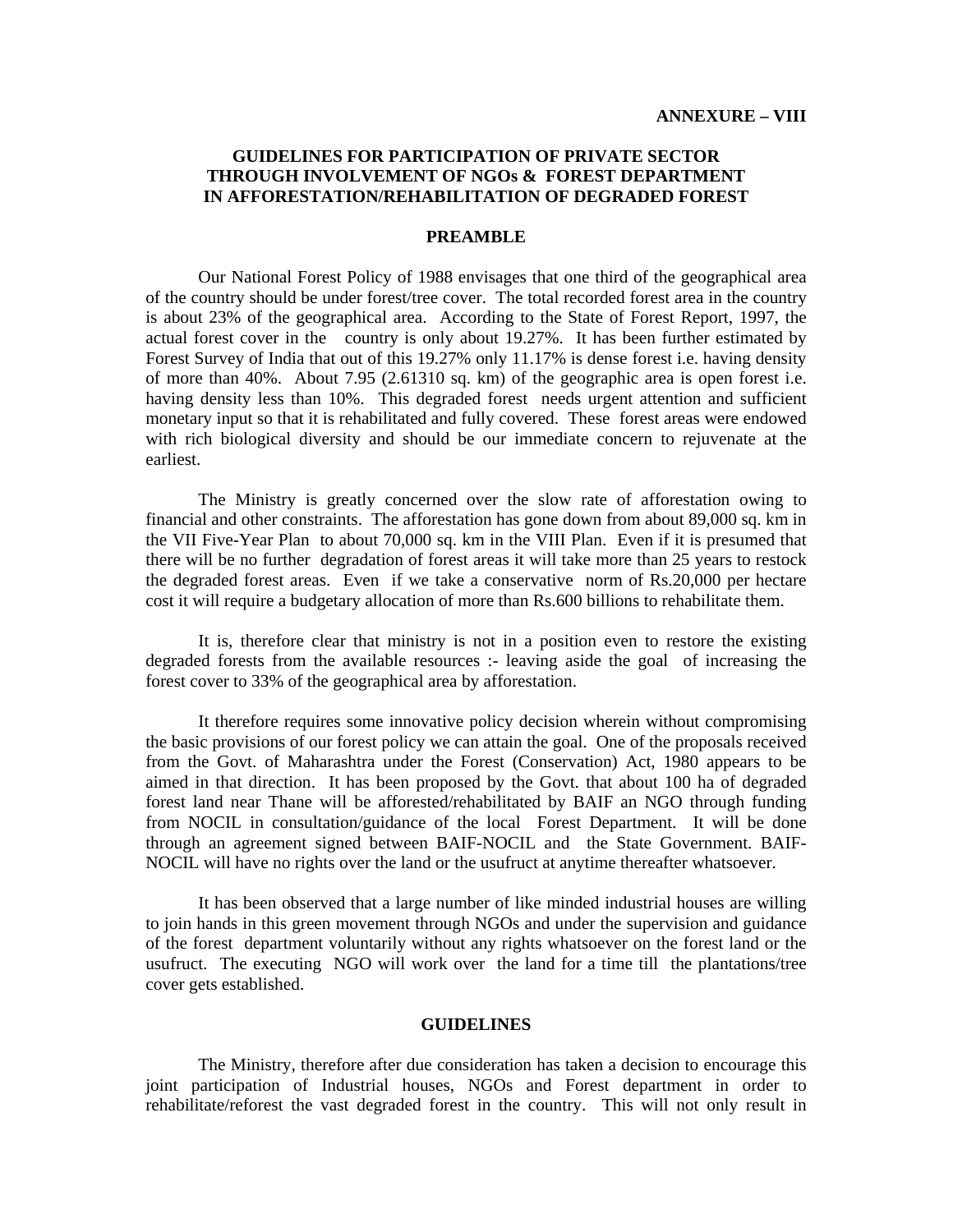greening of the nation but will also result in employment generation. However, in order to have a clarity on the method and procedures. Ministry is issuing following guidelines.

- 1. There must be tri-partite agreement between the industrial house, an acceptable NGO of repute and the local Forest Department.
- 2. The agreement must have the commitment of the industrial house to bear the cost of the scheme: of the NGO to faithfully implement the scheme under the supervision and direction of the Forest Department.
- 3. The industrial house and the NGO will not claim any right whatsoever over the forest land or the produce anytime thereafter.
- 4. The rights of local people if any, over the forest land will not be affected by this agreement.
- 5. The agreement will be for a period of say 5 to 7 years during which the area is likely to be tackled including maintenance.
- 6. The scheme should be prepared in such a way so that naturally occurring species should be given priority in the rehabilitation and even plantations should be of local native species.
- 7. Only such forest lands that are less than 0.4 density and that cannot be regenerated with natural regeneration should be taken up under this scheme.
- 8. Any other condition that State Forest Departments considers essential to fulfill objectives and preamble of these guidelines.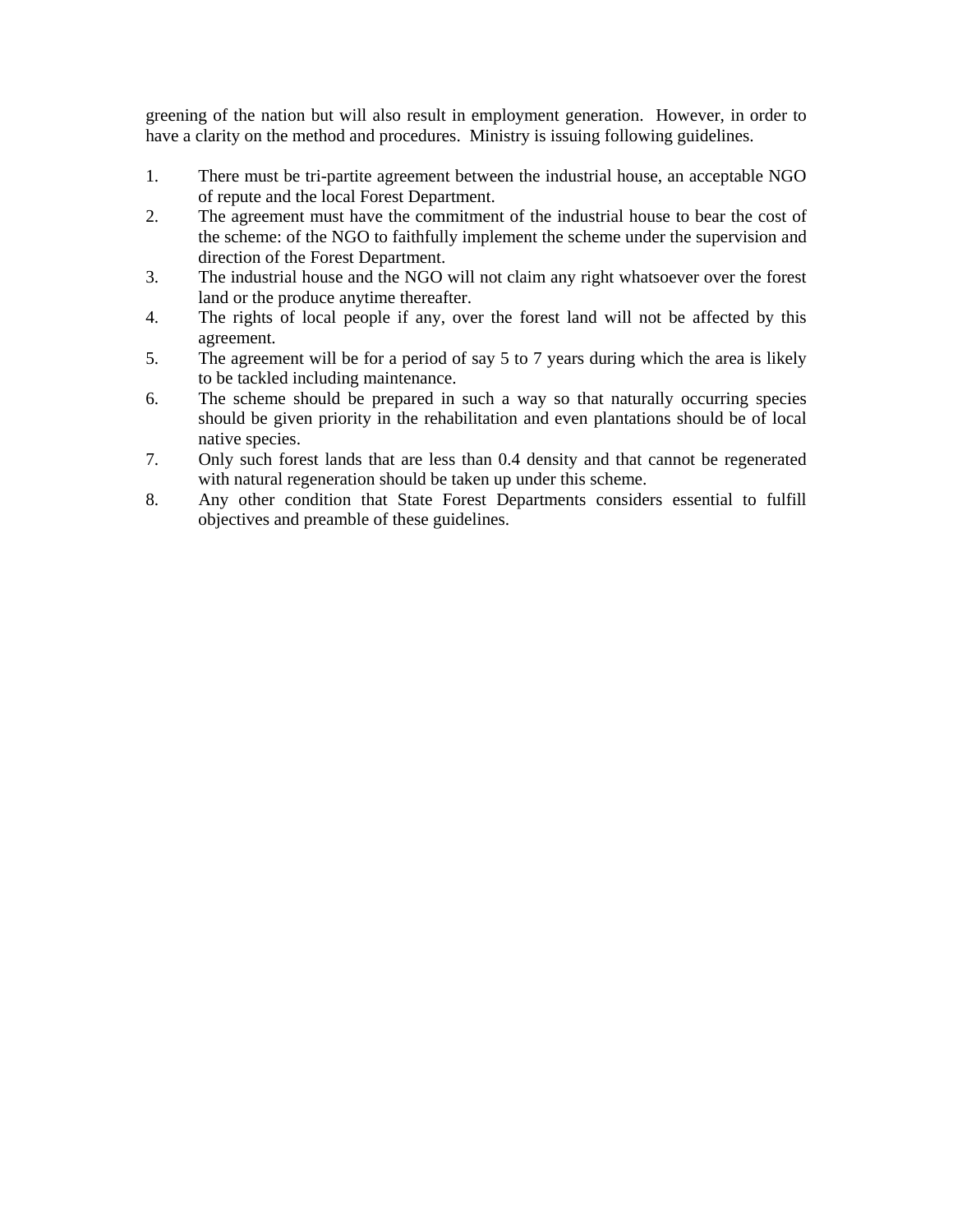### **ANNEXURE - IX**

#### **Guidelines for preparation of Cluster Mining Proposals**

- 1. 1. Cluster proposal may be prepared for such leases, which have contiguous boundaries.
- 2. 2. All the existing mines proposals/fresh proposals in pipeline be included in that including non-forest lands, if within.
- 3. 3. States will take individual proposals from different lessees in the proforma with relevant documents.
- 4. 4. However, with covering letter, a comparative statement of all mines with area and other details be given and all leases with boundaries be shown on one map.
- 5. 5. Even existing approved leases be included in the proposal so that they can be brought to the same time frame.
- 6. 6. The condition of compensatory afforestation will apply on the basis of each individual lease rather than on pro-rata basis.
- 7. 7. The safety zone shall be at the outer boundary of the cluster and condition of safety zone will apply on pro-rata basis.

This is to further clarify that where existing forest roads outside the lease areas/cluster are being used by lessees for transporting mined minerals, it is not desirable to insist inclusion of such forest areas in the lease proposal unless a new road is proposed for such lease or cluster. The State Governments should rather permit its use on the terms and conditions to be decided by the State Government.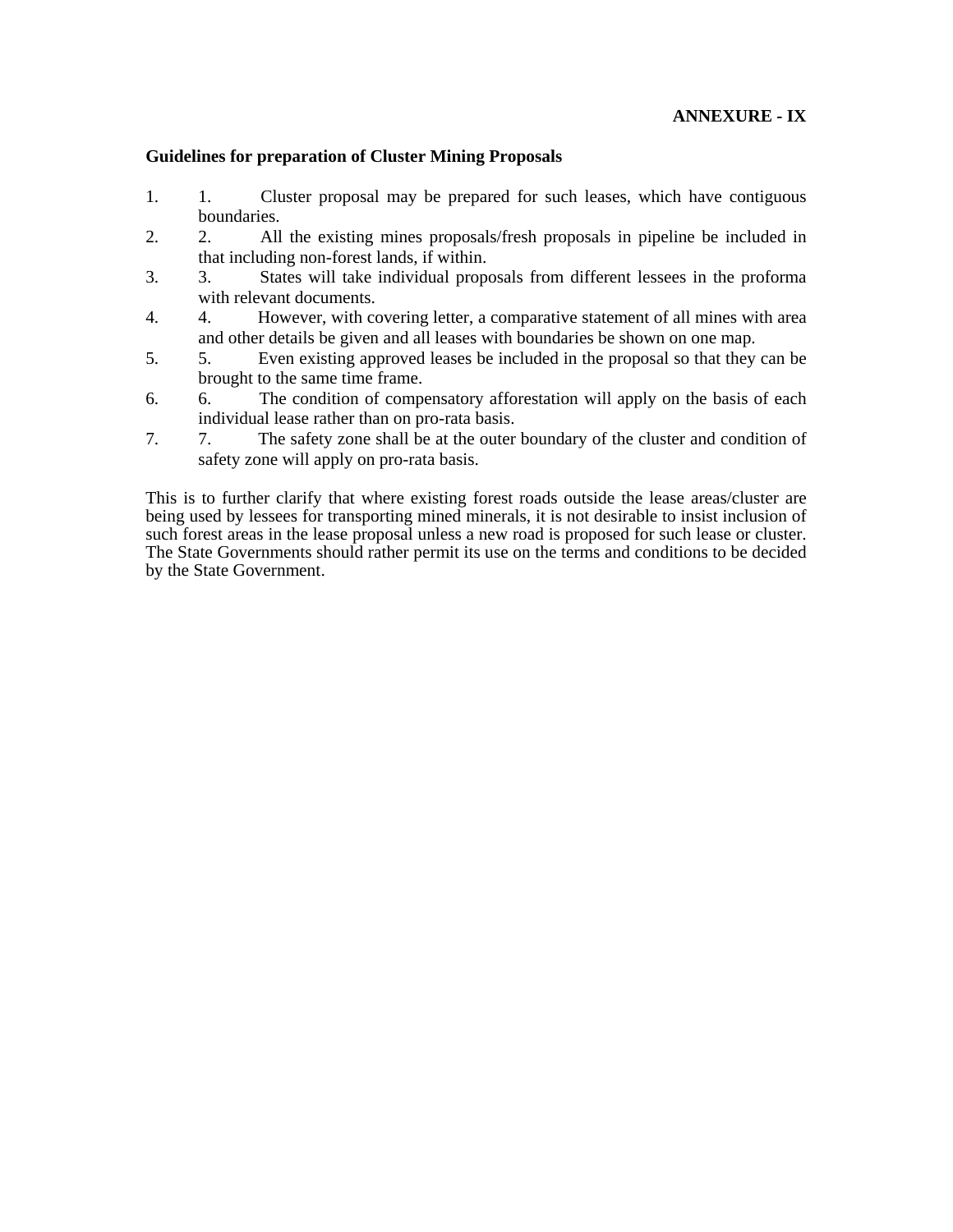#### **Proforma for Site Inspections Reports by Regional Offices**

- 1. Legal status of the forest land proposed for diversion.
- 2. Itemwise break-up details of the forest land proposed for diversion.<br>3. Whether proposal involves any construction of buildings (include
- 3. Whether proposal involves any construction of buildings (including residential) or not. If yes, details thereof.
- 4. Total cost of the project at present rates.<br>5. Wildlife:-
- **5. 5. Wildlife:-**

Whether forest area proposed for diversion is important from wildlife point of view or

not.

### **6. 6. Vegetation:-**

Total number of trees to be felled.

Effect of removal of trees on the general ecosystem in the area.

#### **Important species:-**

Number of trees to be felled of girth below 60 cm. Number of trees to be felled of girth above 60 cm.

7. Background note on the proposal.

#### 8. **Compensatory afforestation:-**

Whether land for compensatory afforestation is suitable from plantation and management point of view or not.

Whether land for compensatory afforestation is free from encroachments/other encumbrances.

Whether land for compensatory afforestation is important from Religious/Archaeological point of view.

Land Identified for raising compensatory afforestation is in how many patches, whether patches are compact or not.

Map with details.

Total financial outlay.

- 9. Whether proposal involves violation of Forest (Conservation) Act, 1980 or not. If yes, a detailed report on violation including action taken against the concerned officials.
- 10. Whether proposal involves rehabilitation of displaced persons. If yes, whether rehabilitation plan has been prepared by the State Government or not.

Details be furnished specifically if rehabilitation plan would affect any other forest area by translocating oustees in around the said forest.

- 11. **Reclamation plan:** Details and financial allocation.
- 12. Details on catchment and command area under the project. Catchment area treatment plan to prevent siltation of reservoir
- 13. Cost benefit ratio.
- 14. Recommendations of the Principal Chief Conservator of Forests/State Government.
- 15. Recommendations of Regional Chief Conservator of Forests alongwith detailed reasons.
- 16. Regional Chief Conservator of Forests shall give detailed comments on whether there are any alternatives routes/alignment for locating the project on the non-forest land.
- 17. Utility of the project. Numbers of Scheduled caste/Scheduled Tribes to be benefited by the project.
- 18. Whether land being diverted has any socio-cultural/religious value. Whether any scared grove or very old growth trees/forests exist in the areas proposed for diversion.

Whether the land under diversion forms part of any unique eco-system.

- 19. Situation w.r.t. any P.A.<br>20. Any other information re
- Any other information relating to the project.